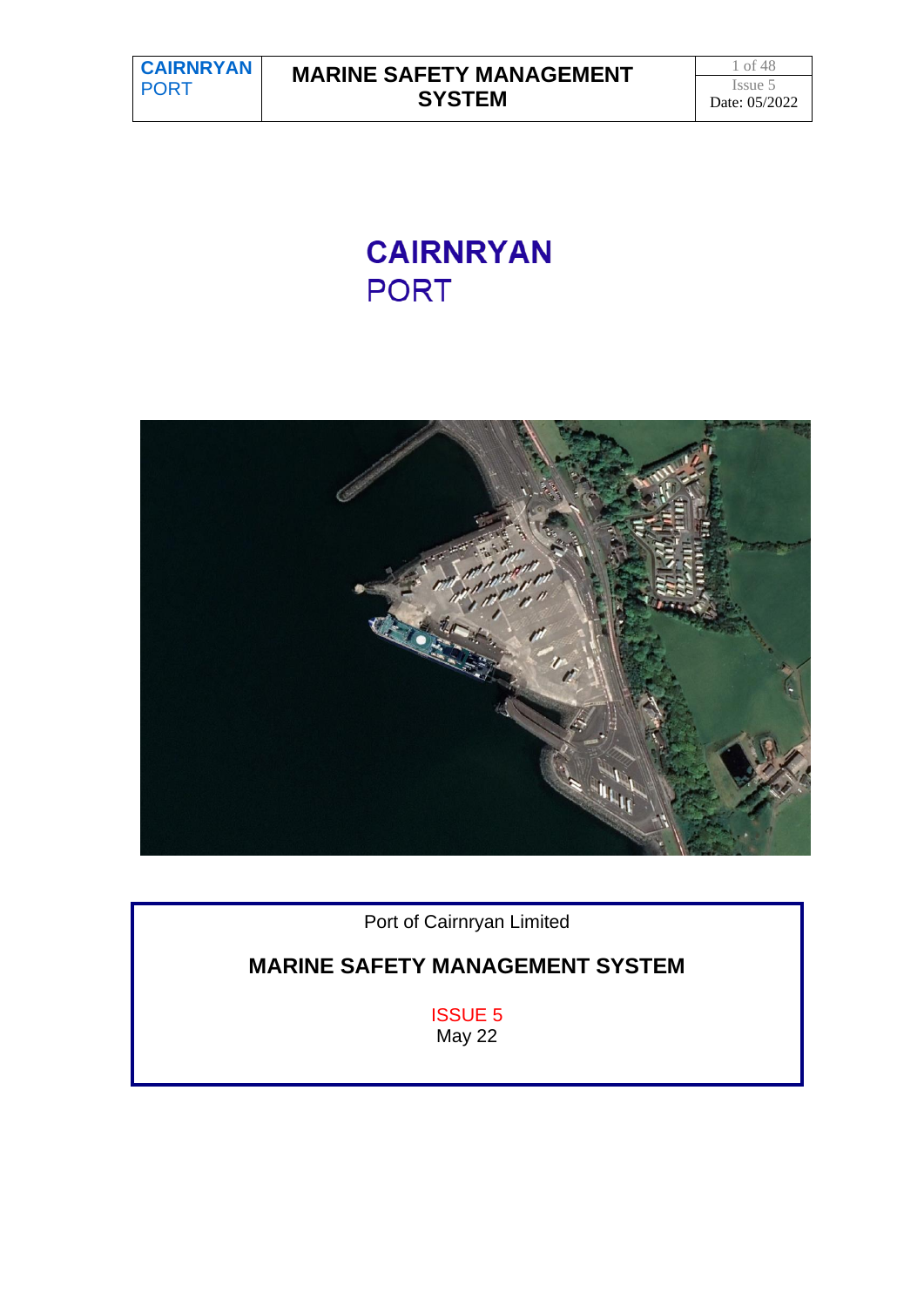# **Document Control**

| Document Name:            | Port of Cairnryan               |
|---------------------------|---------------------------------|
|                           | Marine Safety Management System |
| <b>Issue Number:</b>      | Issue 5                         |
| <b>Issue Date:</b>        | May 2022                        |
| Copy Holder (in red pen): | <b>Harbour Master</b>           |
| Copy Number (in red pen): |                                 |
| Signed (Document Owner):  |                                 |

This document comprises 10 Sections, each of which may be updated independently. To allow updating of the document in an efficient manner, each section has been allocated its own Issue number and Issue Date. The document Status Section contains an overall summary of the current version of this document.

Major revisions to the document are identified by updating the document Issue Number (e.g., 1, 2, 3, etc.).

Modifications to individual Sections are identified by adding an Amendment Number to the Issue Number of the Section (e.g., Issue 1 AGMt 1, Issue 1 AGMt 2, Issue 1 AGMt 3, etc.).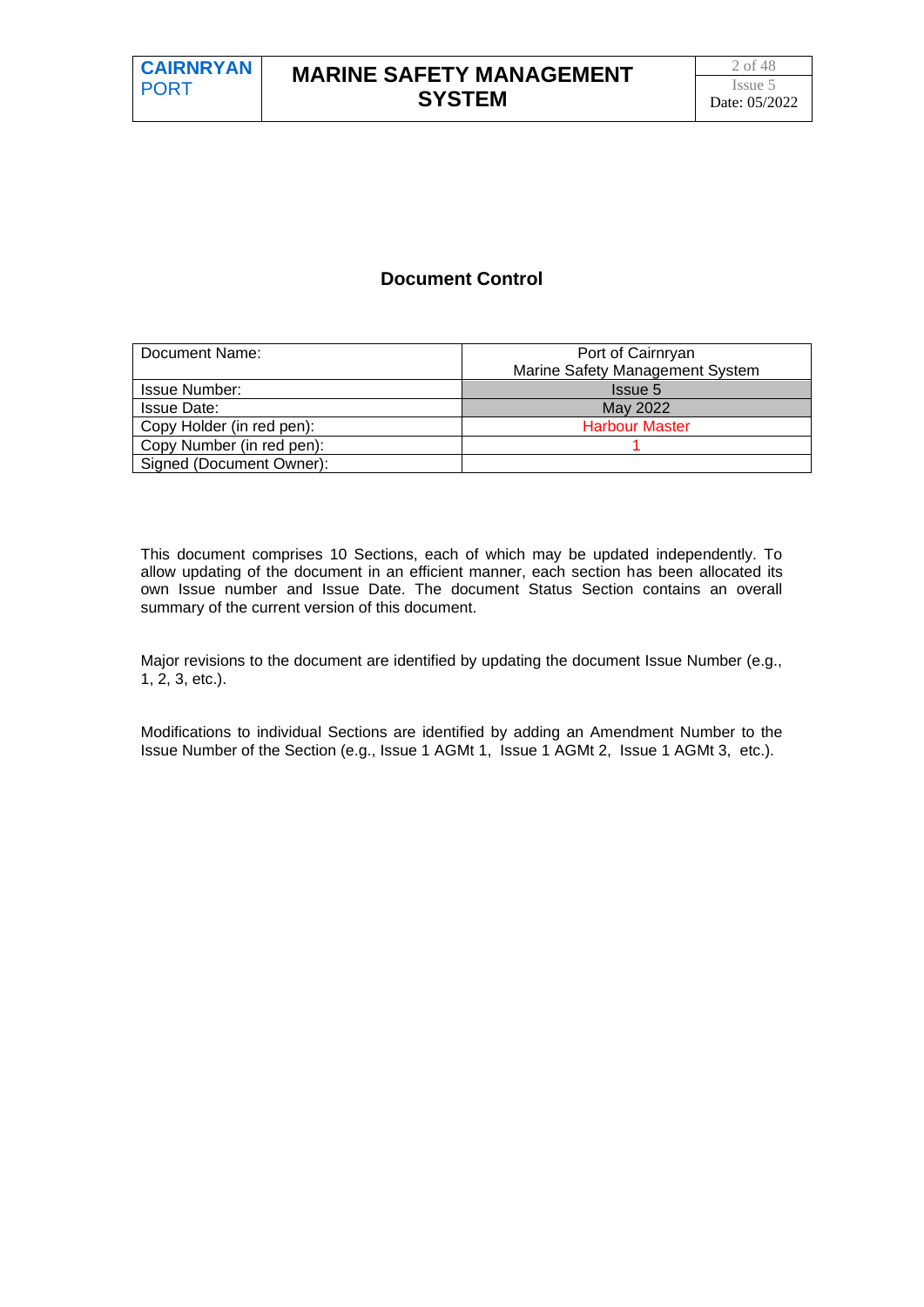# **Document Status**

| Issue No. | Issue 5 | <b>Issue Date:</b> | <b>May 22</b> |
|-----------|---------|--------------------|---------------|
|-----------|---------|--------------------|---------------|

The table below identifies the current issue of each Section:

| <b>Section</b> | Title                                | <b>Issue No.</b> | <b>Issue Date</b> |
|----------------|--------------------------------------|------------------|-------------------|
| 1              | Introduction & Overview              | Issue 5          | May 22            |
| 2              | <b>Safety Policy</b>                 | <b>Issue 5</b>   | <b>May 22</b>     |
| 3              | Organisation                         | Issue 5          | May 22            |
| 4              | <b>Key Policy Areas</b>              | Issue 5          | May 22            |
| 5              | <b>Personnel Resources</b>           | Issue 5          | <b>May 22</b>     |
| 6              | Implementation                       | Issue 5          | <b>May 22</b>     |
| $\overline{7}$ | <b>Risk Assessment &amp; Control</b> | <b>Issue 5</b>   | <b>May 22</b>     |
| 8              | <b>Safety Culture</b>                | Issue 5          | <b>May 22</b>     |
| 9              | Contingency & Emergency Planning     | Issue 5          | <b>May 22</b>     |
| 10             | Audit & Review                       | <b>Issue 5</b>   | <b>May 22</b>     |

If any of the sections in your copy of the Marine Safety Management System do not match the above status please contact the Document Owner who will supply the correct pages.

**Issue/AGMt No.** \_\_\_\_\_\_\_\_\_\_\_\_\_\_ has been inserted.

Checked by: \_\_\_\_\_\_\_\_\_\_\_\_\_\_\_\_\_\_\_\_\_\_ Date: \_\_\_\_\_\_\_\_\_\_\_\_\_\_\_

A new "Document Status" sheet will accompany each Issue / Amendment

All "Document Status" sheets are to be kept together, with the latest sheet uppermost, so that a full history of the document is available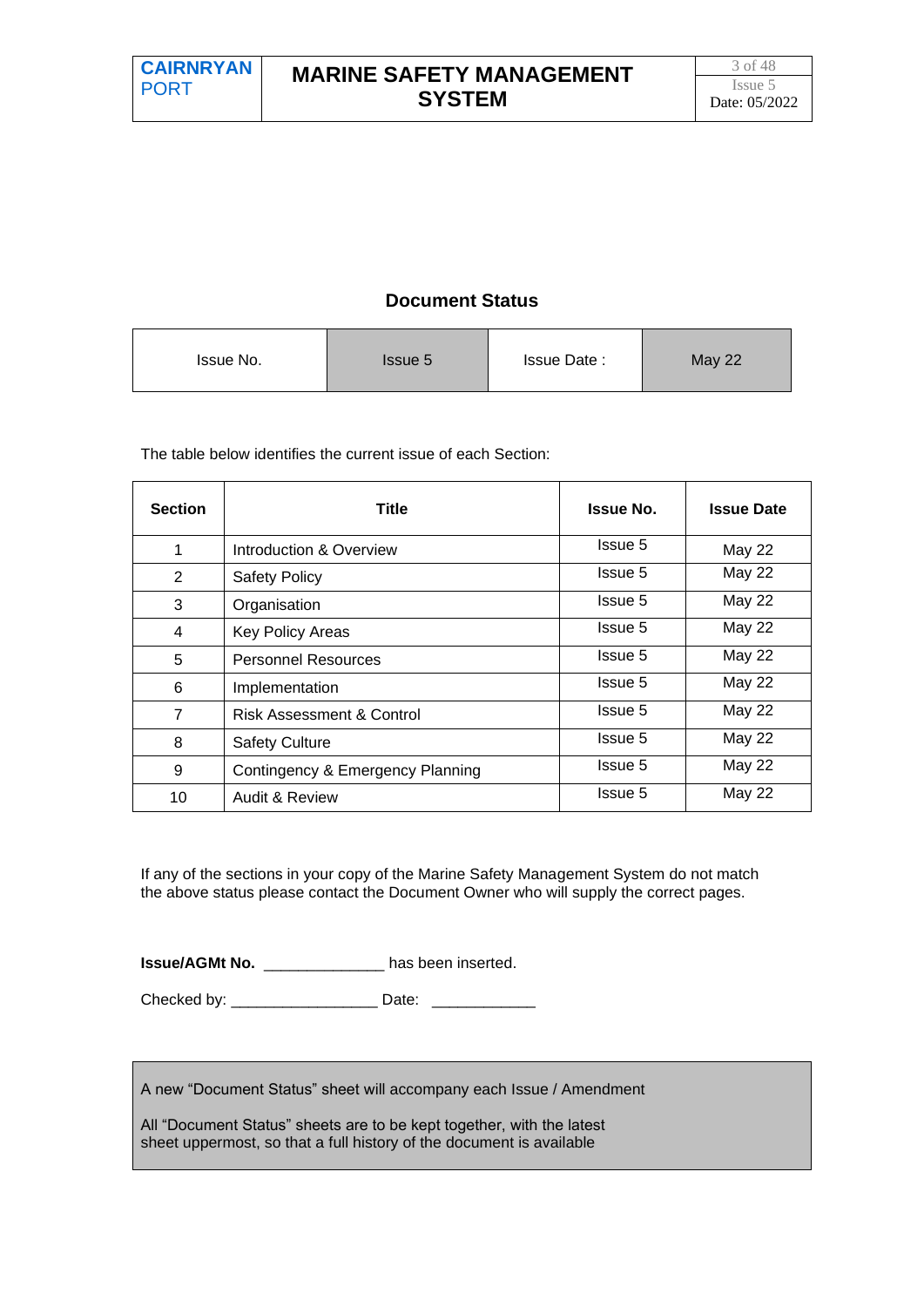## **Contents**

## **Section 1** Introduction & Overview

- 1.1 Background
- 1.2 Introduction
- 1.3 Composition
- 1.4 Controlled Documents<br>1.5 Statutory Documents
- 1.5 Statutory Documents<br>1.6 Other Documents
- 
- 1.6 Other Documents<br>1.7 Interaction of Elen 1.7 Interaction of Elements of the Marine Safety Management System<br>1.8 Framework
- 1.8 Framework<br>1.9 Key Perforn
- Key Performance Indicators
- 1.10 Defined Targets

# **Section 2 Safety Policy**<br>2.1 **Purpos**

- 2.1 Purpose<br>2.2 Safety P
- 2.2 Safety Policy Objectives<br>2.3 Safety Policy Statement
- Safety Policy Statement

**Section 3 Organisation**

- 3.1 Purpose<br>3.2 Organisa
- **Organisational Structure**
- 3.3 Responsibilities
	- 3.3.1 The Board (P.M.S.C. Duty Holder)
	- 3.3.2 Managing Director
	- 3.3.3 Harbour Master
	- 3.3.4 Designated Person<br>3.3.5 Authority Officer: Sa
	- 3.3.5 Authority Officer: Safety Manager
	- 3.3.6 Authority Officer: Port Engineer<br>3.3.7 Authority Officer: Assistant Harb
	- 3.3.7 Authority Officer: Assistant Harbour Master<br>3.3.8 Authority Officer: Marine Officer
	- Authority Officer: Marine Officer

**Section 4 Key Policy Areas**

- 4.1 Management of Navigation
- 4.2 Pilotage
- 4.3 Conservancy
- 4.4 Marine Services
	- 4.4.1 Tugs (Towage Services)
	- 4.4.2 Pilot Launches & Workboats<br>4.4.3 Mooring
	- Mooring

## **Section 5 Personnel Resources**

- 5.1 Training & Competence
- 5.1.1 Employee
	- 5.1.2 Contractors
- 5.2 Drug & Alcohol Policy
- 5.3 Medical Fitness

## **Section 6 Implementation**

- 6.1 Monitoring
- 6.2 Recording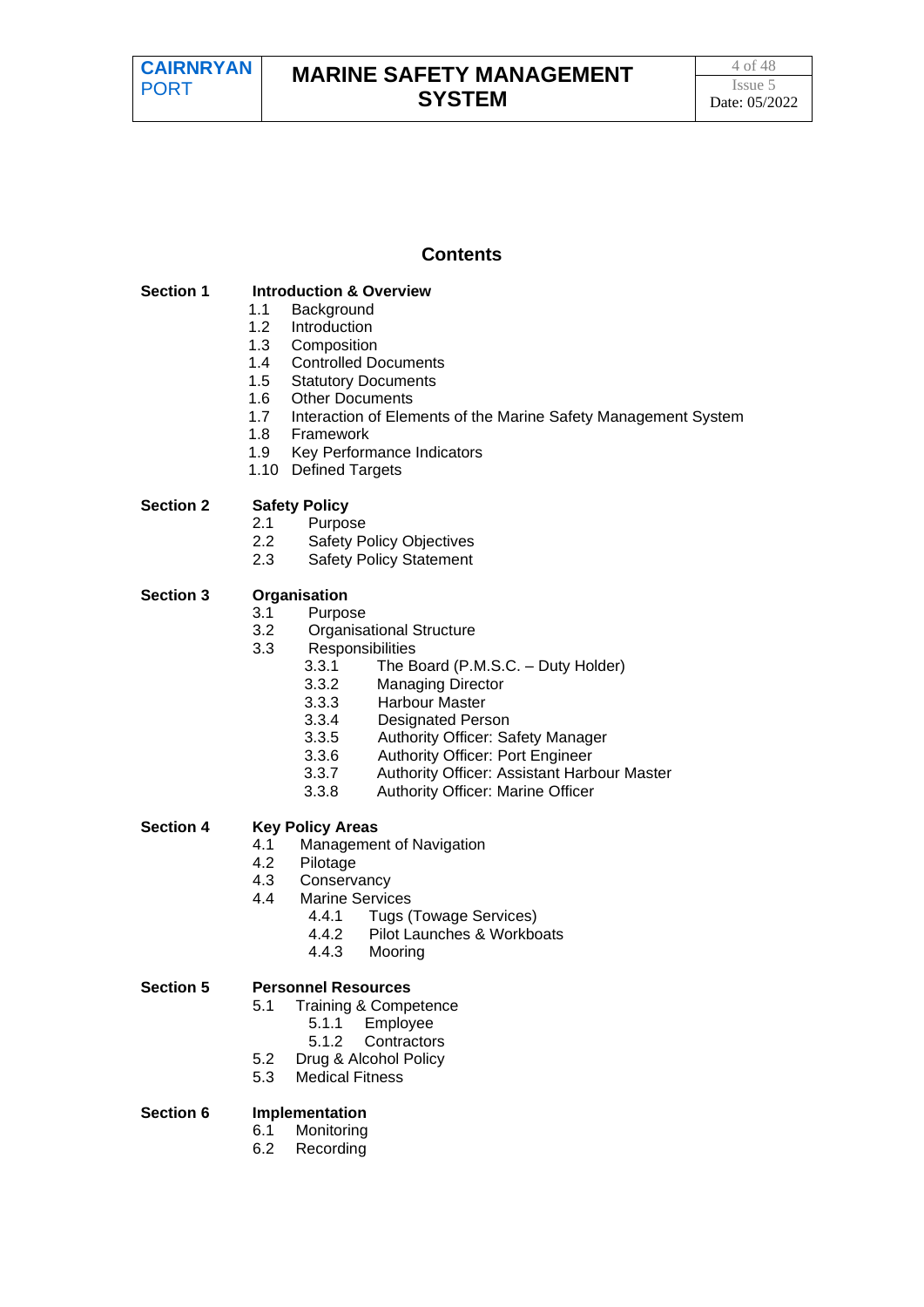**CAIRNRYAN** PORT

- 6.3 Documentation System<br>6.4 Non-Compliance Identif
- 6.4 Non-Compliance Identification & Implementation of Corrective Action<br>6.5 Incident Reporting & Investigation
- Incident Reporting & Investigation
- 6.6 Enforcement

## **Section 7 Risk Assessment & Control**

- 7.1 Risk Assessment
- 7.2 Promulgation of Risk Assessment

## **Section 8 Safety Culture**

- 8.1 Safety Assessment
- 
- 8.2 Permit to Work System<br>8.3 Management of Change
- 8.3 Management of Change<br>8.4 Near Miss Reporting Near Miss Reporting

# **Section 9 Contingency & Emergency Planning**

9.1 Contingency & Emergency Planning

# **Section 10 Audit & Review**<br>10.1 Audit of M

- 10.1 Audit of Marine Safety Management System<br>10.2 Hazard & Risk Control Review
- 10.2 Hazard & Risk Control Review<br>10.3 Monthly Safety Reports
- 10.3 Monthly Safety Reports<br>10.4 Review of Marine Safety
- 10.4 Review of Marine Safety Management System<br>10.5 Changes to the Safety Management System
- 10.5 Changes to the Safety Management System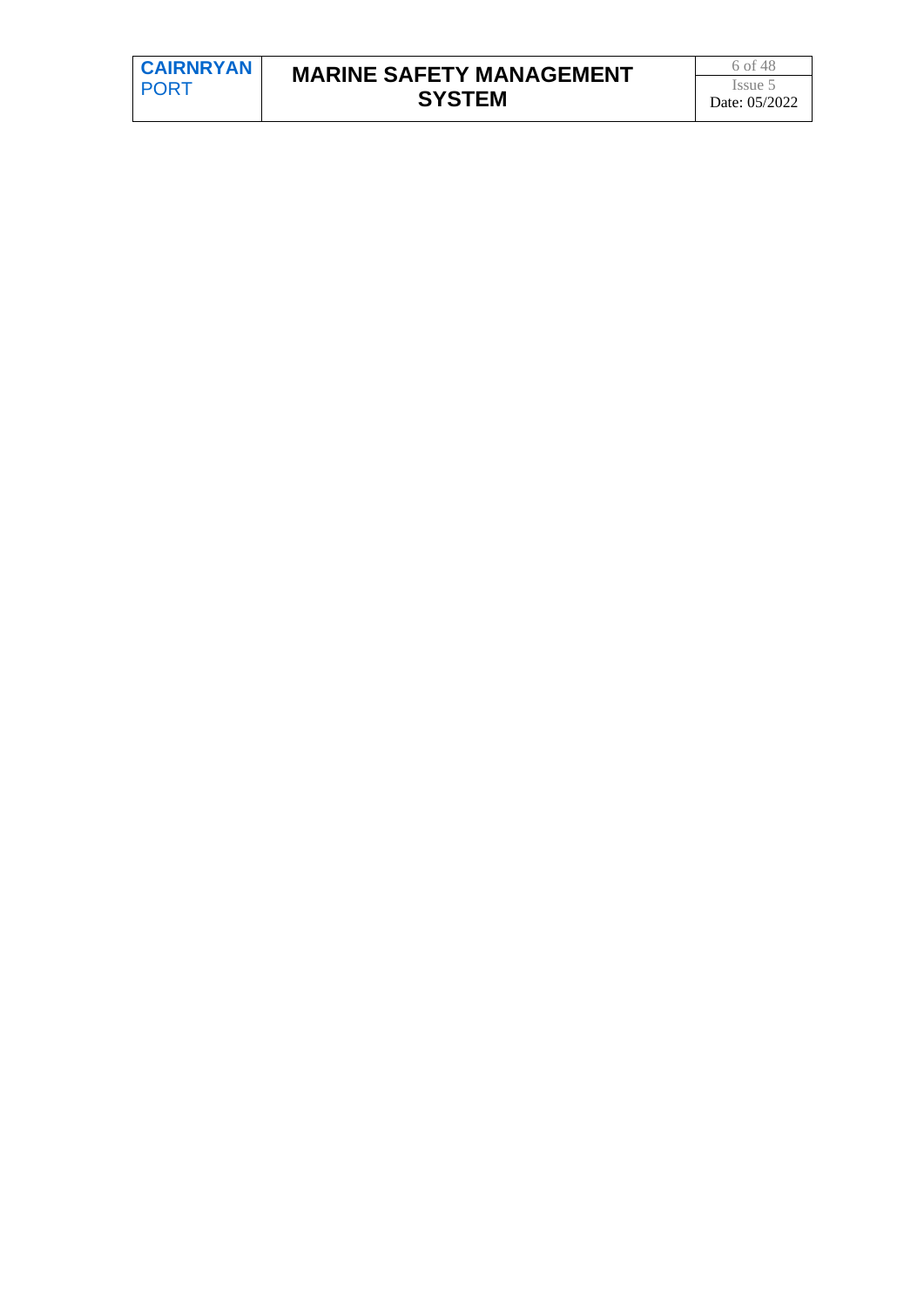# **Section 1 - Introduction & Overview**

## **1.1 Background**

There has been a sea change in the approach of the Government to the management of safety in ports. Following a review of the Pilotage Act 1987, the Government requires that Harbour Authorities discharge their powers and duties in line with the standards set out in the Port Marine Safety Code, as updated. This document is based on PMSC issued November 2016.

The Code does not create new legal duties but summarises the legal duties and powers of Harbour Authorities relating to marine safety. The Code aims to promote best practice and serves as a framework for the preparation of published policies and plans by Harbour Authorities in consultation with local users and other interests.

The Code relies on the principle that duties and powers in relation to marine operations in ports should be discharged in accordance with a safety management system, which is informed by and based on formal risk assessment. The purpose is to establish a system covering all marine operations in the port, which ensures that risks are both tolerable and as low as reasonably practicable.

Harbour Authorities must demonstrate compliance with the Code by developing appropriate policies and procedures relevant to the scope and nature of marine operations in the port. Port of Cairnryan Ltd must:

- Record and publish its marine policies and make available supporting documentation,
- Set standards and targets of performance that it aims to meet
- Regularly review and periodically audit actual performance,
- Publicly report on the PMSC performance annually (e.g. in the annual report).

It is no longer sufficient to demonstrate that a lack of incidents indicates effective safety management. To comply with the Code, a proactive and positive approach to safety management must be developed, implemented, audited and reviewed.

## **1.2 Introduction**

This document presents the Port of Cairnryan Marine Safety Management System, which has been developed in line with the Port Marine Safety Code (2016) and the Guide to Good Practice on Port Marine Operations.

The Marine Safety Management System has been developed with significant input from persons working in the Port, as well as users of the port, and is supported by a series of Risk Assessments. This system and associated documentation relates to the management of safety of marine operations within the Port of Cairnryan and includes the moving, berthing and un-berthing of vessels and other marine craft within the Port limits and in the approaches to the port. The following figure presents an overview of the general outline of the Safety Management System.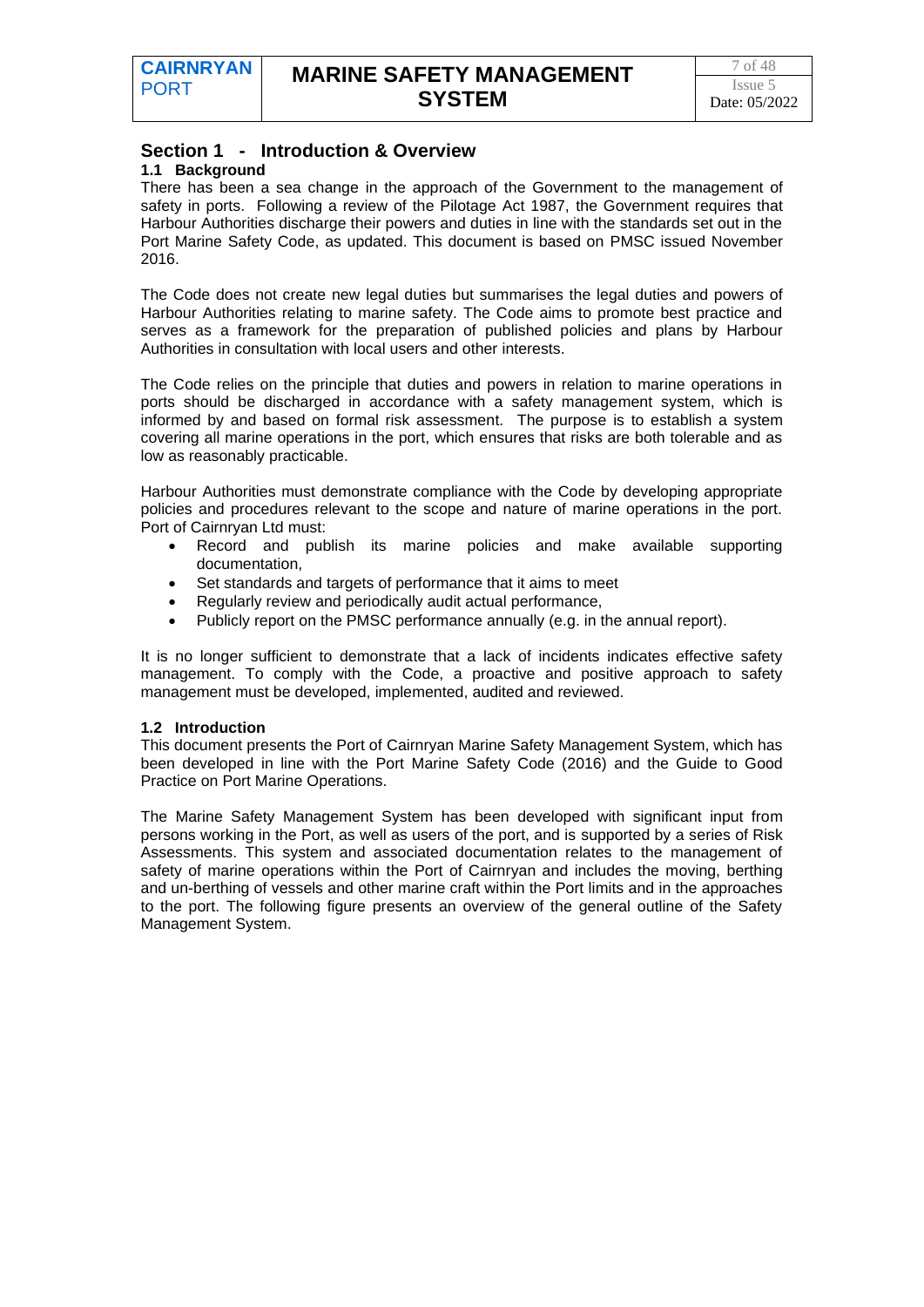

Figure 1 Overview of Safety Management System

## **1.3 Composition**

The Port of Cairnryan Marine Safety Management System resides primarily in a computerbased software system which catalogues identified navigational hazards and the risk control measures in place controlling such hazards. This is supported by several controlled documents, each relating to a specific area of marine operations within the port. These are supplemented by reference to Statutory and other Industry supporting documents.

All documents described in Section 1.4; 1.5; 1.6 and 1.7 are retained in Larne Port Control.

## **1.4 Controlled Documents**

Cairnryan Navigational and Operational Guidelines Manual Cairnryan Conservancy Manual Port of Larne Marine Services Manual (as required)

Port of Cairnryan Emergency Shore Procedures – a *P&O Ferries Document* Port of Cairnryan OPRC Plan – a *P&O Ferries Document*

## **1.5 Statutory Documents**

Port of Cairnryan Harbour Empowerment Order (2007) Harbours, Docks and Piers Clauses Act 1847 Harbours Act 1964 Dangerous Vessels Act 1985 Dangerous Substances in Harbour Areas Regulations 2016 Oil Pollution Planning and Preparedness Convention 1990 Management of Health and Safety at Work Regulations 1999

## **1.6 Other Documents**

Port Marine Safety Code and Guide to Good Practice ICS Bridge Procedures Guide Code of Safe Working Practices for Merchant Seamen Code of Practice for Small Work Boats & Pilot Boats Merchant Shipping Statutory Instruments MCA Marine Safety, Guidance, Information Notices (held in CD Rom (PoL) International Regulations for the Prevention of Collisions at Sea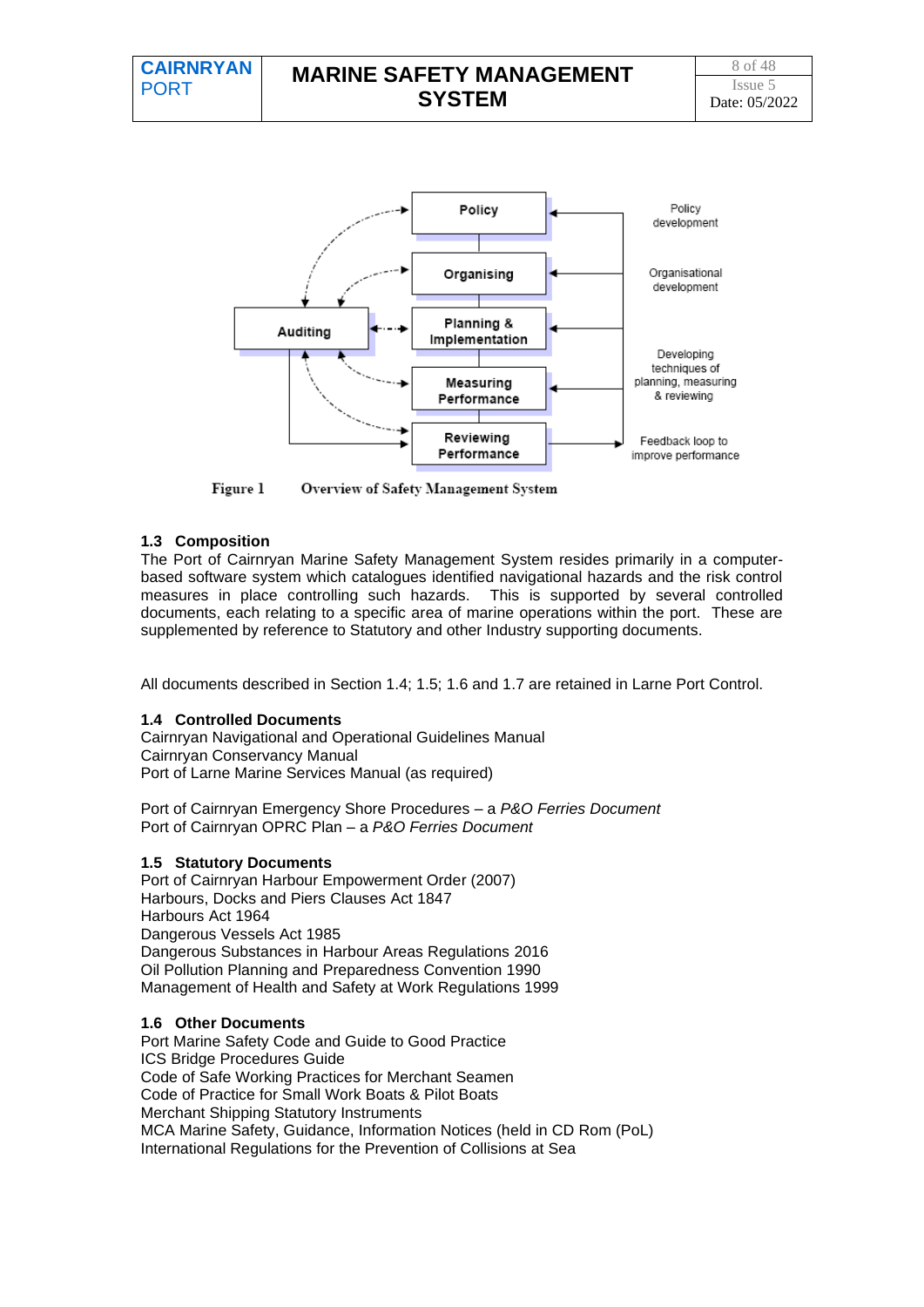# **MARINE SAFETY MANAGEMENT SYSTEM**

Admiralty Sailing Directions West Coast, Scotland, NP66 Admiralty Chart No 1403

## **1.7 Interaction of Elements of the Marine Safety Management System**

Hazards are identified, and the associated risks are assessed by expert evaluation and stored within the controlled environment of the HAZMAN Database. Risk control measures are similarly stored in the same database and can be applied to identified hazards. These risk control measures are referenced to elements within the Port of Cairnryan controlled documents. Both hazards and risk control measures are subject to periodic review by identified personnel and the procedures contained within the controlled documents are updated as necessary to take account of any identified changes in the hazard / risk. The HAZMAN Database includes a detailed audit facility for procedural integrity.

## **1.8 Framework**

Within this Marine Safety Management System the following framework applies.

**Purpose:** To define the objectives for each element of the port's Marine Operations.

**Method:** The procedures and practices adopted to ensure the objectives of each element are met.

#### **1.9 Key Performance Indicators**

The clearly identifiable markers - both individual and corporate – to measure compliance with the standards of the Port Marine Safety Code.

**Principle:** What cannot be measured cannot be controlled.

## **1.10 Defined Targets**

The end points which, together with the Key Performance Indicators, enable individuals and the company to evaluate performance and prompt remedial action if necessary.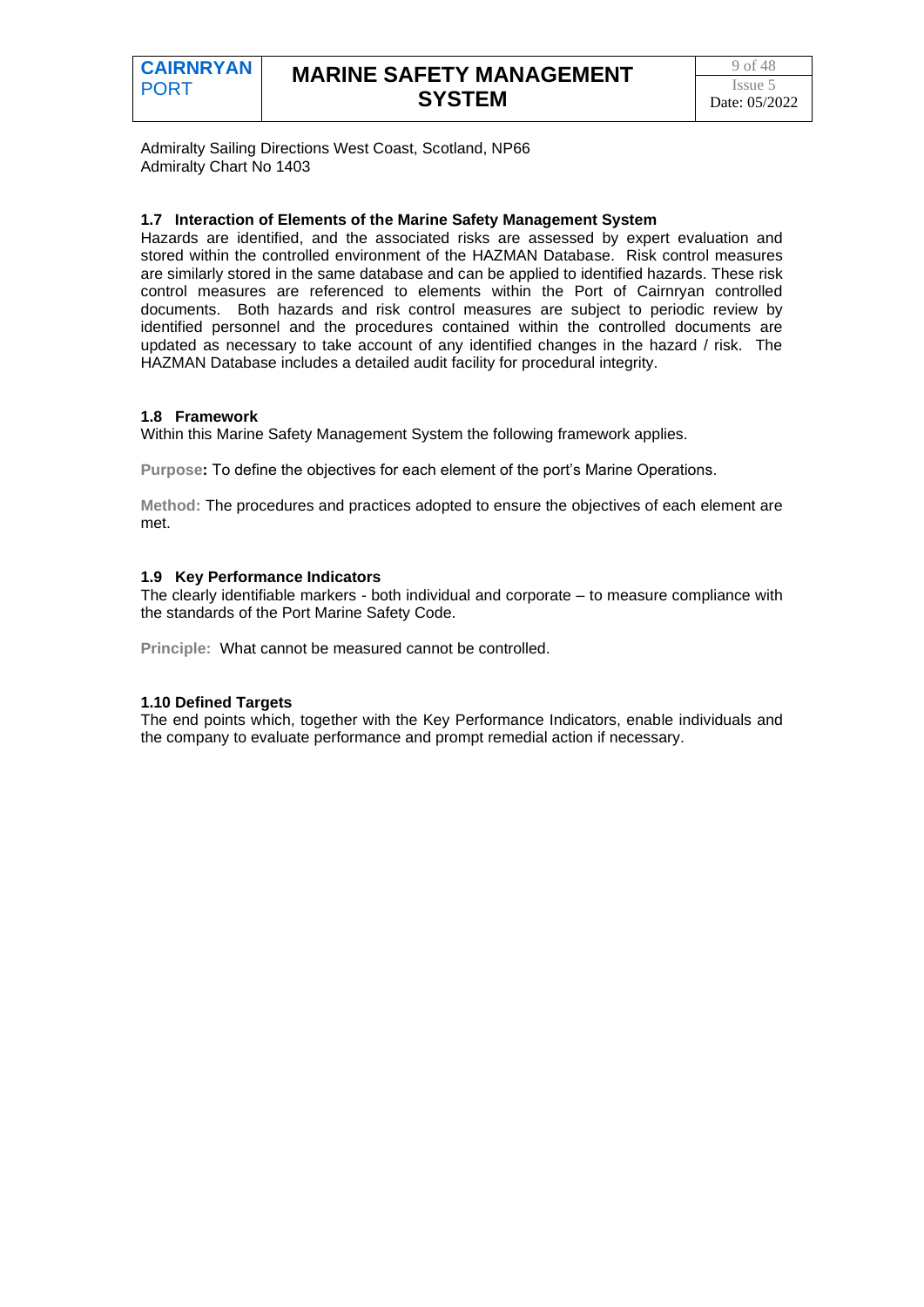# **Section 2 - Safety Policy**

## **2.1 Purpose**

To regulate and facilitate the exercise of the rights of all vessels navigating the port and its environs such that they may do so without danger to life or property, and without harm to the environment.

To secure the long-term viability and improvement of the port by operating safely, efficiently, economically and in a manner, which safeguards the environment.

## **2.2 Safety Policy Objectives**

Accidents and incidents inevitably carry a heavy cost, whether in terms of life, property and environment, disruption and indeed the commercial viability of the port.

Accidents are not inevitable. They usually occur when several risk controls (defences) fail simultaneously. It is the duty and responsibility of all personnel to ensure that all operations are carried out using safe systems of work, and to do all things necessary to ensure the safety of their colleagues, members of the public, and to protect the environment.

## **The Board of Directors particularly and unequivocally wishes to make it absolutely clear that short cuts, acts or omissions which compromise safety are not condoned (either implicitly or explicitly) under any circumstances whatever.**

The Board recognises that effective Safety Management is fundamentally dependent upon strong and visible leadership and commitment. The policy statement and its objectives, which underpin the Marine Safety Management System, are set at Board level, reflecting the Board's commitment to promote an effective safety culture, and demonstrate clearly the acceptance of corporate responsibility for safety.

This commitment from the top is intended to encourage all levels of the organisation with:

- Motivation to achieve and sustain high levels of performance in all safety critical areas ("Safety Culture")
- Encouragement to report incidents and near misses / hazardous occurrences, understand root causes and learn from the experience ("Learning" Culture)
- Acceptance of responsibility and accountability ("Fair and Just" Culture)
- Active participation and involvement of all personnel in the establishment of safe working practices and procedures relevant to their roles ("Consultation" Culture)

Safety is a team effort. The objective to which everyone must all strive is a zero tolerance to accidents. This can be achieved, but requires the whole-hearted participation of all personnel, from the Board downwards.

## **2.3 Marine Safety Policy**

In order to discharge its duties in compliance with the standards laid down by the Port Marine Safety Code the port has produced a Marine Navigational Safety Policy, which can be found on the following link [Cairnryan Marine Safety Policies -](https://www.portoflarne.co.uk/cairnryan-marine-safety-policies/) Port of Larne: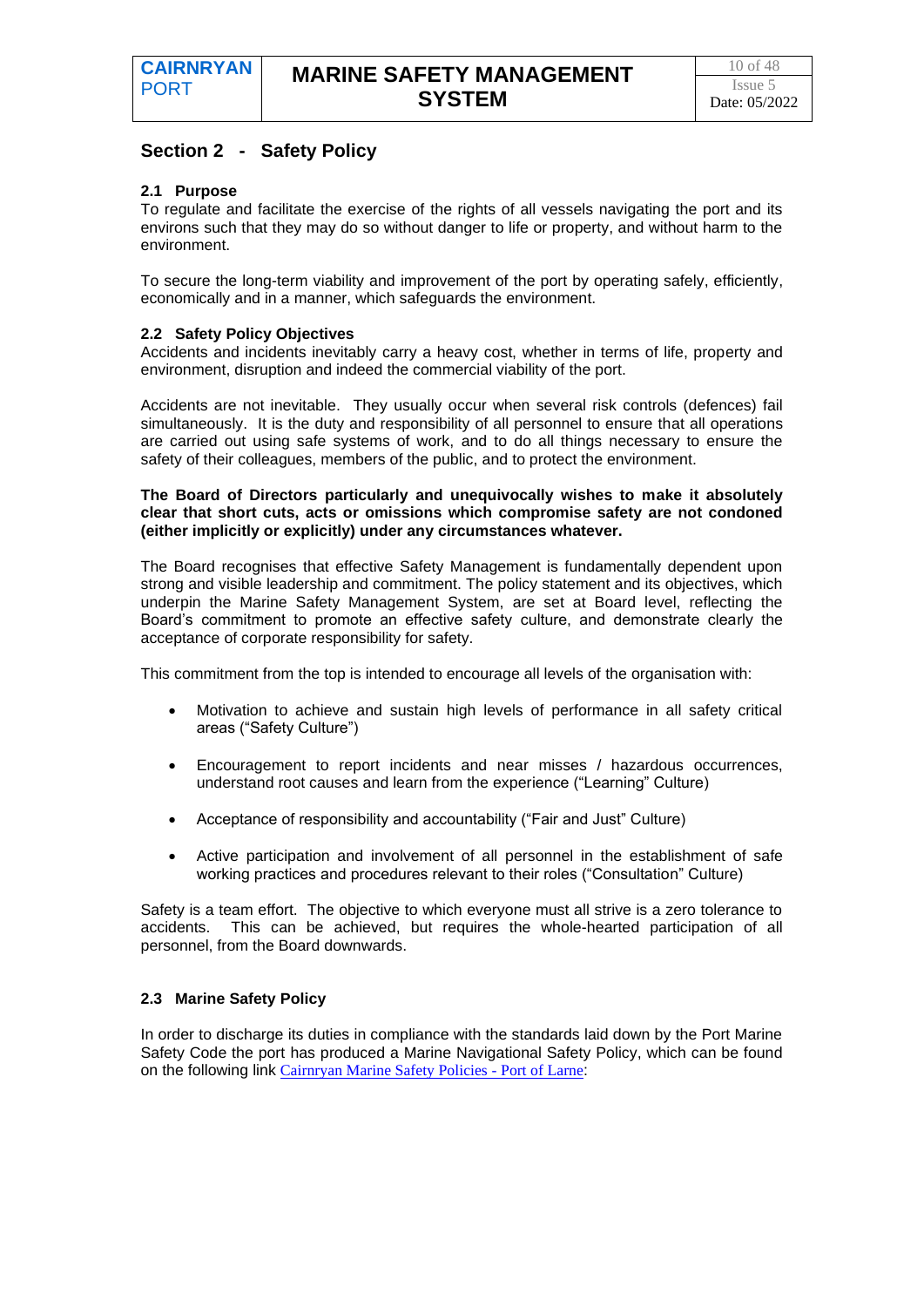

# **Section 3 - Organisation**

## **3.1 Purpose**

To reflect the responsibility of line managers at all levels for developing, implementing and maintaining the Marine Safety Management System in their particular area.

## **3.2 Organisational Structure**

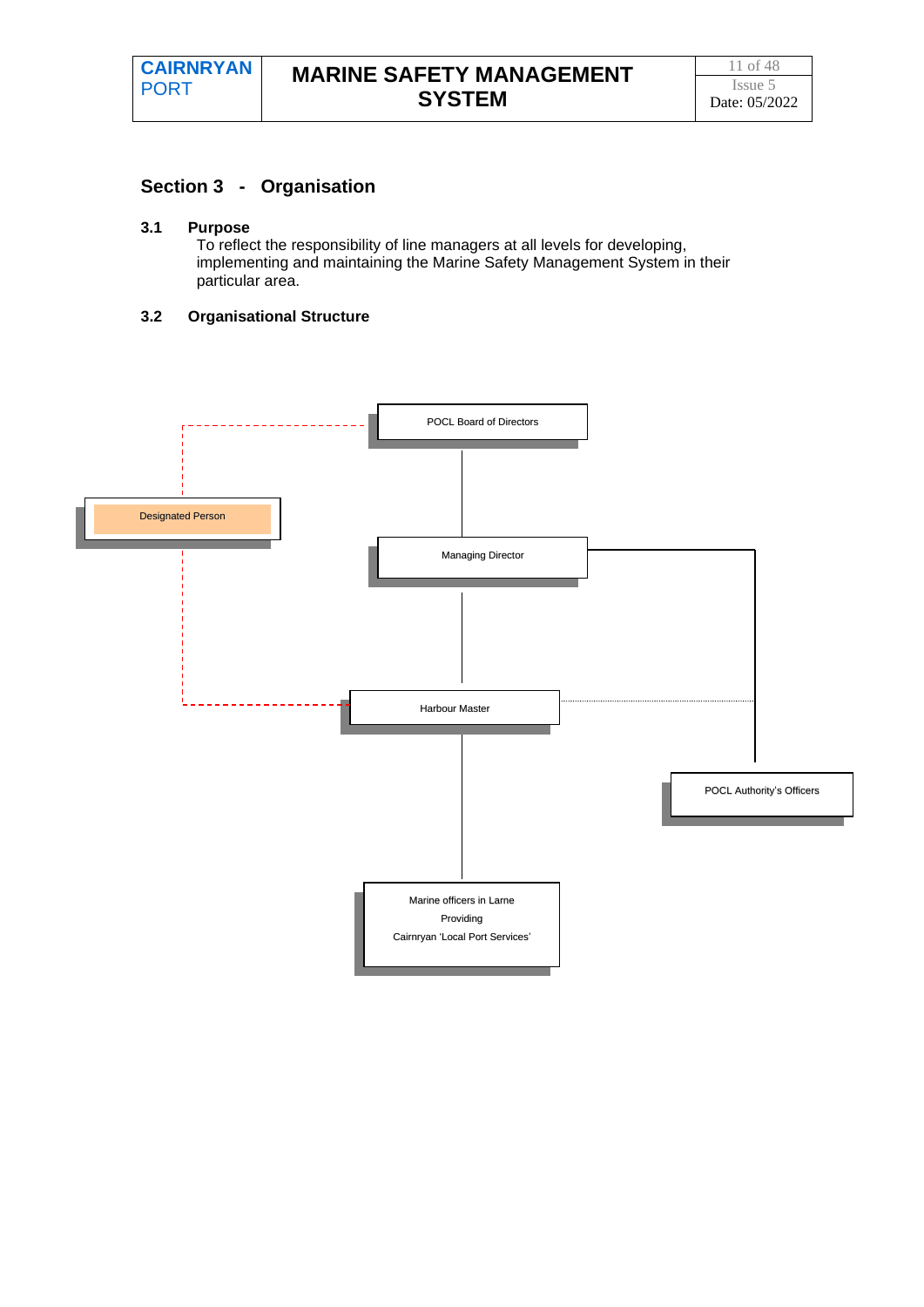## **3.3 Responsibilities**

| Decisions or Actions                                                                     | Persons                   |                 |                |               |
|------------------------------------------------------------------------------------------|---------------------------|-----------------|----------------|---------------|
|                                                                                          | <b>Board of Directors</b> | General Manager | Harbour Master | Port Engineer |
| Creation & maintenance of a supportive safety culture                                    | R                         | R/S             | R              | R             |
| Establishment and review of strategic policy objectives                                  | R.                        | R               | L              |               |
| Provision of resources and personnel for MSMS development & implementation               | R                         | R/S             | I              |               |
| Initiation of action to ensure compliance with policy                                    | ı                         | S/A             | R              | R             |
| Acquisition, interpretation and provision of information on safety matters               | ı                         | -1              | R/I            | R/I           |
| Auditing and review of Key Performance Indicators                                        | ı                         | ı               | R/S            | S             |
| Maintenance of HAZMAN system, including Hazard Review and Risk Control<br><b>Reviews</b> | ı                         | $\mathsf{l}$    | R/S            | S             |
| Incident investigation and follow-up                                                     | Α                         | Α               | R/S            | S             |

R - Responsibility (not necessarily authority)

A - Approval (right to veto)

S - Support (make resources available)

I - Informed (to be consulted before action)

The principal roles identified within the structure are defined as follows:

## **3.3.1 The Board - (P.M.S.C. Duty Holder)**

Board members are collectively and individually responsible for the proper exercise of the authority's legal duties and they cannot assign or delegate their accountability for compliance with the Code on the grounds they do not have particular skills.

The Board must:-

- Ensure the authority discharges its duties and powers to the standard laid down in the Port Marine Safety Code.
- Ensure the effectiveness of the Marine Safety Management System.
- Provide strategic oversight and direction on all aspects of the harbour operation.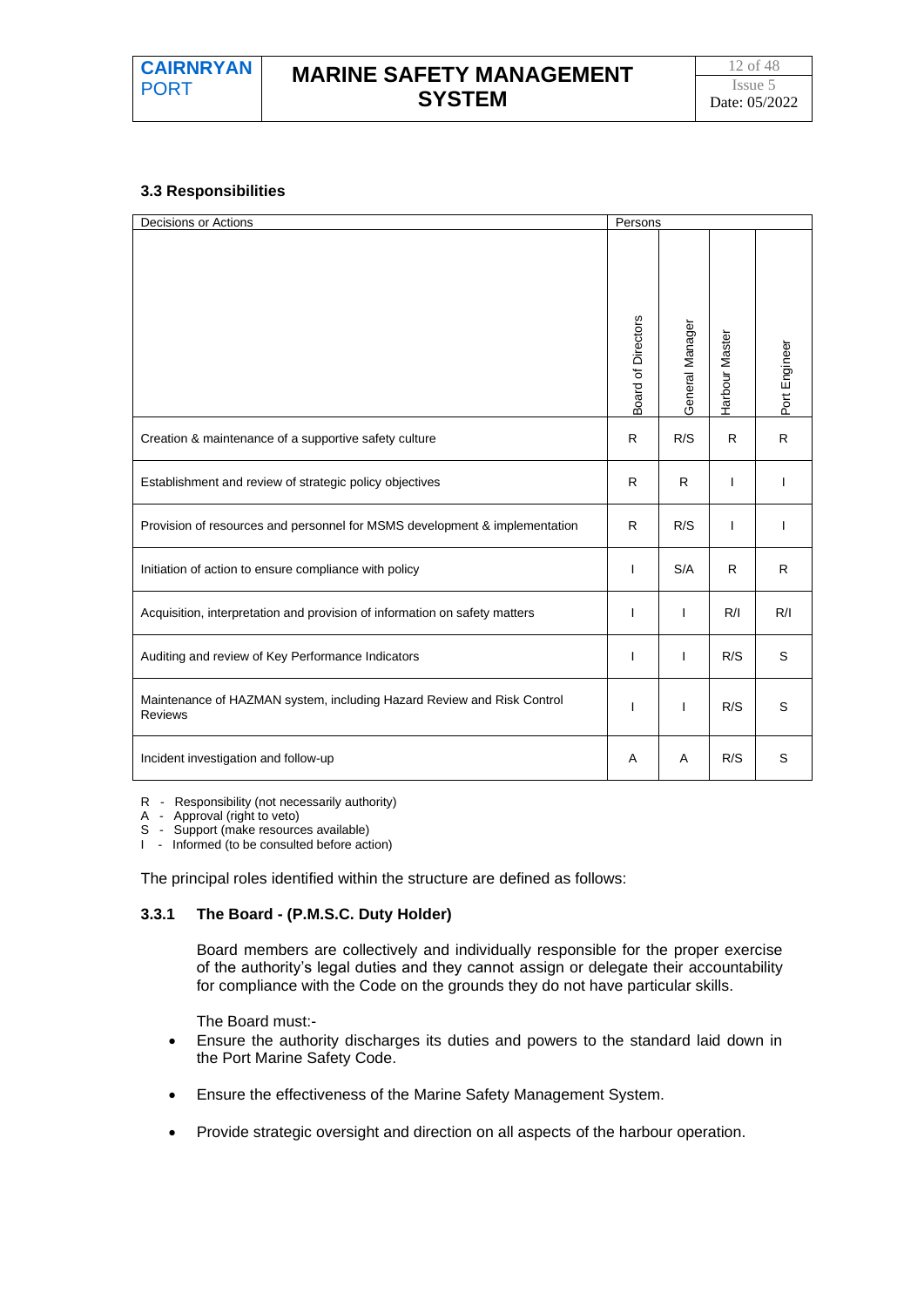- Develop and maintain appropriate policies, plans and procedures and ensure that assessments and reviews are undertaken as required.
- Seek and adopt appropriate powers for the effective enforcement of regulations.
- Ensure plans are published and an assessment of performance in meeting their obligations at least once every 3 years.
- Ensure that powers are discharged but not exceeded.
- Ensure adequate financial, material and personnel resources are available for the discharge of all duties.
- Provide appointment and authorisation and ensure that appropriate services and facilities are available within the port (e.g. pilotage, traffic management, tugs, etc).
- Report compliance with the code to the MCA every 3 years.

## **3.3.2 General Manager**

The GM is accountable for the operational and financial control of the authority. He/she advise the authority on all matters related to its duties and powers, with appropriate advice from the Harbour Master and other officers. He or she will:-

- Ensure the Marine Safety Management System and its procedures satisfy the requirements of the Port Marine Safety Code, reporting directly to the Board.
- Assess the effectiveness and compliance of the Marine Safety Management System.
- Ensure the provision of adequate material and personnel resources by liaising with the Harbour Master and other port managers having a safety responsibility.
- Assess progress and results of annual and intermediate Hazard and Risk Control Reviews.
- Establish and review strategic Marine Safety Plan, in liaison with the Harbour Master and other port managers having a safety responsibility.
- Consider and make necessary recommendations to the Board on plans for improvement of the system. Verify that the necessary corrective actions have been implemented.
- Approve external Safety Management System Audits and Incident Investigation (and follow-up) Reports.

## **3.3.3 Harbour Master**

The Harbour Master has day-to-day responsibility for the safe operation of navigation and other marine activities in the harbour and its approaches. He or she will:-

 **Marine Safety Management System**

- Verify that the Marine Safety Management System and its procedures satisfy the requirements of the Port Marine Safety Code.
- Maintain the effectiveness of the Marine Safety Management System.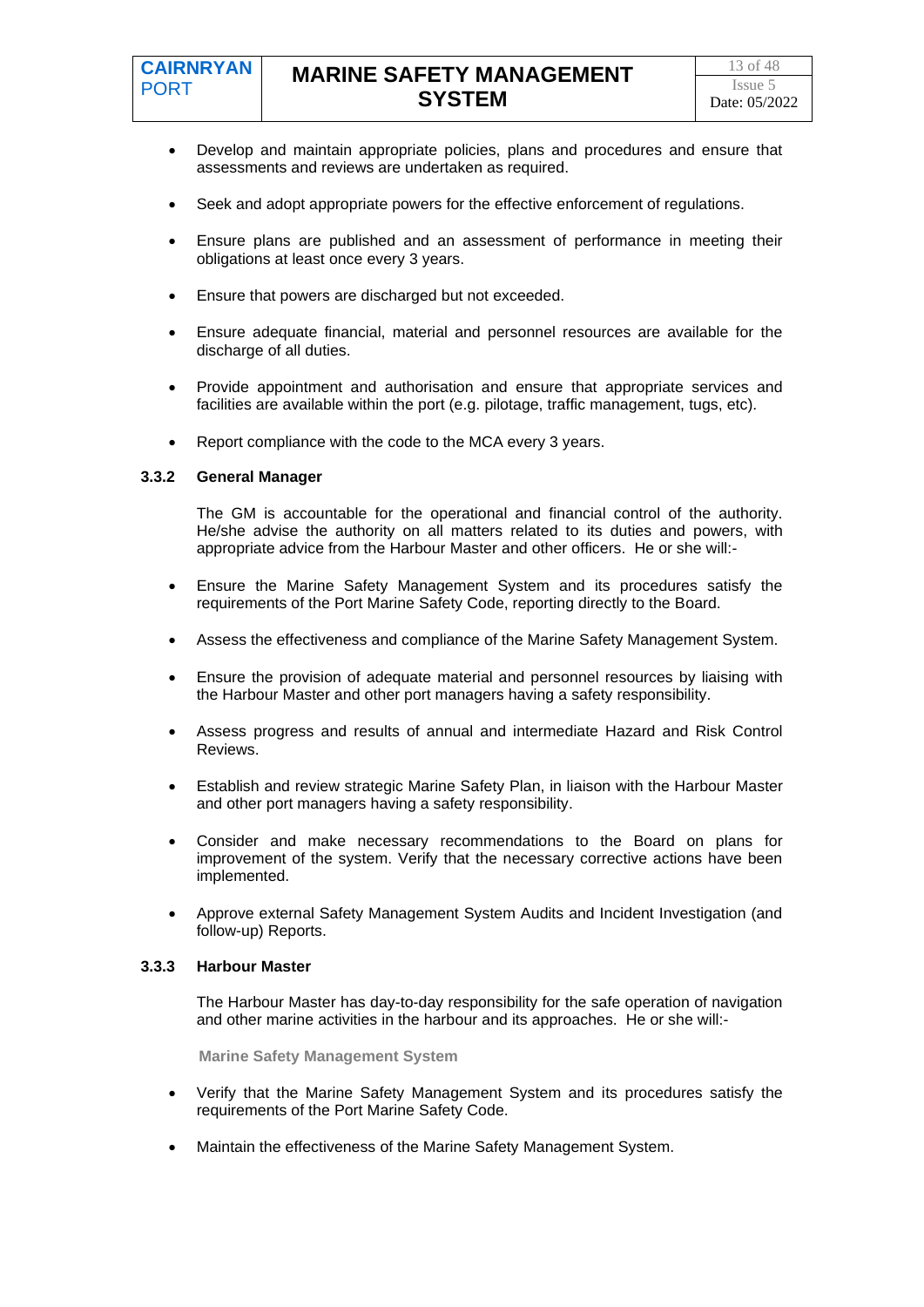- Ensure plans for improvement of the system are properly considered by Management.
- Ensure external Marine Safety Management System audits take place as required and review results. Verify that any necessary corrective actions have been implemented - See "Audit of the Safety Management System".

**Managing Legal Responsibilities**

- Ensure compliance with, and discharge relevant legal powers, duties and responsibilities relating to marine safety.
- Ensure periodic review of powers, bye-laws and directions.

 **Managing Marine Operations**

- Regulate and monitor vessel movement through an appropriate vessel traffic system such as Local Port Service.
- Develop criteria for safe traffic movement, where necessary.
- Assess hazards and risks involved in Marine Operations. Conduct special Risk Assessments for unusual Marine Operations and authorisation of variations to (or departing from) standard procedures if appropriate. (See Risk Assessment and Permit to Work Systems)
- Verify that periodic and special Hazard and Risk Control reviews are completed and assess results
- Investigate Marine Accidents and Incidents. (See Incident Reporting and Investigation)

 **Managing Marine Conservancy**

- Responsible for all hydrographic surveying and associated record keeping for the port area, including navigational channels and berths
- Prepare and collate up to date information on channel data for Harbour Master and Admiralty Hydrographic Office
- Oversee planning programme of maintenance of Navigational Aids

 **Managing Marine Staff and Resources**

- Assess the requirement for sufficient personnel to operate the port systems safely and effectively
- Ensure staff awareness of their responsibilities. Ensure personnel are trained in accordance with safety and familiarisation procedures. Identifying additional staff training needs
- Delegate duties as appropriate
- Maintain effective working relationships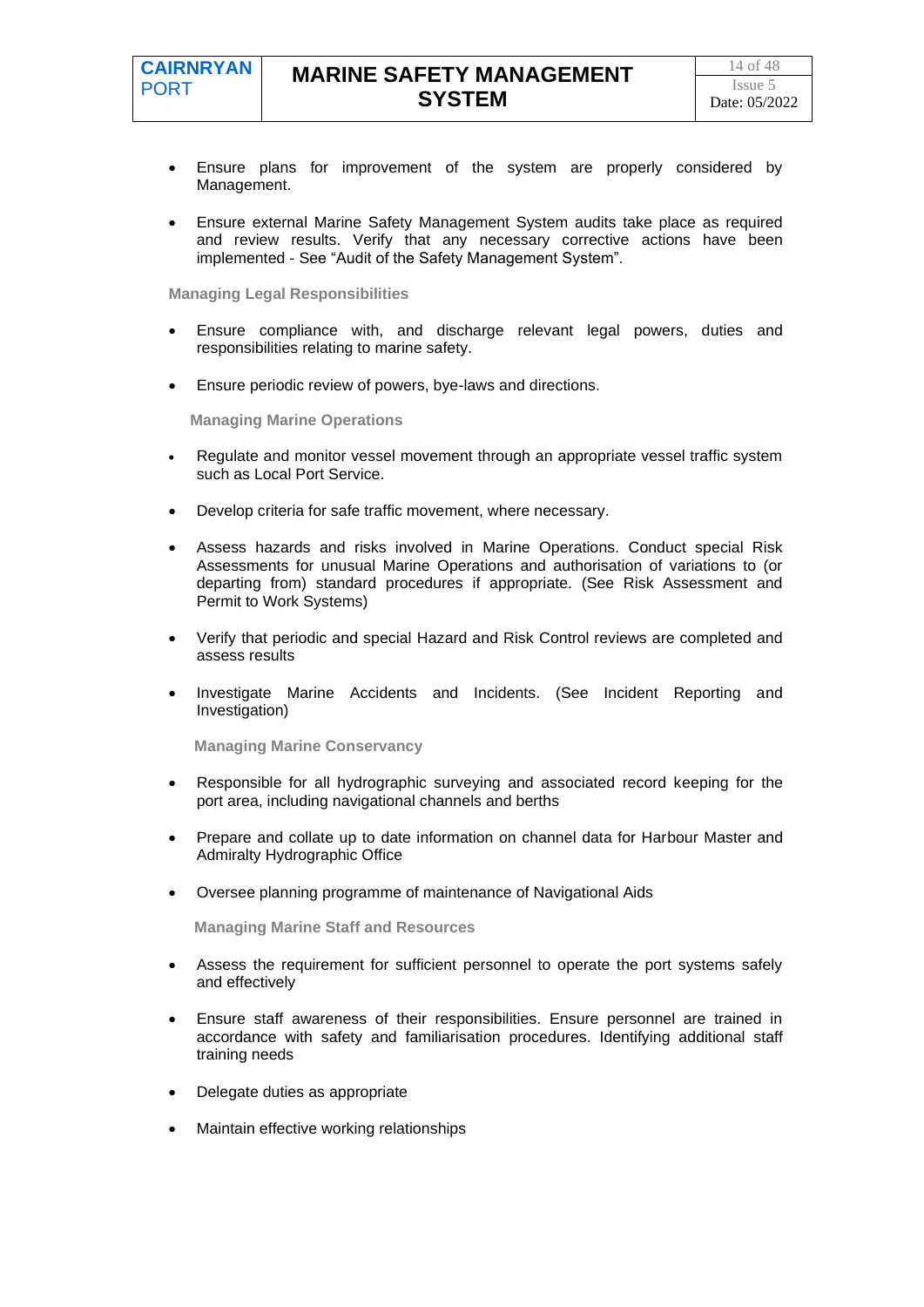- Ensure that adequate resources and secondary support procedures are in place by liaising with the Port Engineer and Port Manager
- Formulate, Review and Update contingency plans and procedures
- Manage response in emergency situations including communications
- Report and maintain Records
- Ensure reports regarding unsafe acts, near misses, accidents and incidents are recorded. Verify that the necessary corrective actions have been implemented.
- Prepare Harbour Masters monthly report for Board.
- Ensure document control procedures are followed.
- Manage leisure and recreational facilities
- Liaison with recreational users on safety matters. Consultation and development of procedures to minimise conflict between recreational and commercial port users.
- Discharge conservancy duties
- Maintain an overview of the Conservancy functions
- Exercise statutory duties in relation to wrecks
- Manage port facilities and marine services
- Ensure the safe operation and maintenance of port vessels
- Ensure provision of adequate facilities for safe operation of port
- Through Cairnryan Local Port Service, based at Larne, ensure safe movement of all vessels in the port
- Day-to-day operation of Cairnryan Local Port Service, based at Larne. Organisation of watch keeping rotas, cover for periods of absence, etc.
- Develop and implement Cairnryan Traffic Management Service procedures
- Monitor Cairnryan Local Port Service performance and ensure personnel are aware of their responsibilities. Ensure personnel are trained in accordance with recognised standards. Identify additional staff training needs.
- Ensure that proper Cairnryan Local Port Services records are kept.
- Liaise with maintenance department.
- Review and audit compliance of tugs, workboats within the port to appropriate codes.

## **3.3.4 Designated Person**

The DP provides independent assurance directly to the duty holder that the marine safety management system is worked effectively. Their main responsibility is to determine, through assessment and audit, the effectiveness of the MSMS in ensuring compliance to the Code.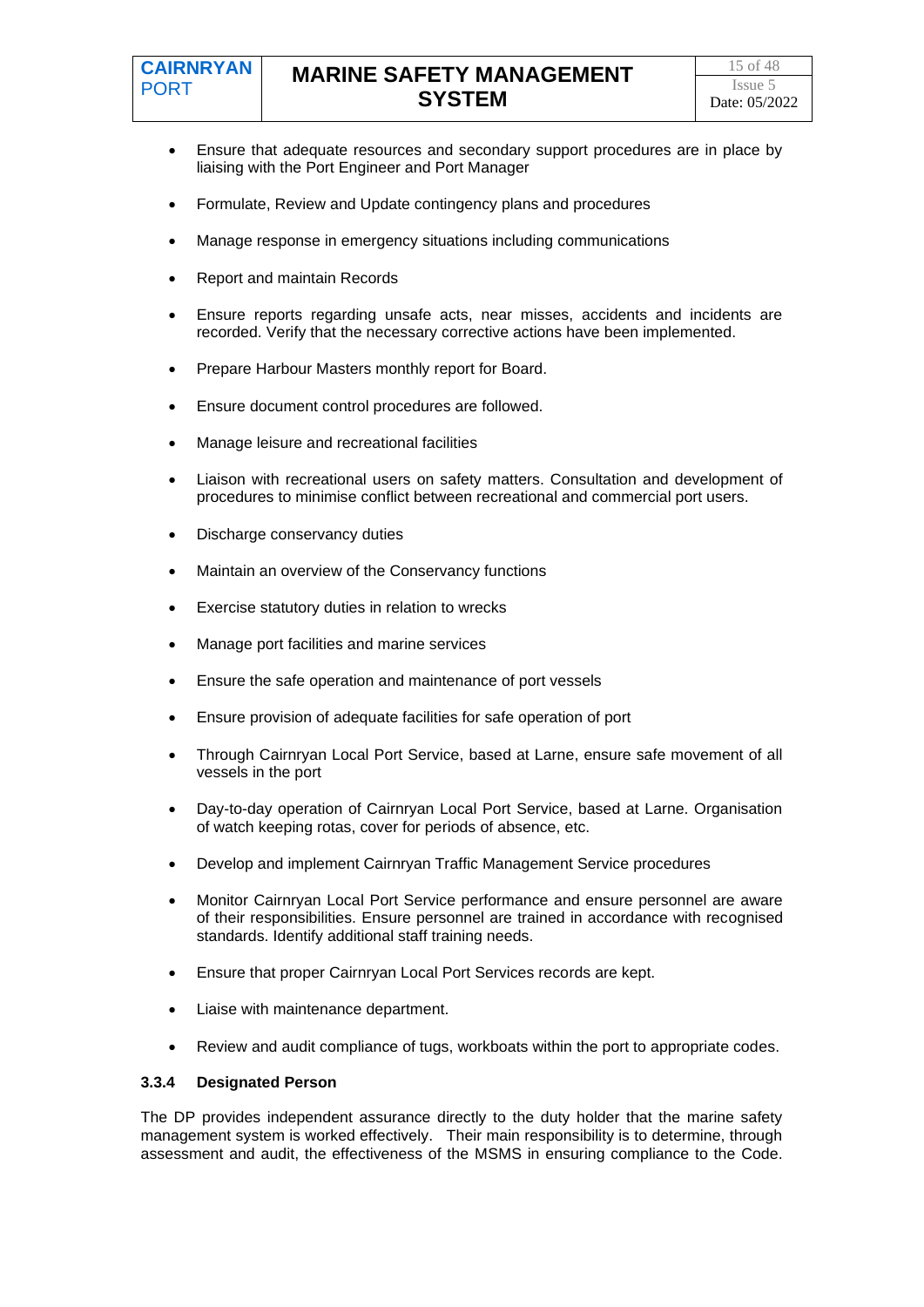.

Ultimately, it is the POCL Board who decides who should be appointed as the DP in order to provide the level of assurance that they believe is necessary to comply with the Code. At Port of Cairnryan the DP is ABP Mer. This will provide independent assurance about the port's marine Safety Management System. He or she will:

- Ensure the Marine Safety Management System and its procedures satisfy the requirements of the Port Marine Safety Code and act in an independent manner, reporting directly to The Board.
- Verify the effectiveness and compliance of the Marine Safety Management System.
- Assess Safety of Navigation and Pollution Prevention aspects of the harbour environment and of vessels using the harbour.
- Assess whether adequate resources and secondary support procedures are in place, liaising with the Safety Manager and other managers having safety responsibility.
- Be aware of progress and results of annual and intermediate Hazard and Risk Control Reviews.
- Ensure reports are submitted regarding deficiencies, non-conformities, accidents and incidents.
- Ensure plans for improvement of the system are properly considered by management.
- Review Harbour Master's monthly reports
- Verify that any necessary corrective actions have been implemented.
- Assess whether staff are trained in accordance with required competencies.
- Oversee external Marine Safety Management System audits and assess whether document control procedures are followed.
- Monitoring the thoroughness of the incident investigation process and the validity of the investigation conclusions.
- Monitoring the application of lessons learned from individual and industry experience and investigation
- Assessing the validity and effectiveness of indicators used to measure performance against the requirements and standards in the code

## **3.3.5 Authority Officer: Safety Manager**

- Assist Harbour Master on matters regarding port safety
- Advise Port Engineer on general Health and Safety issues.
- Plan, implement, monitor and evaluate specific Health and Safety working practices
- Investigate accidents and incidents involving people, plant, equipment, and hazardous substances.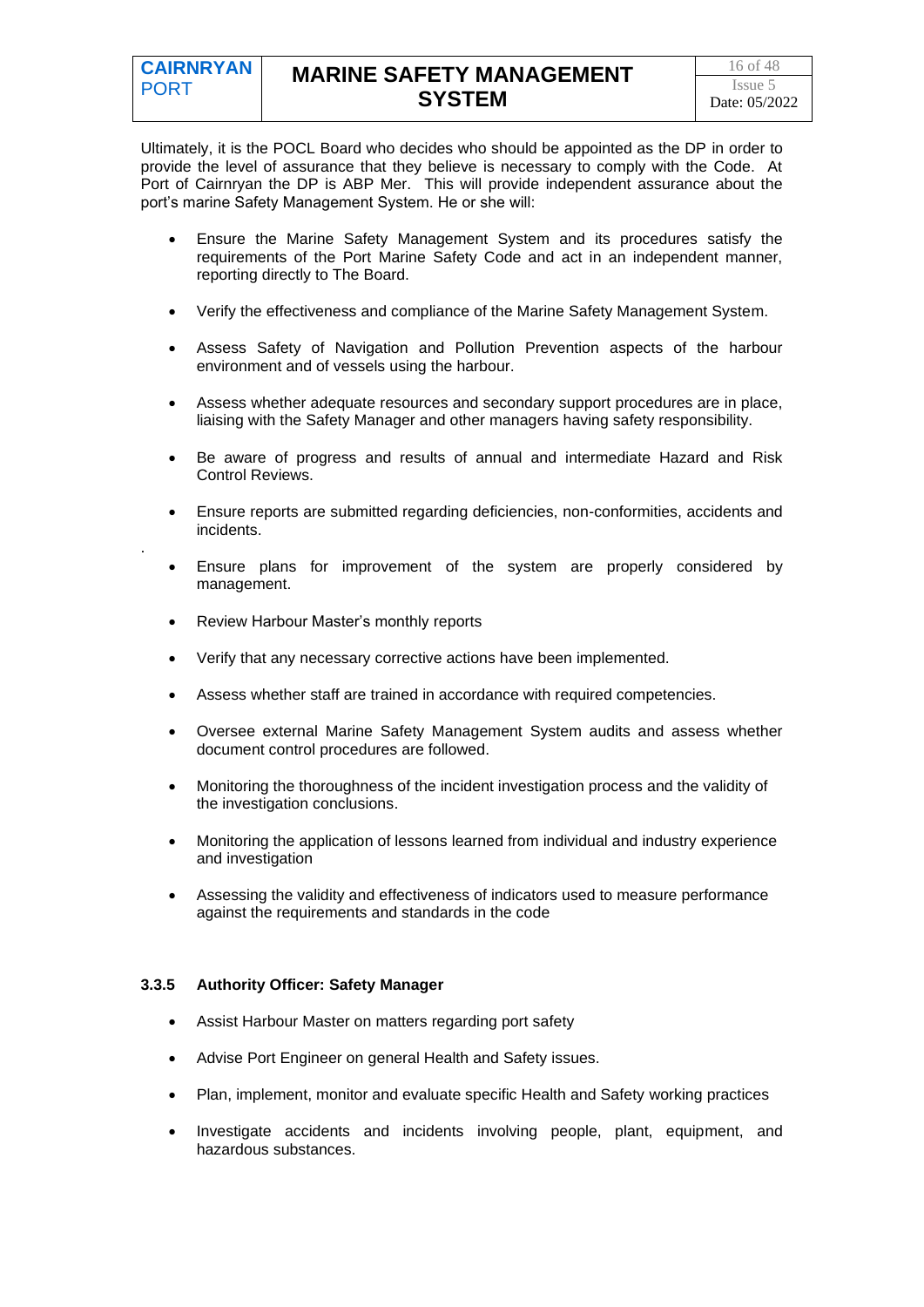- Collect and analyse accident statistics and report on trends
- Monitor and evaluate current procedure and practices
- Disseminate information regarding Health and Safety legislative changes
- Advise on P.P.E.
- Assume responsibility for hazardous cargoes and explosives
- Provide safety training for port employees and contractors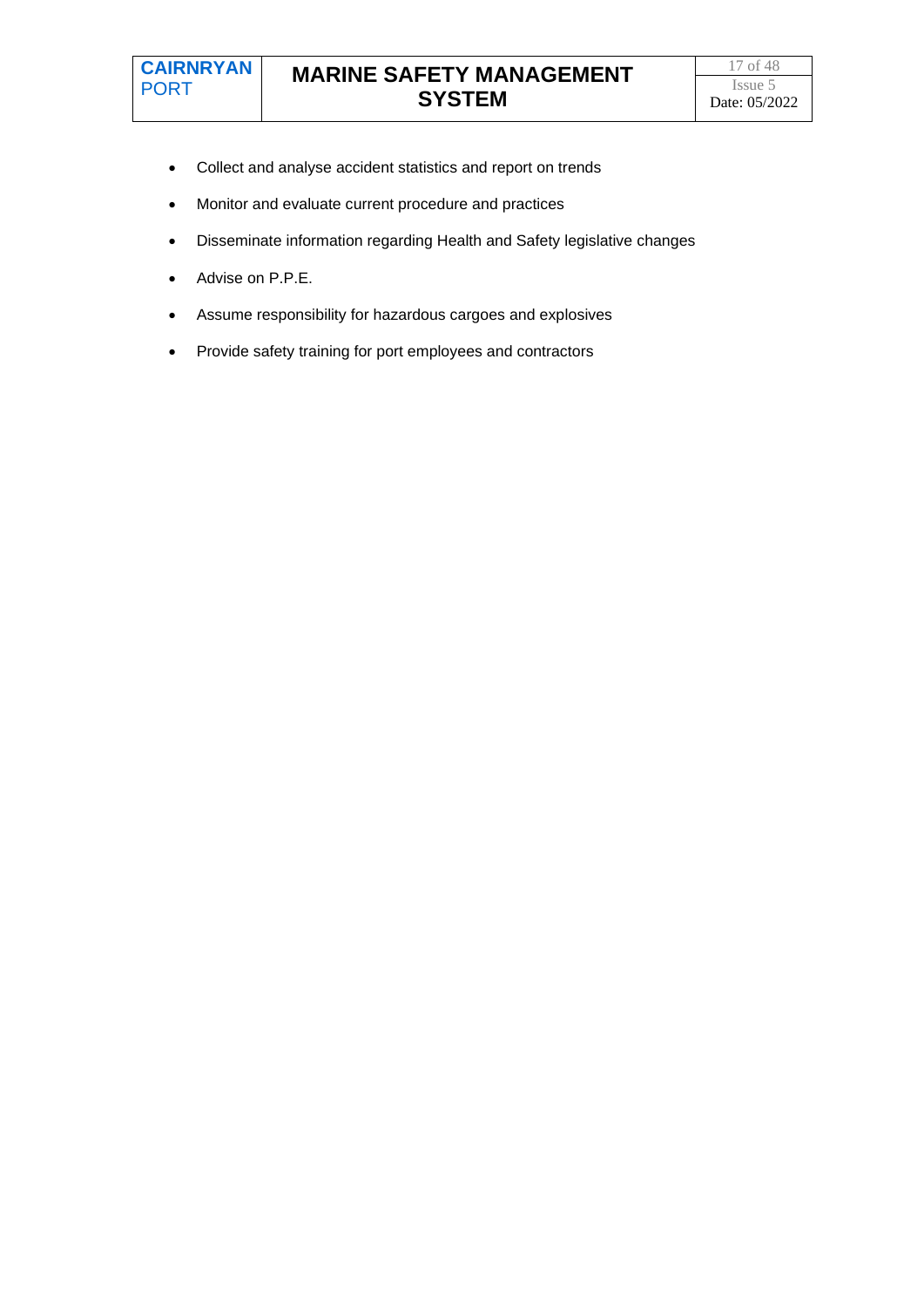## **3.3.6 Authority Officer: Port Engineer**

- Quays and Dock maintenance and establish, maintain and operate tide gauges and other relevant equipment
- Maintenance of port mooring equipment. Advise on provision, design, etc
- Maintenance of Linkspans. Advise on provision, design, etc.
- Process day to day information and keep records for the above.

## **3.3.8 Authority Officer: Marine Officer**

• As outlined in the Cairnryan Port Services Manual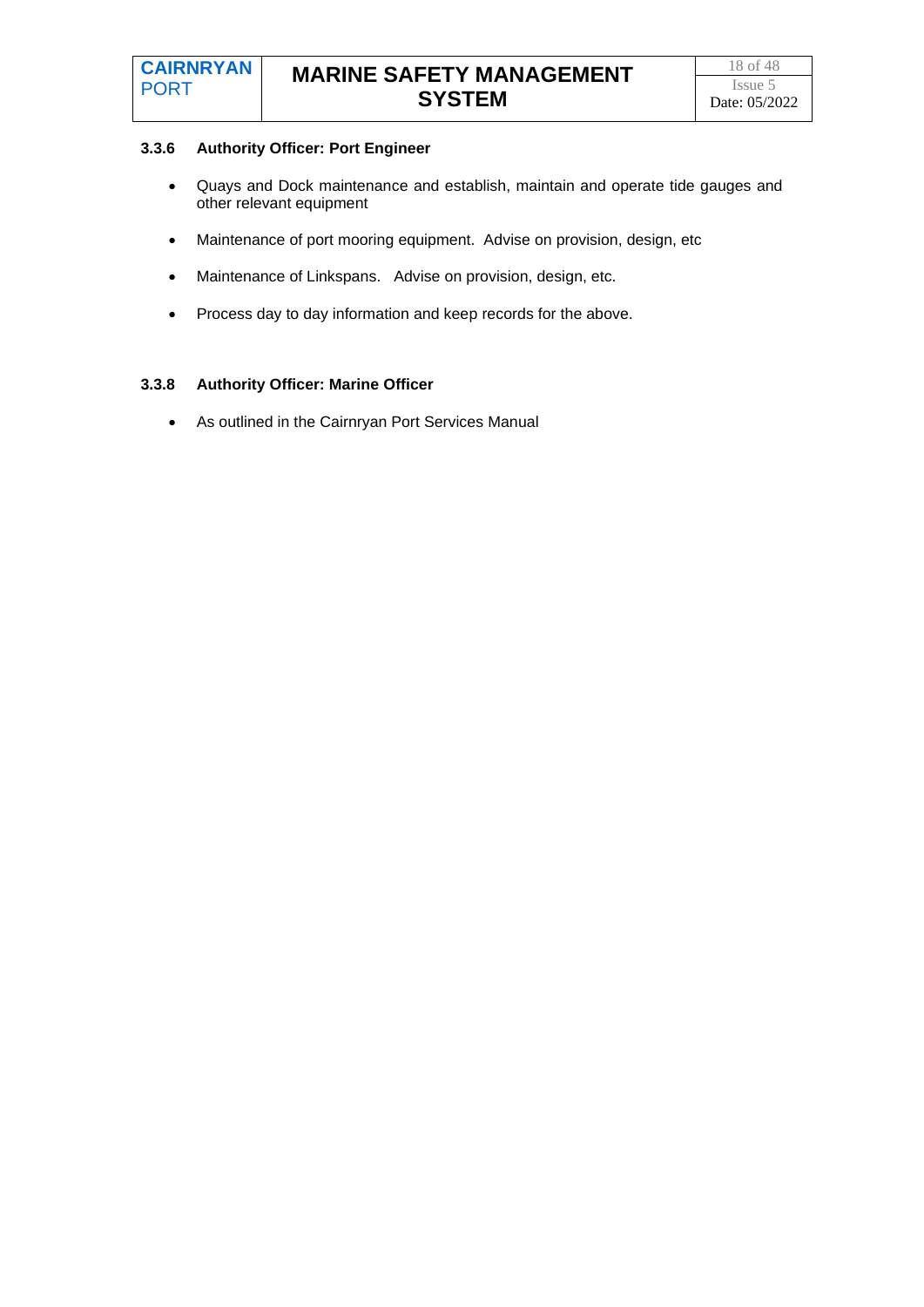## **Section 4 - Key Policy Areas**

## **4.1 Management of Navigation**

## **Introduction**

There is a general public right of navigation in tidal waters, subject to the payment of proper tolls and dues, and to the provisions of any laws regulating the operation of the harbour which impose special restrictions on the otherwise general freedom of navigation. It follows that harbours have the powers to regulate the entry and movement of ships within ports to ensure safety of navigation. The GTGP states the general principles in relation to the management powers of harbour authorities are as follows:-

- *1. Ports have byelaws and directions, which every user must obey as a condition of his or her right to use the harbour.*
- *2. Harbour authorities have a duty to make proper use of powers to make byelaws, and to give directions (including pilotage directions), to regulate all vessel movements in their waters.*
- *3. These powers should be exercised in support of the policies and procedures developed in the authority's safety management system and should be used to manage the navigation of all vessels.*
- *4. Harbour authorities should have clear policies on the enforcement of directions and should monitor compliance.*
- *5. Powers of direction should be used to require the use of port passage plans in appropriate cases - whether vessels are piloted or not.*
- *6. The harbour master may give directions prohibiting the entry into, or requiring the removal from, the harbour of any vessel if, in his opinion, the condition of that vessel, or the nature or condition of anything it contains, is such that its presence in the harbour might involve a grave and imminent danger to the safety of persons or property or risk that the vessel may, by sinking or foundering in the harbour, prevent or seriously prejudice the use of the harbour by other vessels. The harbour master must have regard to all the circumstances and to the safety of any person or vessel.*

#### **Purpose**

To discharge the Port Authority's responsibilities to regulate traffic for the safety of navigation within the port area of jurisdiction, for the safety of all port users and the protection of the environment,

The Managing Director and the Board of Port of Cairnryan Limited will support the actions of Marine Officers in Larne who use their best endeavours to carry out their Cairnryan Local Port Service duties in accordance with this policy.

**Method**

- Marine Officers will be recruited and trained to the required industry standards. The Board recognises IMO Resolution A.857 (20) which requires that the Port Authority should ensure that its Port Control Operators are "appropriately qualified, suitably trained and capable of performing the task required" and also IALA Recommendation V-103 on standards for Training and Certification of VTS Personnel which is associated with the aforementioned resolution.
- Develop and maintain procedures within the **"Cairnryan Port Services Manual**" to achieve the following objectives.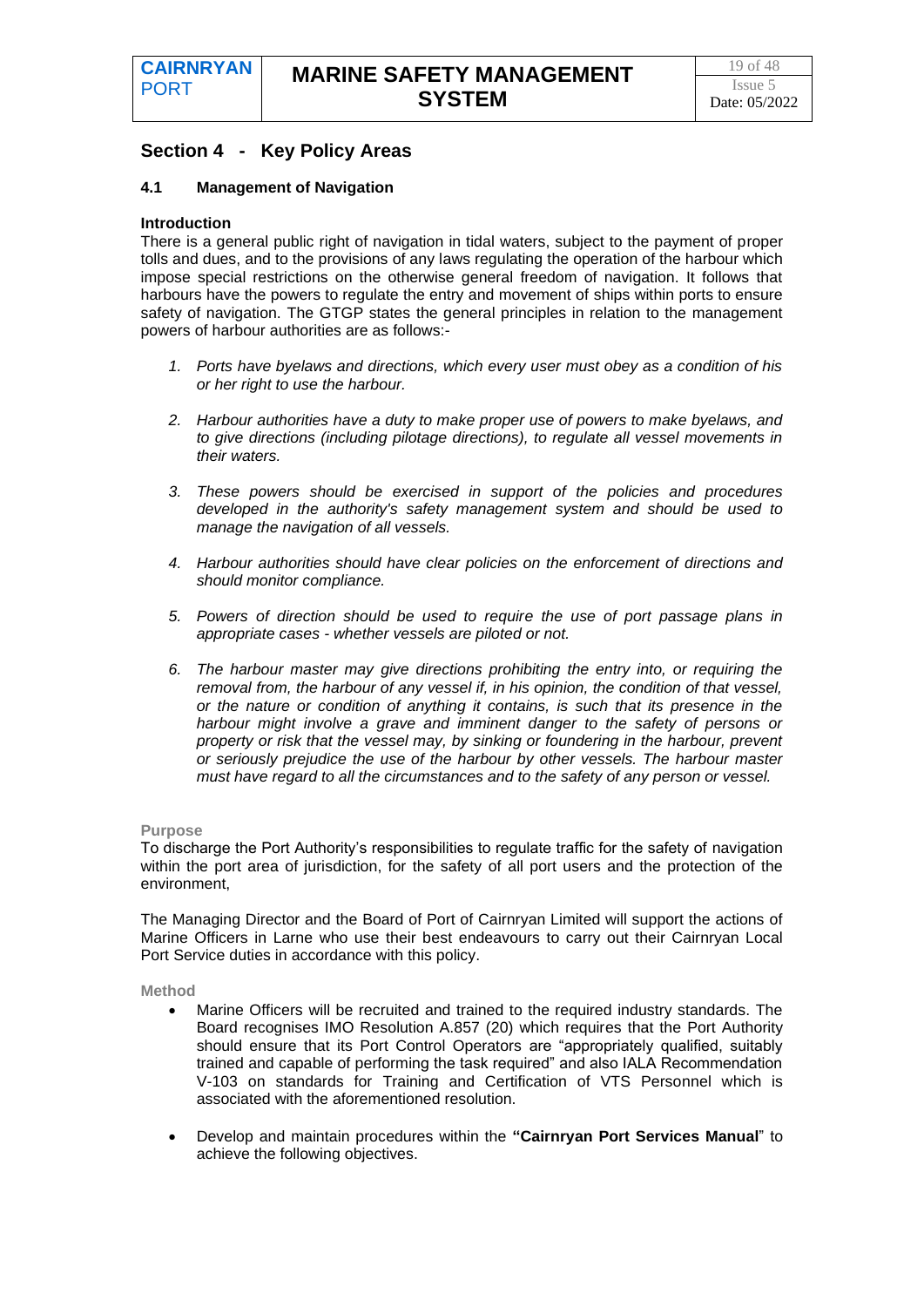**Objectives**

- Operate a 24 hour 'Local Port Service'. This is a service to ensure that essential information becomes available in time for on-board decision making. An LPS does not participate in onboard decision making.
- Safely and efficiently co-ordinate commercial traffic movements within the port control area, including setting criteria for:
	- 1. Provide relevant information to vessels inside and outside the controlling area for the Safety of Navigation.
	- 2. Co-ordinate and facilitate shipping and landing of Pilots
- Maintain records of ship movements, communications and significant events within the controlling area, including the recording VHF radio traffic data.

Further information and guidance on Cairnryan Port Control is contained in the current LPS Manual.

## *Key Performance Indicators*

- *Incidents (frequency and severity)*
- *Near miss and dangerous occurrence statistics (see Section 8)*
- *Compliance with LPS policies and procedures and industry safety standards*

## *Defined targets*

- *Zero Incidents*
- *Decreasing / negligible near misses, dangerous occurrences*
- *Full compliance with LPS procedures and industry standards and port policies and procedures.*

## **4.2 Pilotage**

## **4.2.1 Primary Responsibility**

Primary responsibility for provision of pilotage service is imposed on a class of harbour authority described as Competent Harbour Authority. The statutory harbour authority of Port of Cairnryan Ltd can only become a CHA by virtue of an order made by the Secretary of State. The Secretary of State may only grant CHA status if he considers that it is in the interests of efficiency and safety of navigation. There is no current plan by the Port Authority to seek to achieve Competent Harbour Authority status.

## **4.2.2 Review**

Port of Cairnryan Limited, as the Port Authority with powers to regulate navigation in its waters, will keep under consideration the need for pilotage services to be provided to secure the safety of ships navigating in or in the approaches to its harbour. This consideration formed part of the authority's formal risk assessment. There is a specific duty to have regard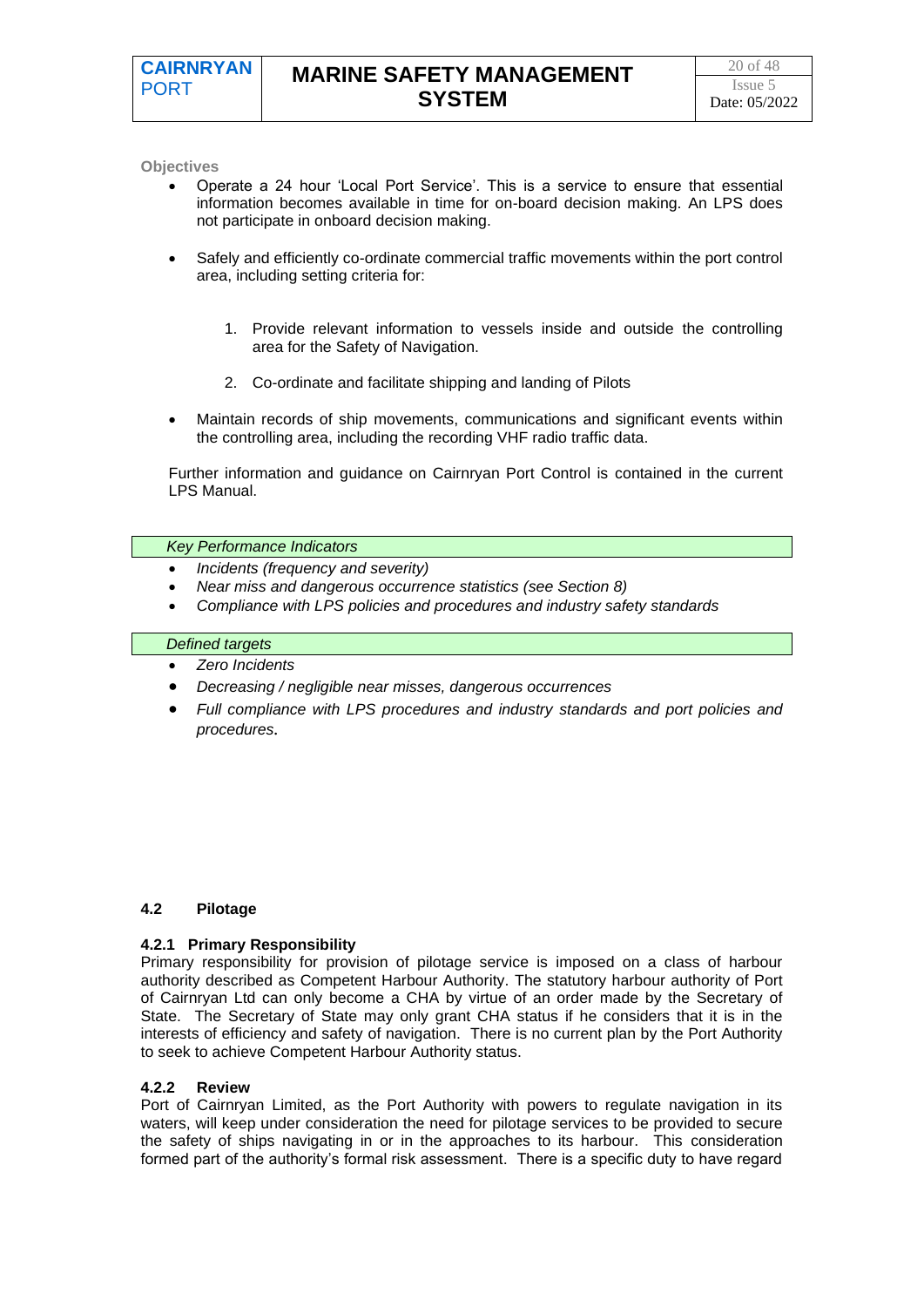in particular to the hazards involved in the carriage of dangerous goods or harmful substances by ships. The requirement will be kept under constant review to take account of changes in the use of the harbour.

The process of review will be used to establish whether pilotage should be compulsory for ships navigating in any part of the harbour or its approaches and, if so, for which ships and in which circumstances and what pilotage services need to be provided for those ships. This is to be determined on grounds of safety only. It will be covered by the formal risk assessment required by the Port Marine Safety Code, and the requirement kept under review in the harbour authority's Safety Management System.

## **4.2.3 Compulsory Pilotage**

If the Port of Cairnryan Limited determines there should be compulsory pilotage it will be guided by the following:-

- Port of Cairnryan Limited will exercise control over the provision of the service, including the use of pilotage directions and the recruitment, examination, authorisation, employment status and training of pilots.
- The standards for exemption certificate will not be more onerous than those required for an authorised pilot; but they should be equivalent.

## **4.2.4 Requesting a Berthing Advisor**

A master of a commercial vessel may ask for assistance of a Berthing Advisor even when not required to take one. There may be special circumstances, for example, when the master is unfamiliar with the port, or traffic or weather conditions are difficult. The Port Authority will monitor such requests carefully and refer to them when reviewing whether in any such circumstances pilotage should become compulsory.

A Berthing Advisor will be drawn from a pool of competent ferry masters operating at the Port of Cairnryan; who have the requisite skill set to provide extensive local knowledge (especially in the safety of navigation) to the Master.

#### *Key Performance Indicators*

- *Incidents (frequency and severity)*
- *Near miss and dangerous occurrence statistics (see Section 8)*
- *Compliance with LPS policies and procedures and industry safety standards*

## *Defined targets*

- *Zero Incidents*
- *Decreasing / negligible near misses, dangerous occurrences*
- *Full compliance with industry standards and port policies and procedures.*

## **4.3 Conservancy**

## **Introduction**

There is a duty to conserve a harbour so that it is reasonably fit for use as a port, and a duty of reasonable care to see that the harbour is in a fit condition for vessels to use. The Conservancy duty covers specific requirements, which are outlined in the GTGP as follows: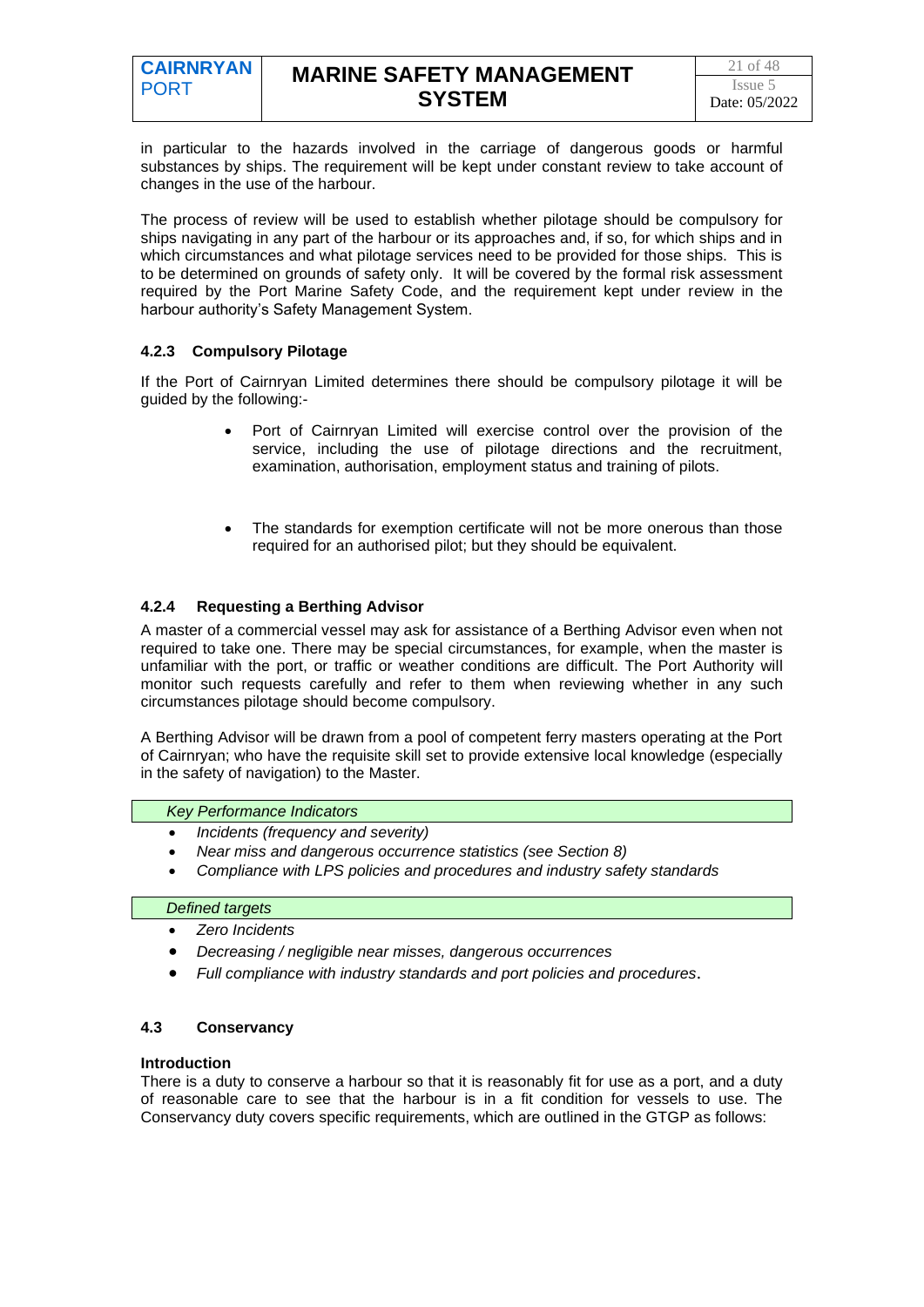- *1. A harbour authority has a duty to conserve the harbour so that it is reasonably fit for use as a port, and a duty of reasonable care to see that the harbour is in a fit condition for a vessel to be able to use it safely.*
- *2. Harbour authorities should provide users of the harbour with enough information about conditions in the harbour.*
- *3. Harbour authorities have duties and powers as local lighthouse authorities; and specific powers in relation to wrecks.*

#### **Purpose**

To conserve, maintain and protect the Port of Cairnryan and its environment for the benefit of all users including commercial users, leisure users and wildlife interests

#### **Method**

Develop and maintain procedures within the **"Port of Cairnryan Conservancy Manual"** to achieve the following objectives:

#### **Objectives**

- To maintain adequate depth in the channels and at the berths, consistent with reasonable port user requirements
- To ensure that channels are maintained clear of wrecks, obstructions or other dangers to navigation
- To carry out hydrographic surveying in accordance with the 'Hydrographic Code of Practice' as required and promulgate timely and accurate results to port users and Hydrographic Agencies
- In conjunction with the Northern Lighthouse Board, to provide and maintain adequate navigational aids, consistent with port user requirements to facilitate safe navigation within the port and its approaches.
- To promulgate warnings to port users of changes to navigational aids, depths or other dangers to navigation

## *Key Performance Indicators*

- *Hydrographic Surveys (Frequency and promulgation)*
- *Navigation aids (performance and reliability)*
- *Notices to Mariners*

## *Defined Targets*

- *Hydrographic Surveys completed* to schedule and results published
- *Navigation aids (100% operability)*
- *Published as required*

## **4.4 Marine Services**

## **Introduction**

Marine Services means the support activities carried out by the port authority to maintain safety of navigation and the hydrographic regime and takes in the full range of services, including the use of tugs and workboats in a harbour, and the provision of moorings. The GTGP puts forward these general principles in relation to Marine Services:

*1. An authority's safety management system should cover the use of harbour craft including tugs, pilot launches, and other workboats and the provision of moorings.*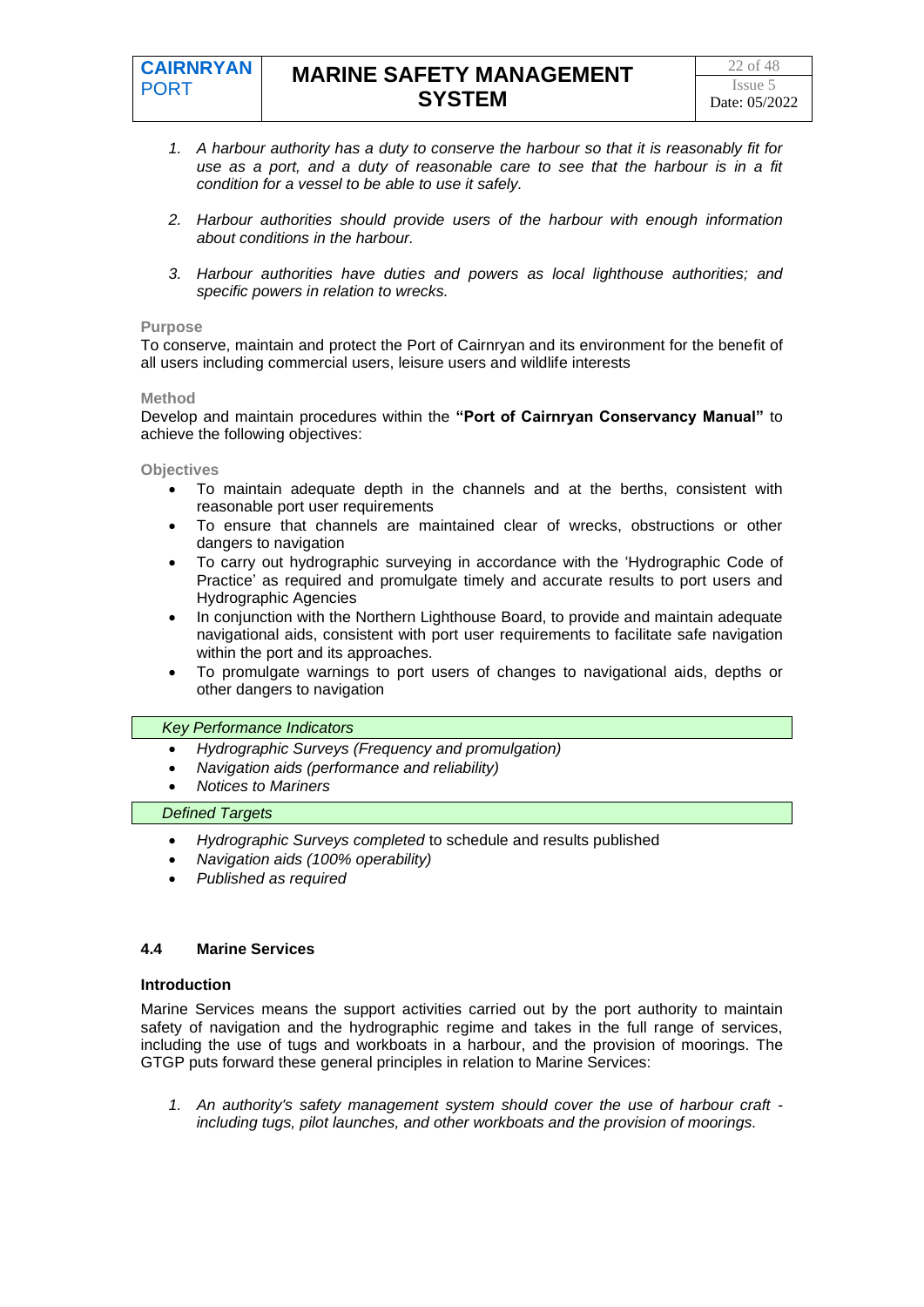- *2. The formal safety assessment should be used to identify the need for, and potential benefits for safety management of such harbour craft.*
- *3. The authority should ensure that harbour vessels or craft which are used in the harbour are fit for purpose and that crew are appropriately trained and qualified for the tasks they are likely to perform.*
- 4. *Byelaws and the power to give directions are available for these purposes*.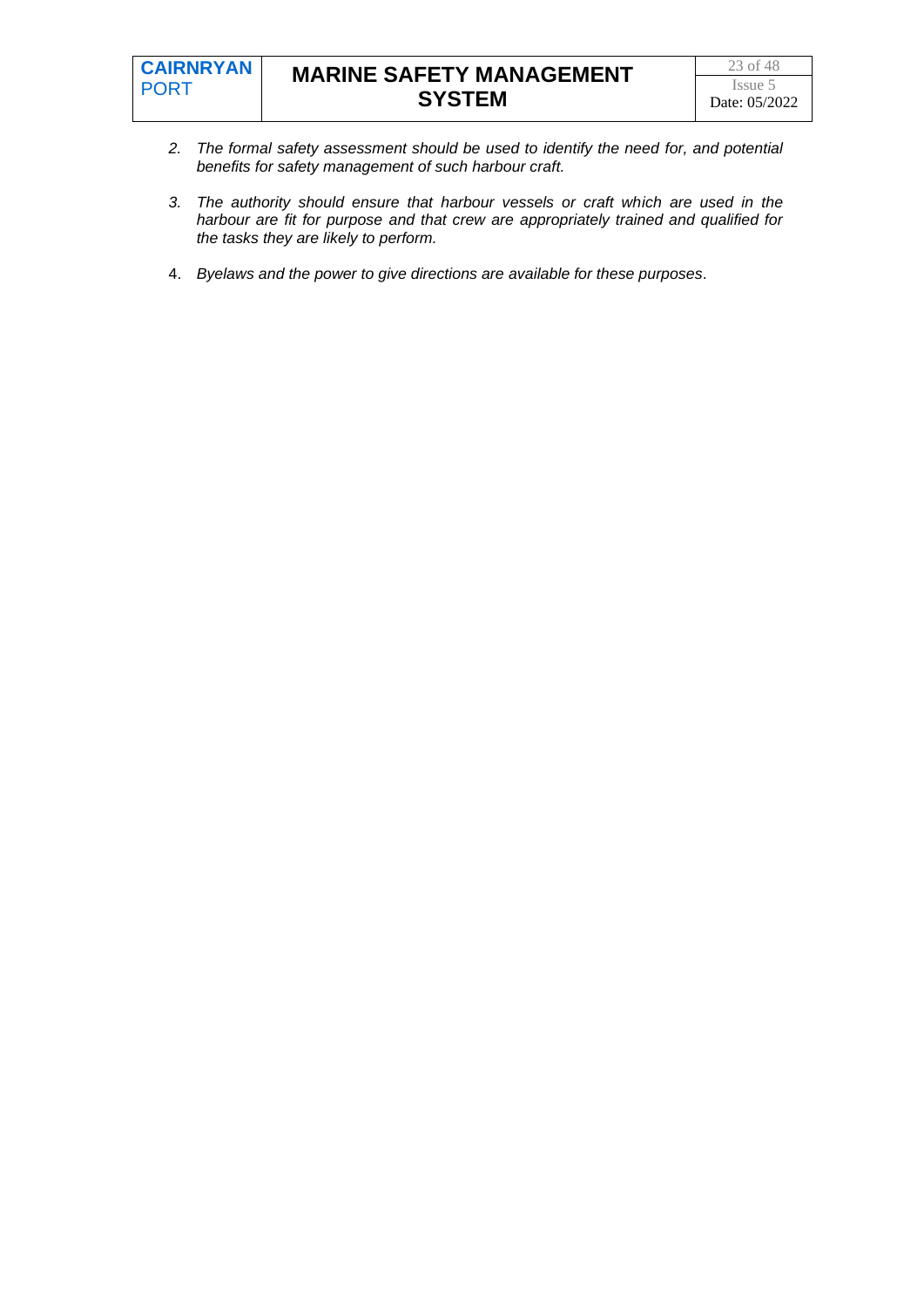## **4.4.1 Tugs (Towage Services)**

#### **Purpose**

The Port Marine Safety Code requires ports to produce Towage Guidelines. The purpose is to keep under review the provision of adequate towage capacity within the port for the requirements of port users including the ability to respond to emergencies, and that such tugs have adequately trained and qualified crew.

There are no current towage operations at Port of Cairnryan and no tug provider is based at that port.

POCL, as port authority, with powers to regulate ship towage operations in its waters, will keep under consideration the need for towage services to be provided to secure the safety of ships navigating in or in the approaches to the port. This consideration forms part of ongoing formal assessment.

If POCL determines there is a requirement for towage operations to commence as a consequence of business needs or as a operational control measure, its purpose and method will be guided as follows:-

#### *Towage Guidelines to be used are contained in the Port of Larne "Marine Services Manual"*

**Method**

- To ensure that adequate tugs are available for all reasonable port user requirements, an assessment of the towage requirements will be carried out during the risk assessment process. This will be subject to periodic review and / or if conditions materially change.
- By developing towage guidelines in consultation with port users, considering the characteristics of the port and the vessels using it.
- When applicable, by developing, in consultation with tug operators, tug inspection and audit procedures including certification of personnel.
- By developing a method of assessing and authorising tug operators and tugs as "fit for purpose" within the port limits taking into consideration four main areas.
	- o Tugs and Equipment
	- o Crew competence and training
	- o Safety Management System
	- o Additional Tug Capabilities

## **4.4.2 Pilot Launches & Workboats**

The port currently operates without requirement for Pilots and consequently there is no pilot boat. The need for pilotage is kept under regular review and is described in Section 4.2.2.

When a pilot boat is required it will be guided by the following:-

- The Port Marine Safety Code stipulates that Port Authorities have a duty to approve the use of vessels as pilot launches. Any vessel approved as a pilot launch must satisfy the Merchant Shipping (Small Work Boats) Regulations 1998 and the associated "Safety of Small Workboats and Pilot Boats - A Code of Practice".
- Similarly, the Port Authority must ensure that the Work Boats used in the Harbour comply with the Merchant Shipping (Small Work Boats & Pilot Boats) Regulations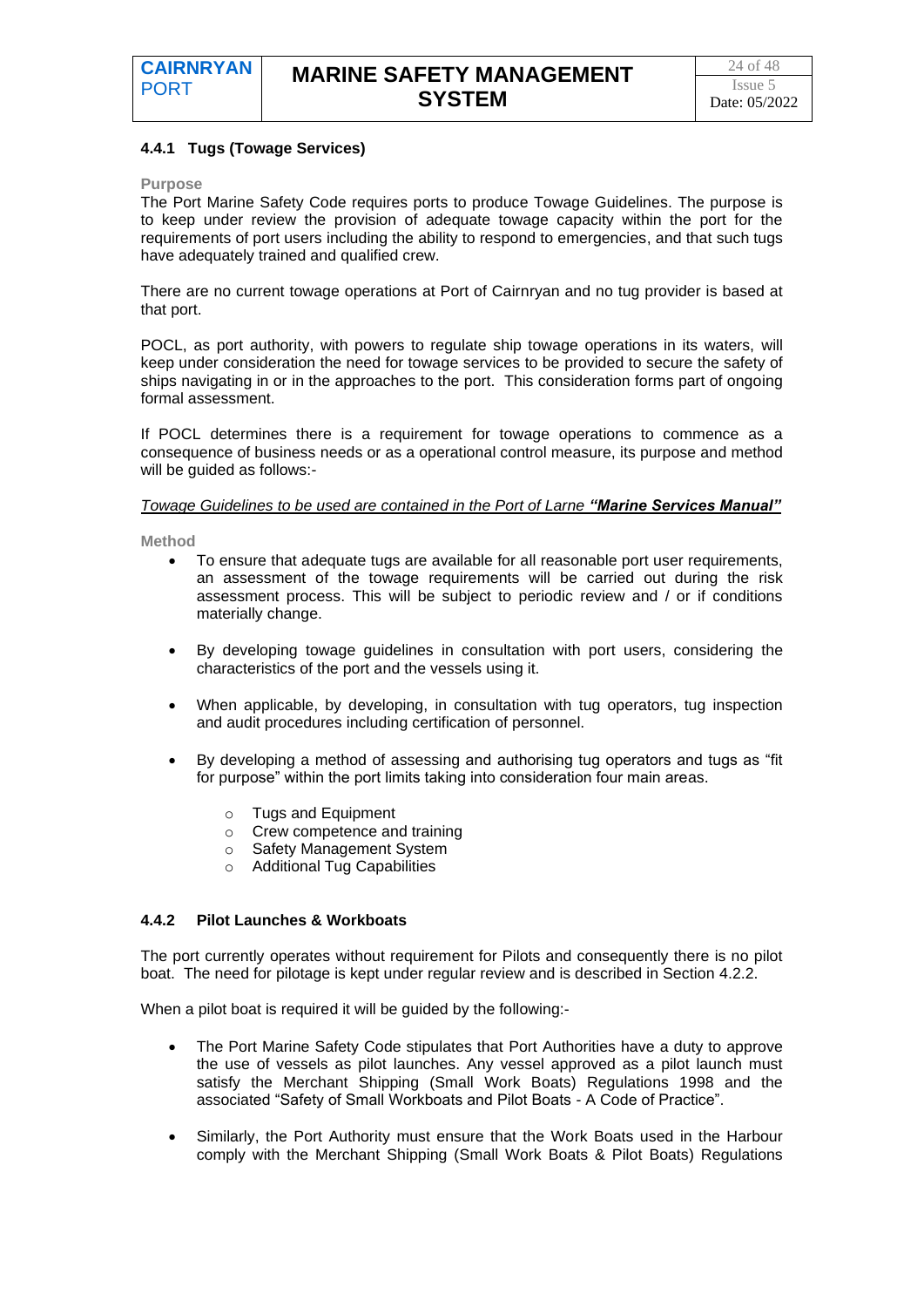1998 and the associated Safety of Small Workboats and Pilot Boats - A Code of Practice, and that they are fit for purpose for any use to which they are put.

## *Pilot Launch & Workboat procedures are contained in the Port of Larne "Marine Services Manual".*

## *Key Performance Indicators*

- *Vessel delays awaiting tugs*
- *Incidents (frequency and severity)*
- *Near miss and Dangerous Occurrence Statistics (see Section 8)*
- *Compliance with port policies and procedures and industry safety standards.*

## *Defined Targets*

- *Nil delays*
- *Zero Incidents*
- *Decreasing / negligible near misses, dangerous occurrences*
- *Full compliance with industry standards and port policies and procedures*

## **4.4.3 Mooring**

The GTGP states:

*"Harbour authorities have powers in byelaws and directions to regulate the mooring of vessels in the harbour. The safety management system should govern the use of these powers. Appropriate use should be made of mooring plans. These should not necessarily be left to the master or pilot: it may be appropriate to promulgate agreed requirements after discussion with users and pilots. Authorities should also ensure that mooring parties meet the industry's competence standards and have access to appropriate training".*

*Procedures for Mooring Operations are contained in the Port of Larne "Marine Services Manual"*

 *Key Performance Indicators*

- *Vessel delays awaiting mooring gang.*
- *Incidents (frequency and severity)*
- *Near Miss and Dangerous Occurrence Statistics (see Section 8)*
- *Compliance with port policies and procedures and industry safety standards.*

## *Defined Targets*

- *Nil delays*
- *Zero Incidents*
- *Decreasing / negligible near misses, dangerous occurrences*
- *Full compliance with industry standards and port policies and procedures*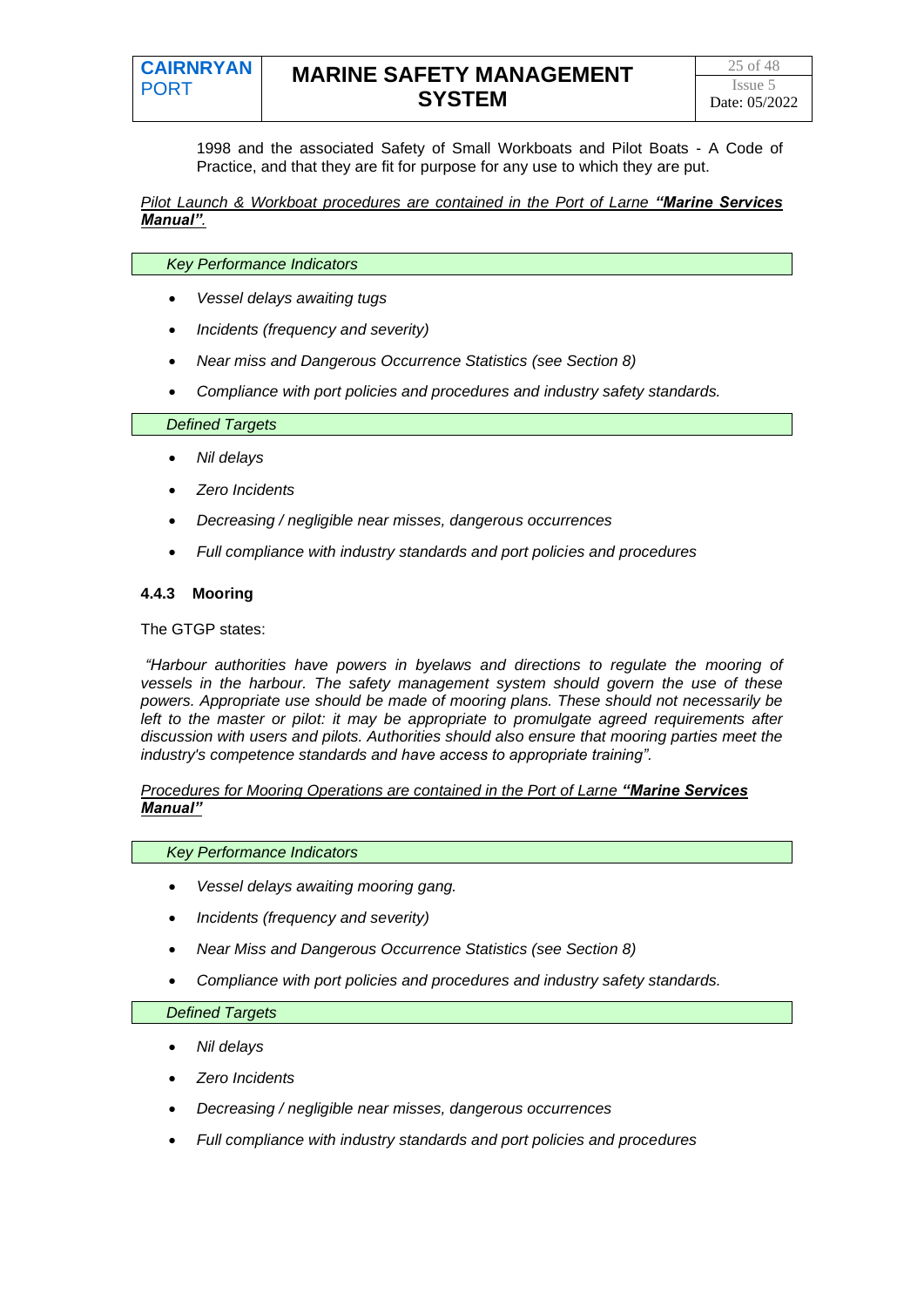**Left blank intentionally**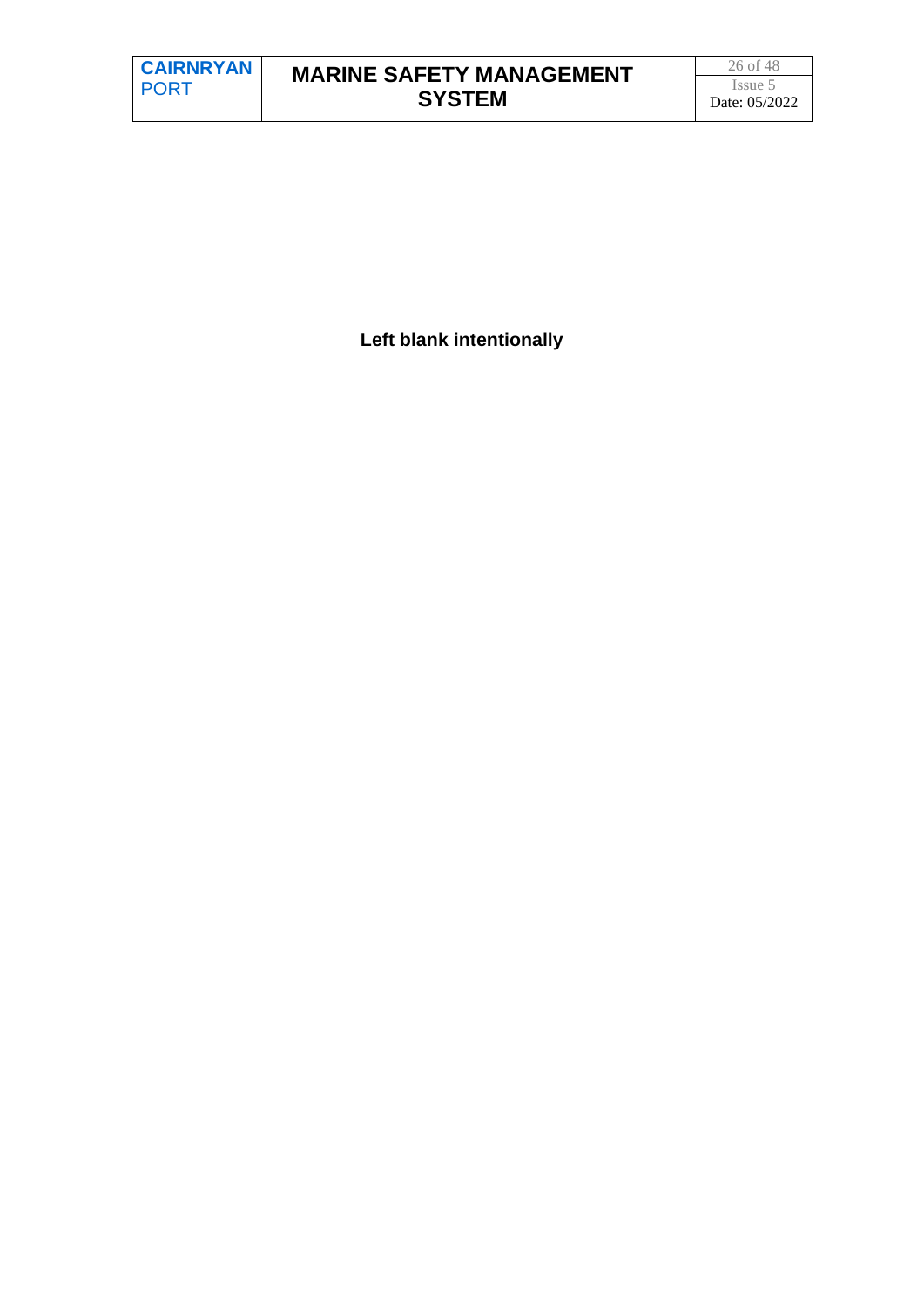# **Section 5 - Personnel Resources**

## **Introduction**

The Board recognises that employees and contractors have an important part to play, and the contribution of everyone can be critical in providing a safe and efficient operating environment within the port. The Board is committed to ensuring that all personnel have adequate experience and receive all appropriate training to enable them to perform their duties to the relevant standards.

## **5.1 Training and Competence**

## **5.1.1 Employee**

## **Purpose**

To maintain procedures to ensure the recruitment of appropriately qualified and experienced personnel and increase competence through identification of training needs and provision of appropriate training for all personnel.

**Method**

Action by Head of Department:

- Identify manner in which tasks are to be performed
- Identify competencies abilities, skills, knowledge required
- Select / recruit appropriate staff and / or provide training if required
- Maintain training records / professional advancement file on all personnel
- Periodic performance review

Personnel in safety critical roles will not assume full responsibility until minimum understudy periods have been completed and the person examined and deemed competent by the appropriate head of department or an approved deputy.

## *Key Performance Indicators*

- *Incidents (frequency and severity)*
- *Near miss and dangerous occurrence statistics (see Section 8)*
- *Compliance with port policies and procedures*
- *Completion of prescribed training*
- *Appraisal results (Competence)*

## *Defined targets*

- *All new employees will receive basic induction training within the first week*
- *Zero incidents*
- *Decreasing / negligible near misses, dangerous occurrences*
- *Full compliance with industry standards and port policies and procedures*
- *Satisfactory skill level demonstrated*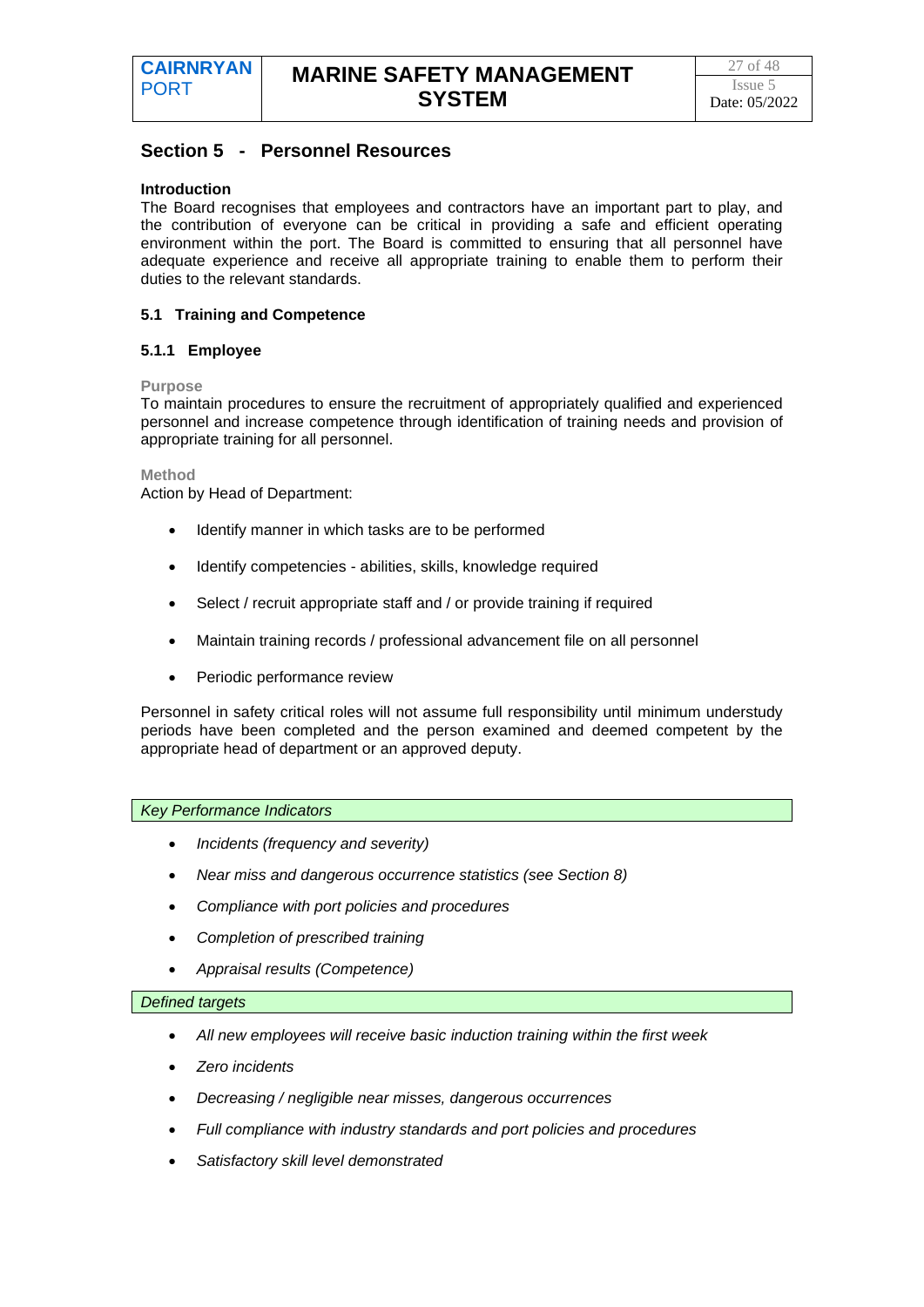## **5.1.2 Contractors**

## **Purpose**

Procedures should:

- Co-ordinate contractor's activities with those of the port and other contractors as appropriate
- Ensure contractor's operate to equivalent standards to those of port personnel / operations

**Method**

- Contractor activities which may impinge on port operations shall be subject to either risk assessment or procedural review and a method statement produced prior to the start of work identifying hazards, risk controls and communication procedures required. Once underway, the work will be subject to inspection by the appropriate port department to ensure that procedures are adhered to. Violations will result in cessation of activities until appropriate steps have been taken to rectify.
- Contractors will be selected on the basis of:
	- 1. Assessment of contractor's competency, past performance and safety records.
	- 2. Assessment of contractor's own training and development programmes.
	- 3. Professional accreditation where applicable.
	- 4. All Contractors to undertake induction training as appropriate before start of work.
- Where appropriate, contractors are required to work within or to procedures, which are at least equivalent to those of the Port Authority's Permit to Work Procedures. Refer to Permit to Work System (Section 8.2)

## *Key Performance Indicators*

- *Incidents (frequency and severity)*
- *Near miss and dangerous occurrence statistics (see Section 8)*
- *Compliance with port policies and procedures and industry safety standards*
- *Assessment of competence and training standards*
- *Interference with port operations minimised*

## *Defined Targets*

- *Zero incidents*
- *Decreasing / negligible near misses, dangerous occurrences*
- *Full compliance with industry standards and port policies and procedures*
- *Best industry standards and level of employee training*
- *No impact (or positive outcome) on port operations*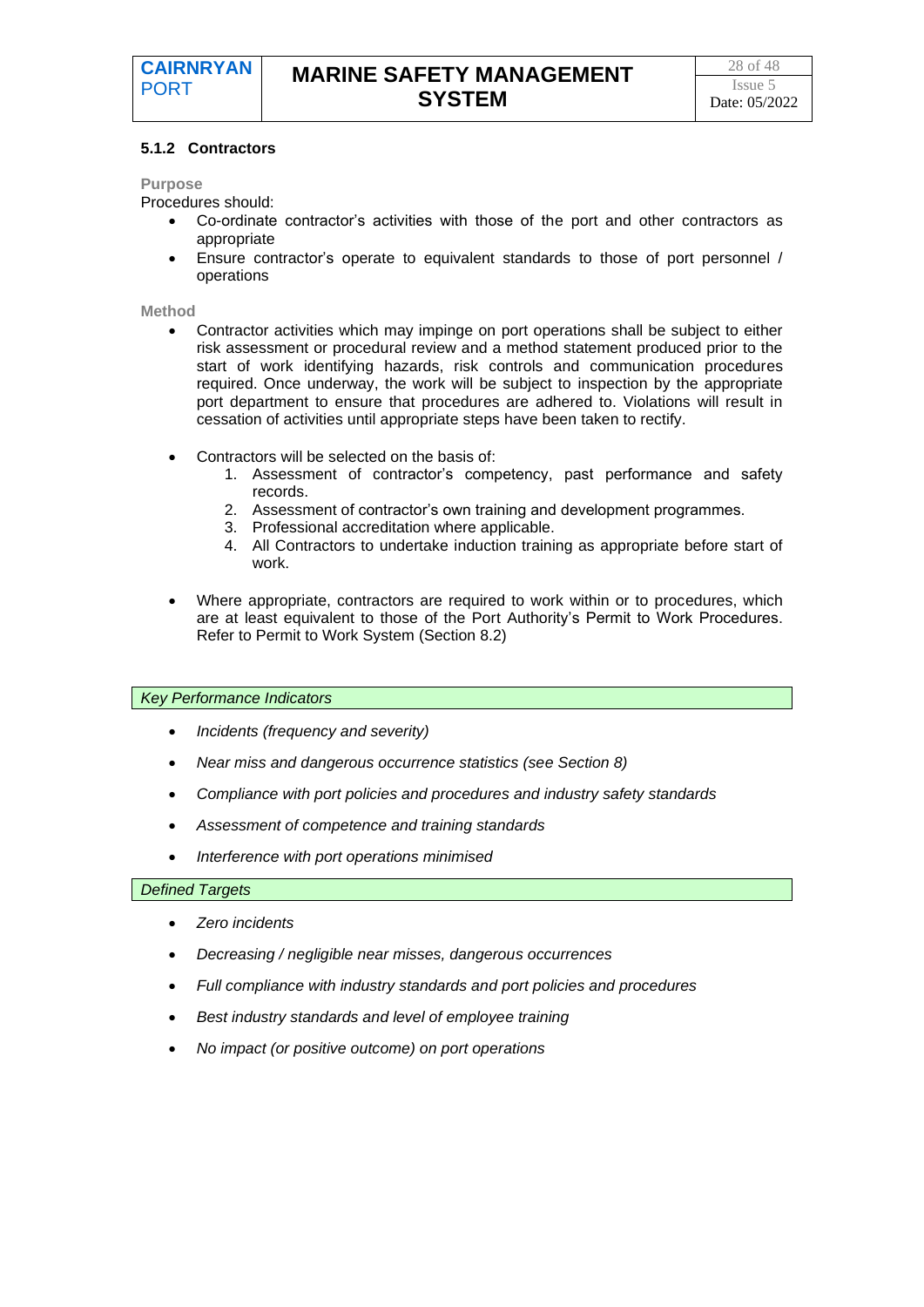## **5.2 Drug & Alcohol Policy**

#### **Purpose**

To ensure that personnel (including contractors) are at all times in a fit condition to carry out their various duties and exercise their required duty of care towards their colleagues and others i.e. to safeguard human life, port and public property and the environment.

## **Method**

Personnel (and contractors) will be advised of the port's policy on Drug and Alcohol. The Port of Cairnryan recognises the impact that misuse of drugs and alcohol can have on the quality of life for its employees and on the safety and efficiency of its operation. The Company is committed to minimising the impact of abuse on its employees and operations by applying the Rules as outlined in the "Drug & Alcohol Policy"

#### *Key Performance Indicators*

• *Measurement of the number of personnel tested for alcohol / drugs.*

## *Defined Targets*

• *Zero drug detections*

## **5.3 Medical Fitness**

#### **Purpose**

To ensure that personnel are at all times in a fit condition to carry out their various duties and exercise their required duty of care towards their colleagues and others i.e. to safeguard human life, port and public property and the environment.

**Method**

- Personnel engaged in safety-critical unaccompanied tasks will be required to undergo periodic medical examinations at intervals of not less than every 2 years and more frequently if required.
- It is the duty of each employee to report any condition which could affect their ability to carry out their duty.

## *Key Performance Indicators*

• *Medical condition of employees*

#### *Defined Targets*

- *All employees clear of conditions which could impair their ability to carry out their duties*
- *No evidence of impairment*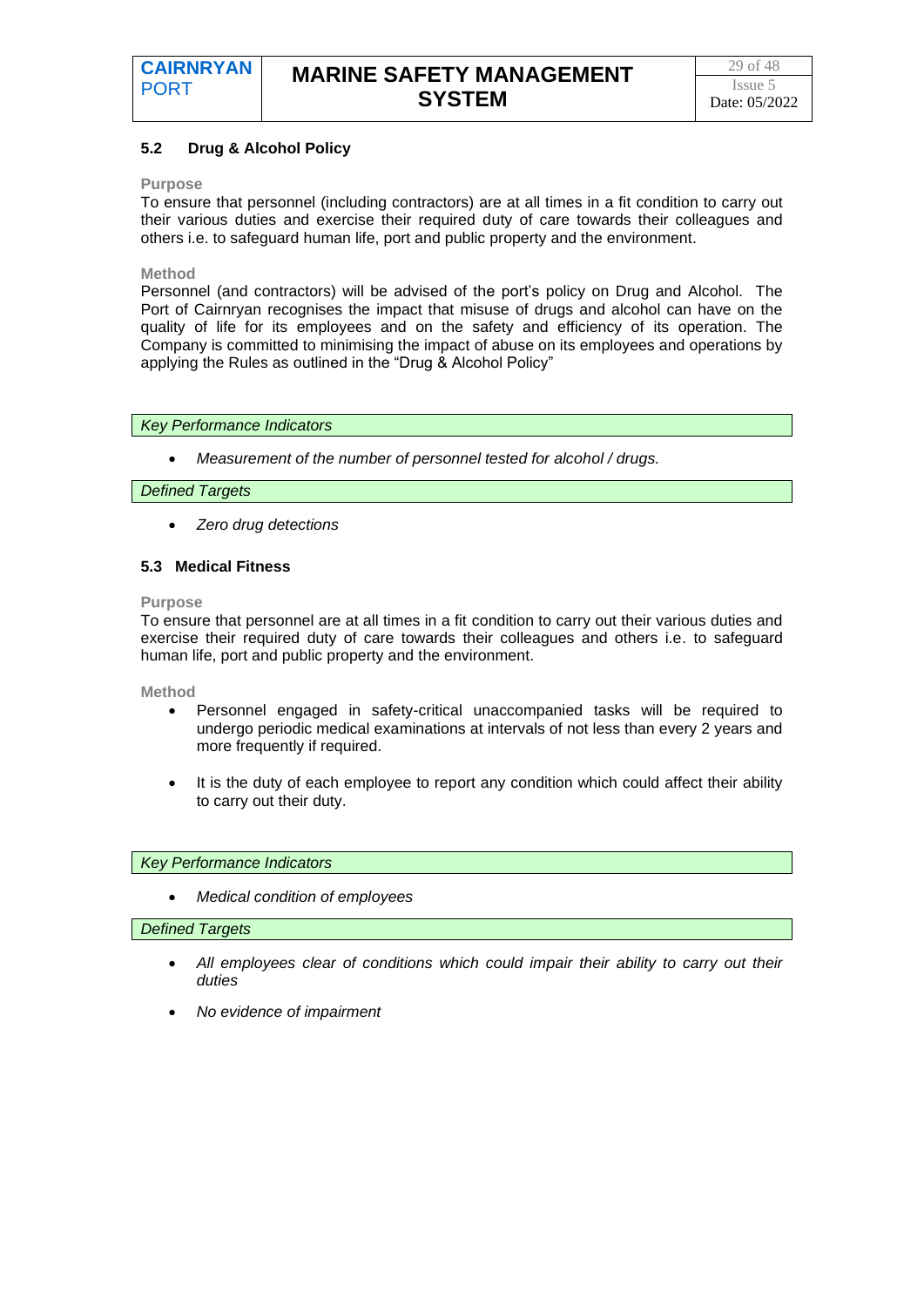**Left blank intentionally**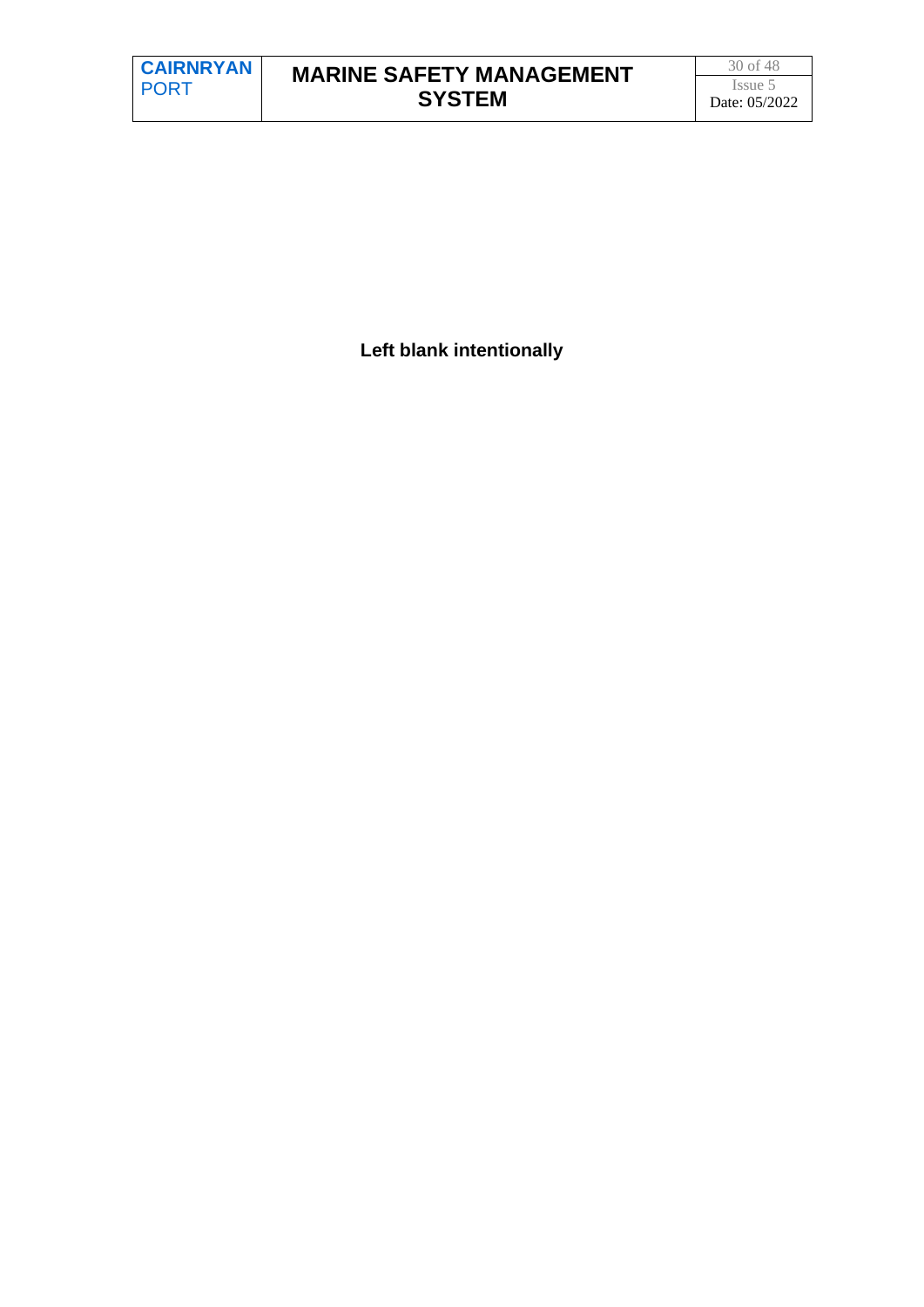## **Section 6 - Implementation**

## **6.1 Monitoring**

**Purpose**

To ensure that procedures and work instructions developed at the planning stage are conducted in accordance with policy and that verification of activities and tasks is conducted according to relevant procedures.

**Method**

- Identify and document the monitoring information to be obtained
- Specify and document monitoring procedures and locations and frequencies of measurement
- Establish, document and maintain measurement quality control procedures
- Safeguard measurement systems from unauthorised adjustments or damage

## *Key Performances Indicators*

- *Active monitoring performance*
- *Learning opportunities from non-conformances*
- *Integrity of the systems*

## *Defined Targets*

- *A predetermined proactive review programme is adhered to*
- *Learning opportunities are used constructively and to positive ends – i.e. no repeat incidents*
- *Integrity of systems is maintained*

## **6.2 Recording**

**Purpose**

- To store corporate knowledge on safety systems
- To demonstrate the extent of compliance with policy and its requirements, and to record the extent to which planned objectives and performance criteria have been met.
- To document the status of the system at a given time and enable reference to identify and quantify trends and tendencies.

## **Method**

Develop and maintain procedures to ensure the integrity, accessibility and control of the following records:

- Hydrographic Surveys
- Inspection & Maintenance Records (e.g. Navigational Aids, Radar, Radio, Quays, Fenders, Mooring Equipment, Workboats, etc)
- Incident & Near Miss / Dangerous Occurrence and Investigation Reports
- Byelaws and other offences
- Logbooks and Defect Reports
- Results of audits and reviews
- **Training Records**
- Employee Medical Records
- Establish and record retention times of records and archiving procedures
- Develop procedures to secure the availability and confidentiality of records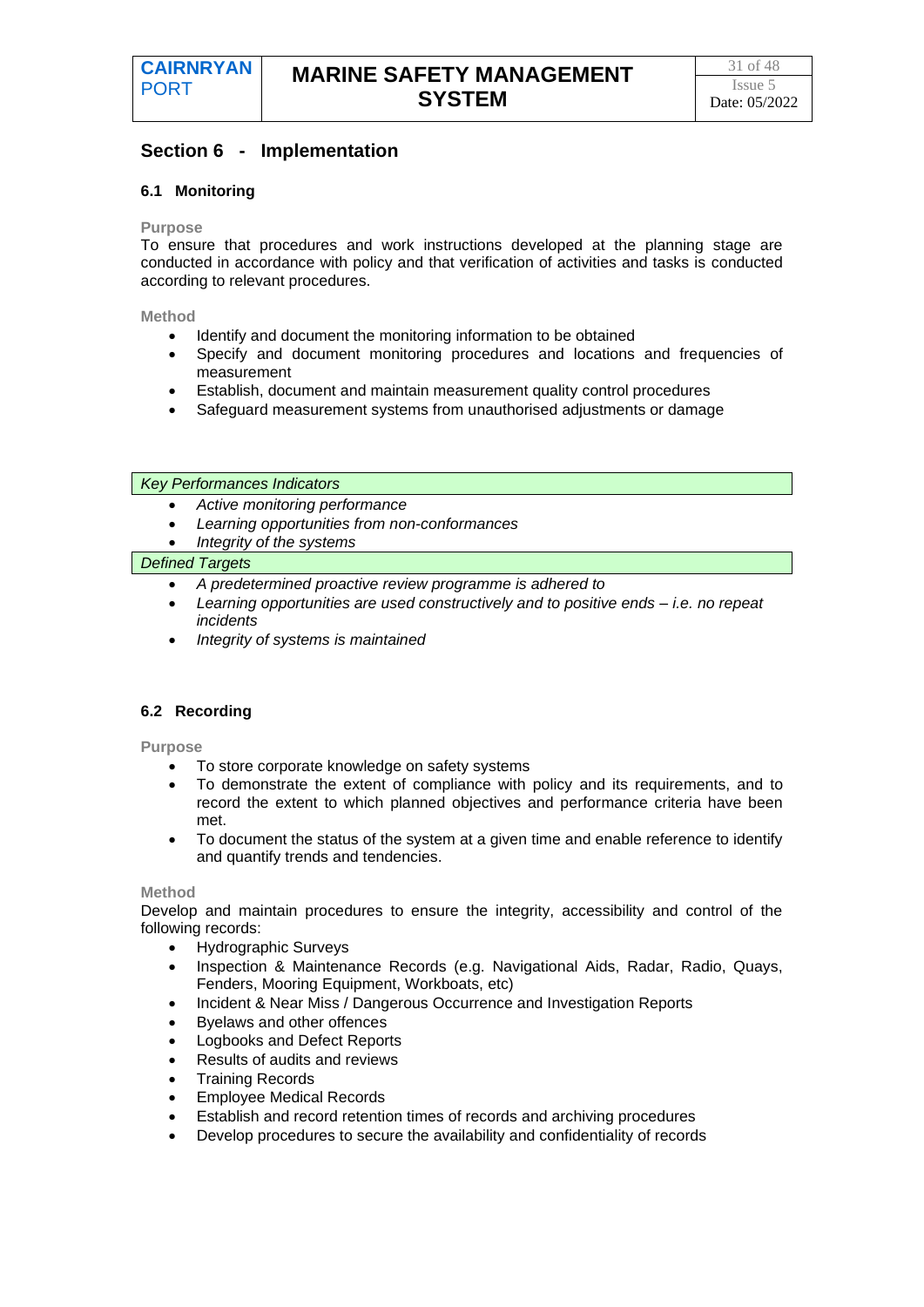## *Key Performances Indicators*

- *Extent to which records are reliable and valid*
- *Extent to which records are readily accessible*
- *Extend to which sensitive records are secure*

## *Defined Targets*

- *Information / data is correctly recorded and stored*
- *Procedures for maintaining the integrity and accessibility of records are adhered to*

## **6.3 Documentation System**

**Purpose**

Record the current status of:

- Safety policy objectives and plans
- Key roles and responsibilities, authorities and lines of communication
- Safety management system elements and their interaction
- Standard operating procedures and work instructions for key activities and tasks
- Related documents cross reference those documents which comprise the system
- Risk Assessments in force
- Reference relevant legislative and regulatory requirements
- Emergency plans and responsibilities, and means of responding to incidents and potential emergency situations

To make all the above information available and comprehensive to all personnel who require it.

**Method**

- Identify all documents comprising the Marine Safety Management System with appropriate notations. The system must be clear, concise and user-friendly, with all certification, manuals and files indexed.
- Documents should be dated and include a list of pages to ensure that the latest up to date editions are held
- Distribution should be via controlled copies as far as possible. Controlled documents should be circulated and held by other parties as agreed and listed. Document holders must confirm receipt. A procedure must be in place for the amendment of controlled copies and include verification that amendments have been carried out by the document holder
- Uncontrolled copies to be kept to an absolute minimum and so marked on each page. Holders of uncontrolled copies should be recorded, and returned or destruction of the documents confirmed when no longer required
- Documentation not located centrally should be archived and a back-up copy maintained by the Harbour Master.
- Authorised personnel to approve adequacy prior to issue, together with review period.
- Authorised personnel to review and revise as necessary at the prescribed intervals.
- Review must include consideration of consistency with current practice and requirements of policy. During review, obsolete, outdated and superfluous documentation must be removed and either destroyed or archived depending on its importance.
- Operating Procedures and / or guidance notes must be produced for each function (e.g. CPS, Conservancy, etc) as deemed necessary, to describe the activities to be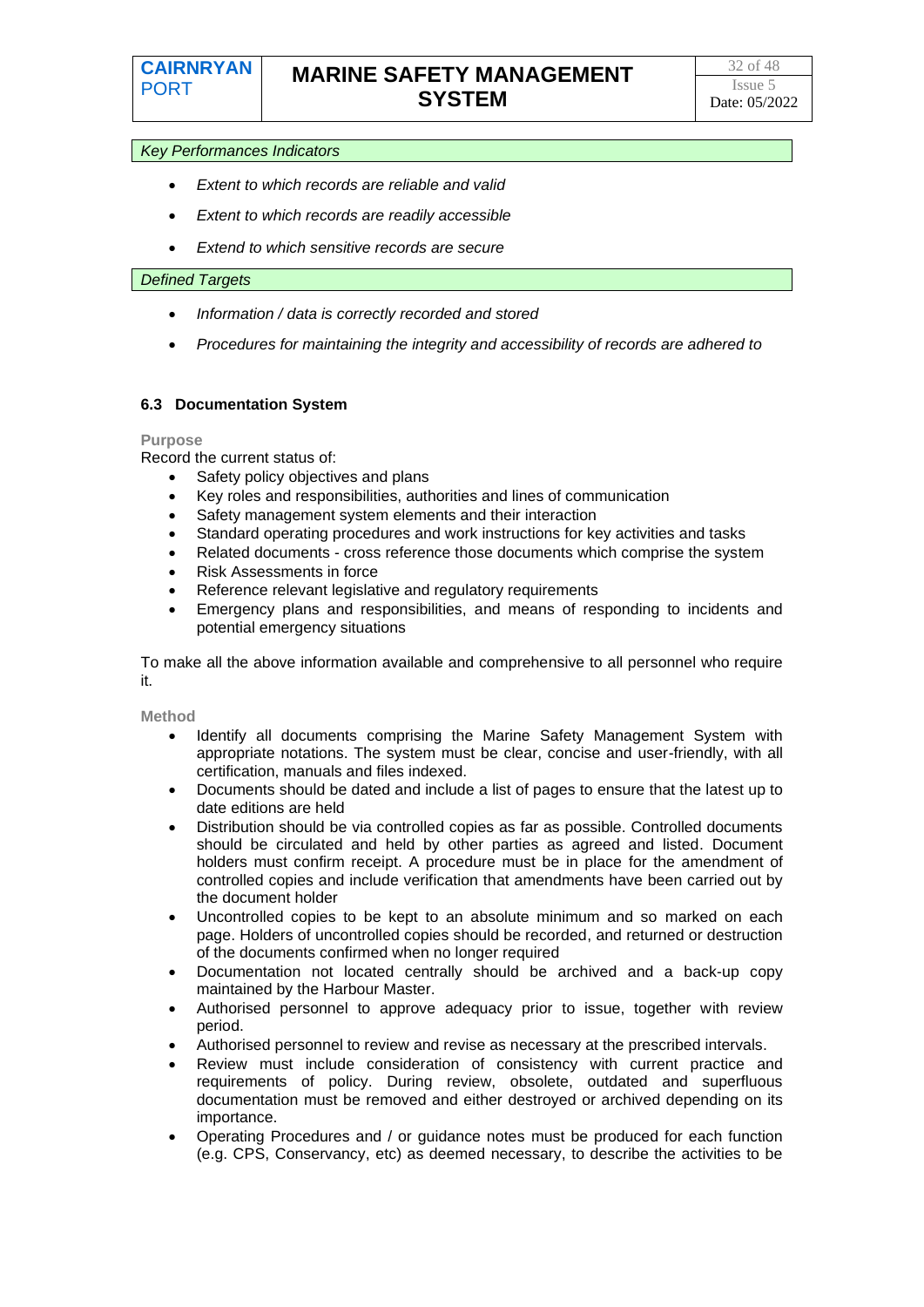carried out for each operational process or task, including any precautionary measures that need to be observed.

- Operating Procedures shall be set out in a consistent manner and where appropriate will be set out clearly for each activity :
	- 1. A description of the activity to be done, with all requirements
	- 2. When (i.e. frequency) it is to be done
	- 3. By whom it is to be done
	- 4. What records are to be kept
	- 5. Where the sequence of steps comprises activity is critical, it will additionally be necessary to specify such sequence

## *Key Performance Indicators*

- *Establishment of workable distribution, filing and indexing system*
- *Extent of compliance with procedures*
- *Personnel awareness of system (Appraisal)*

## *Defined Targets*

- *Maintenance of the integrity of the system*
- *Only have controlled copies in circulation*
- *Full understanding of the system*

## **6.4 Non-Compliance Identification & Implementation of Corrective Action**

## **Purpose**

To maintain and refine the integrity of the Marine Safety Management System.

## **Method**

Channels to report non-compliance must be provided within:

- Audit and monitoring programmes
- Internal reporting procedure (e.g. Near Miss reporting)
- External Reporting Channels
- Incident Investigation

Responsibility and / or authority must be defined for:

- Reporting Non-Compliance
- Initiating / Carrying out assessment / investigation
- Initiating corrective action
- Promulgation of changes to procedures as appropriate

## *Key Performance Indicators*

- *Clarity of assignment of responsibility and authority*
- *Quality and source distribution of incoming reports*

## *Defined Targets*

- *Up-to-date organisational and RASI (responsibility, approval, support, information) charts*
- *Intelligent and relevant reports well balanced between audits and internal (voluntary) reporting. Lack of external reports, customer complaints.*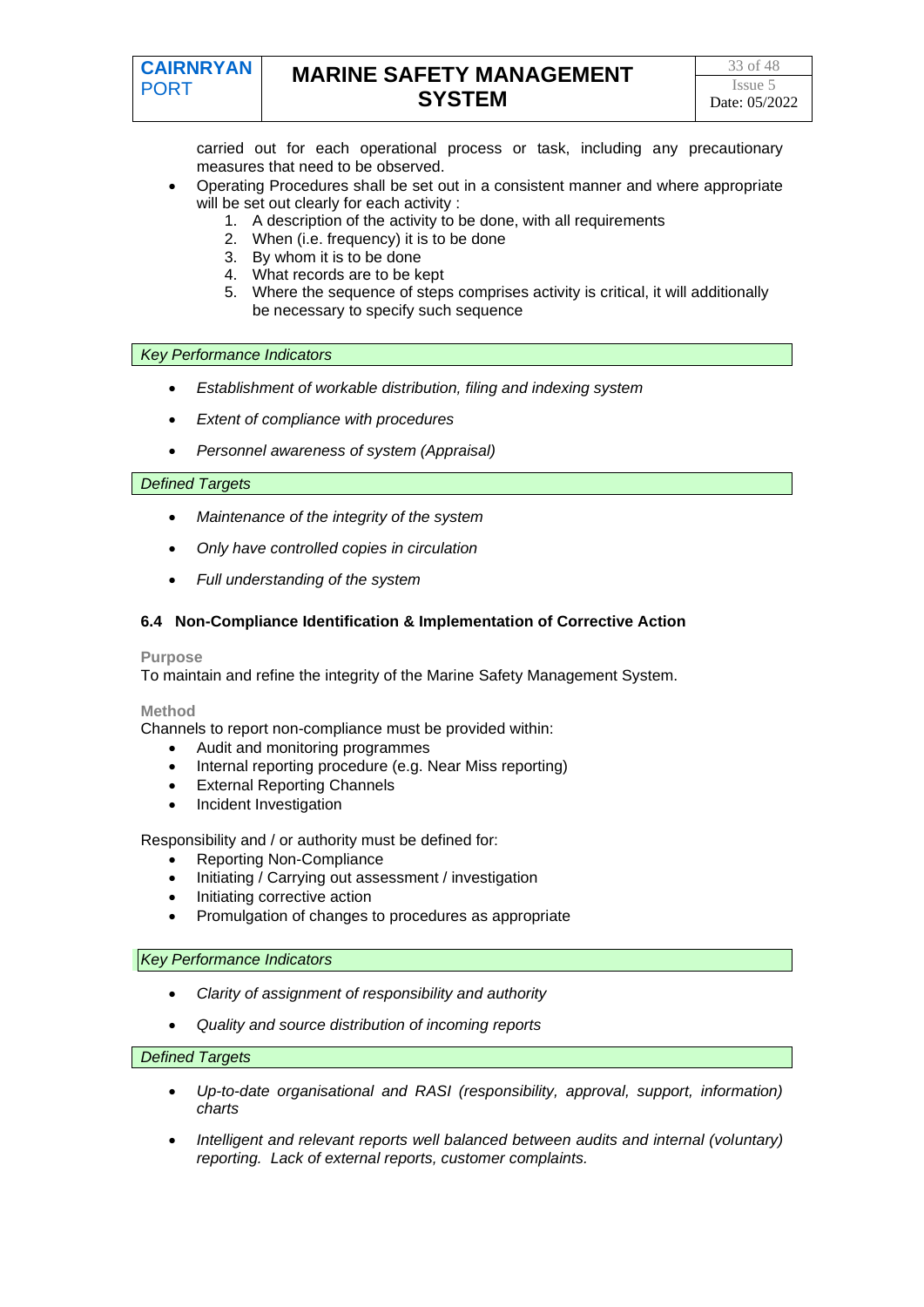## **6.5 Incident Reporting & Investigation**

#### **Purpose**

To enable root cause(s) to be established, lessons to be learned and appropriate actions to be taken to prevent recurrence

#### **Method**

Develop procedures for investigation and corrective action which ensure:

- Reporting (including statutory reporting) requirements are observed.
- Root (or likely root) causes are determined.
- A plan of action is established to reduce the possibility of recurrence and / or mitigate the consequences (to "ALARP" Levels). Appropriate approvals obtained.
- Preventive actions are initiated.
- Controls / Monitoring are applied to ensure that any preventive actions taken are effective.
- Procedures are revised to incorporate actions to prevent recurrence, and changes are communicated to relevant personnel.
- Establish lessons learned and disseminate findings.

## *Key Performance Indicators*

• *Number and severity of incidents occurring*

## *Defined Targets*

- *All incidents investigated in accordance with defined procedures and closed out within agreed timeframe.*
- *Incidents progressively reducing in severity and number with time.*
- *Lack of "repeat" incidents (a "learning culture")*

## **6.5.1 Harbour Authority and External agencies**

## **Purpose**

To define the relationship between the harbour authority and external agencies during an emergency.

The harbour authority will take the initial lead in any emergency or incident which takes place within the area of the Statutory Harbour Authority.

With reportable Marine accidents the MAIB will commence to take the lead with the MCA as prosecuting agency.

Shore related accidents the HSE will take the lead with the Police Scotland as prosecuting agency.

In an emergency the Harbour master or Vessel's master will take the lead and coordinate any initial actions, until such time the Fire services or the Police service take command.

## **Method**

• Develop clear emergency instructions and plans

• Regularly carry out drills in conjunction with local emergency services

## *Key Performance Indicators*

- Have up to date contact details of external agencies.
- Attend multi agencies meeting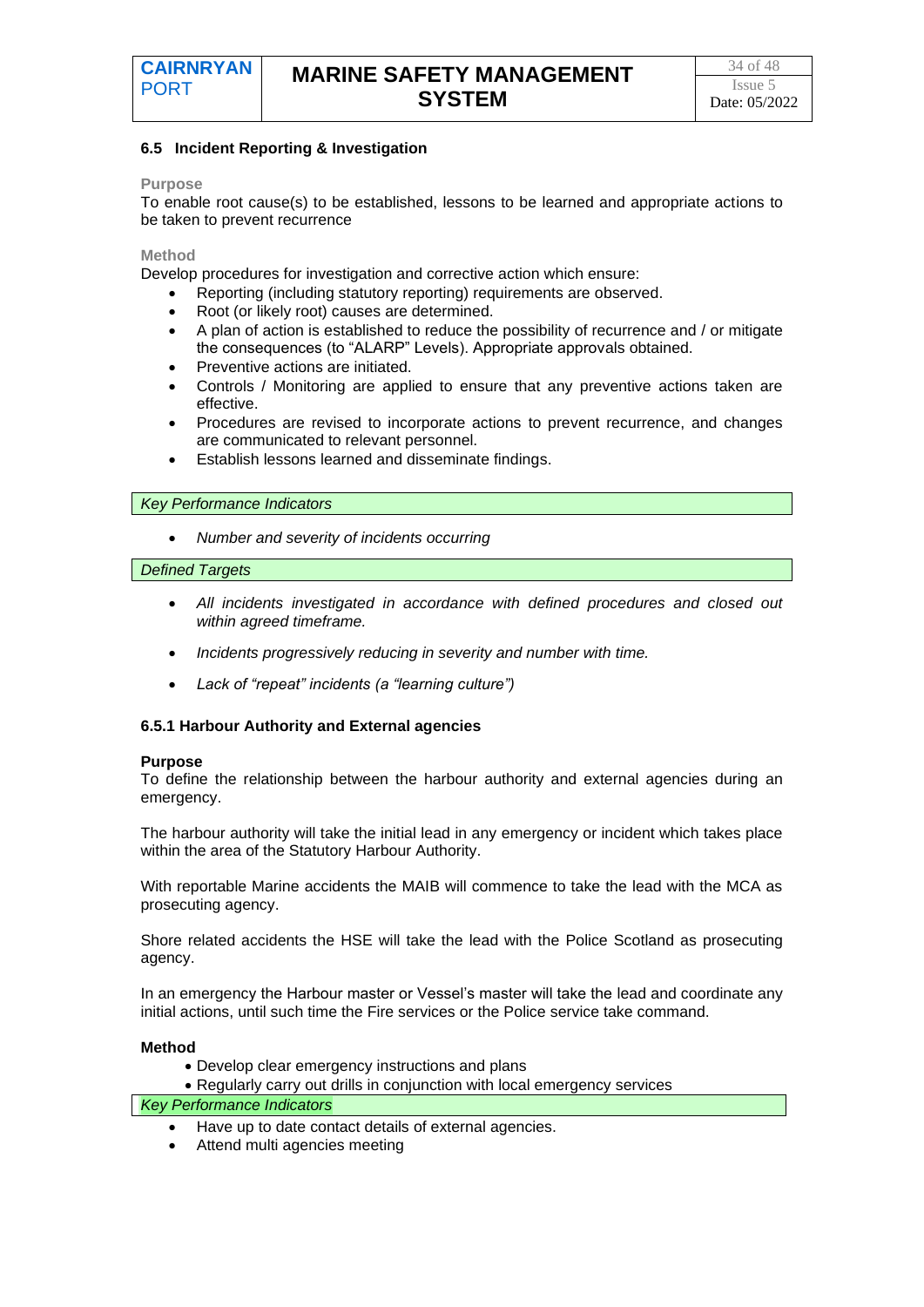# **MARINE SAFETY MANAGEMENT SYSTEM**

## *Defined Targets*

- Reduced response time
- Smooth coordination during an emergency

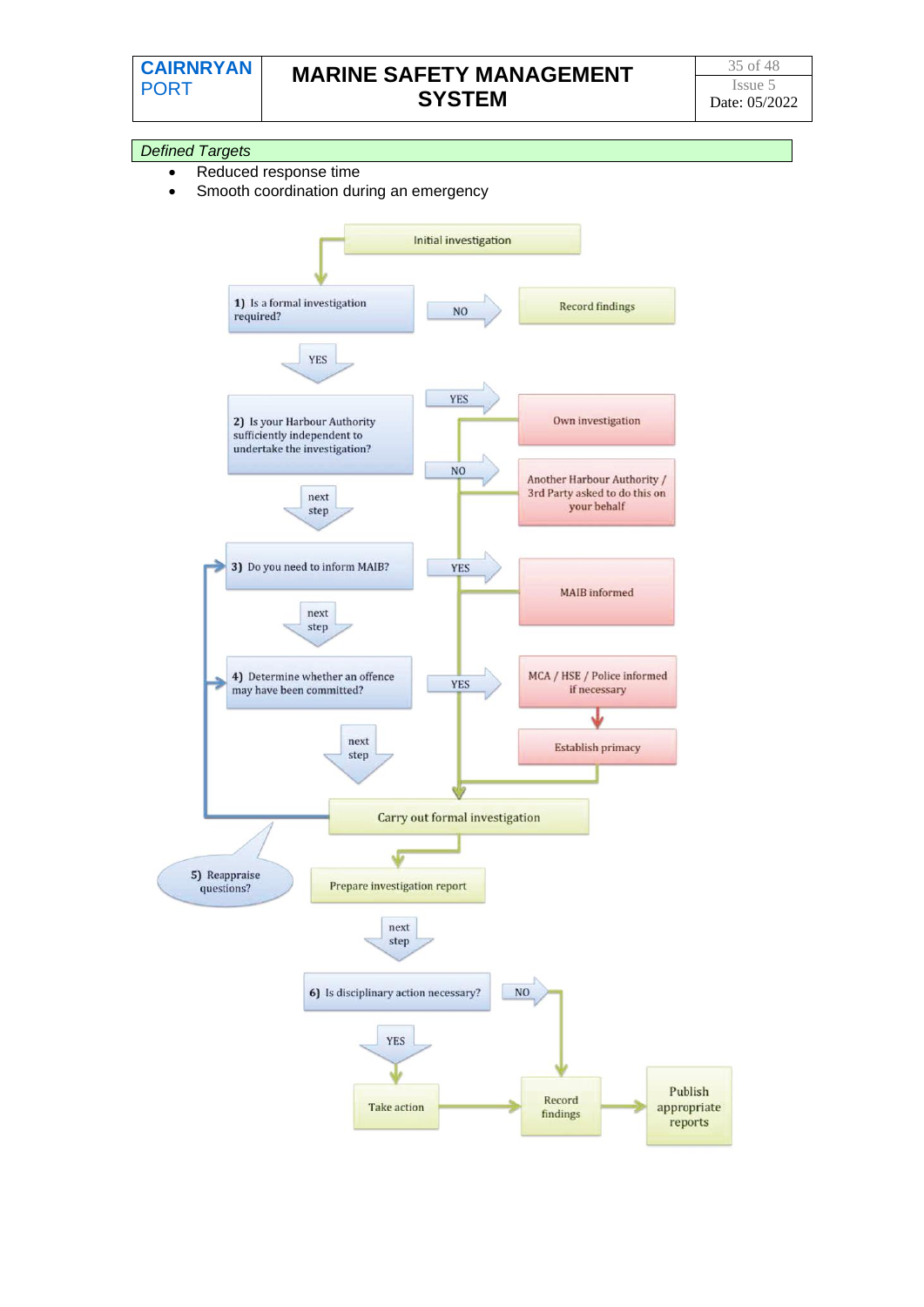## **6.6 Enforcement**

#### **Purpose**

Port of Cairnryan Limited is empowered to prosecute offenders for breaches of the Port of Cairnryan Empowerment Order (Scotland) 2007 and Special or General Directions made under the Order and other local legislation including Byelaws.

In order to ensure compliance with the provisions of this legislation where navigational safety and protection of the environment are concerned, it is necessary that an effective enforcement regime is maintained and published to deter non-compliance.

**Method**

- Develop and maintain effective enforcement procedures based on continuing review of relevant legislation and the provision of appropriate training for Port staff
- Adjustment to changing circumstances by seeking to take additional powers whenever needed.
- Respond to breaches of the Orders and Byelaws, as justified by the evidence and other circumstances, by the use of formal warnings and legal prosecutions.
- Maintain appropriate records of investigations

## *Key Performance Indicators*

- *Reports of breaches of the Act, Byelaws and General Directions*
- *Prosecutions*

## *Defined Targets*

• *Decreasing / negligible breaches*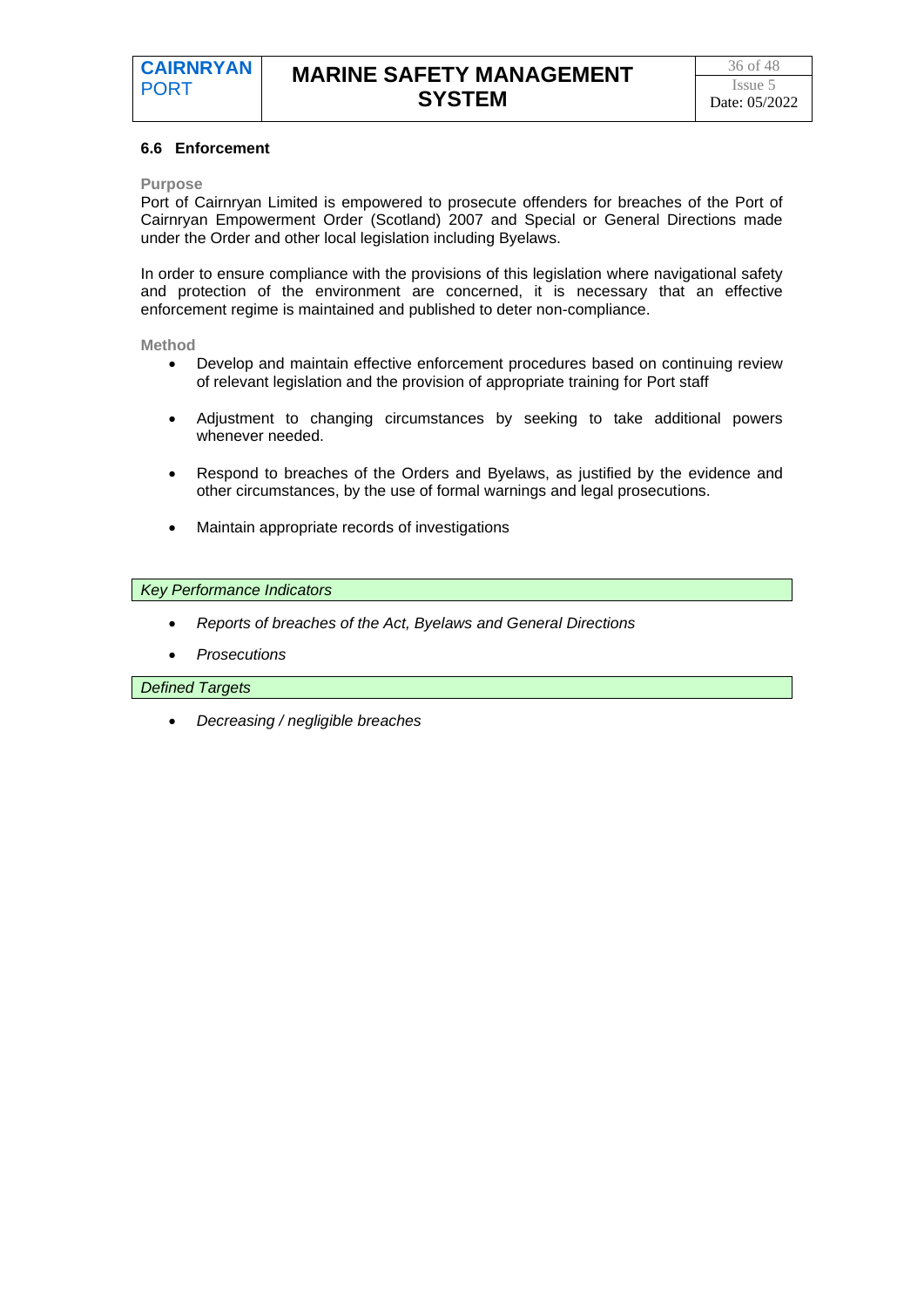# **Section 7 - Risk Assessment & Control**

## **Introduction**

The traditional response by governments to incidents was to introduce reactionary legislation, sometimes with the result that valuable resources were unfortunately misdirected in order to comply with the law. In a new departure, the Port Marine Safety Code requires that the Marine Safety Management System is based on a system of Formal Risk Assessment. This is also the principle which underpins the safety culture necessary to achieve incident-free operations.

The Risk Assessment process systematically identifies the hazards and consequences which may occur or arise from the activities of the port. The scope is all-encompassing and includes navigational, geographical, weather, operational and vessel-related issues.

Hazards may be "Core" – i.e. ongoing part of the port operation with an indefinite time span or "Particular" – i.e. relating to individual circumstances or occurrences.

The core risk assessments were obtained from the results of the study carried out by Marine & Risk Consultants Ltd in June 2009. They reside in the HAZMAN hazard management system. They are subject to periodic review and continuous audit, both facilities being built into the program. The core risk assessments will be maintained and added to (or possibly removed) as time progresses. Particular risk assessments may be added, but will be deleted when no longer applicable.

## **7.1 Risk Assessment**

#### **Purpose**

To assess the risk of a given hazard developing its potential for harm, in terms of consequence to life, property, the environment or the stakeholder (Port of Cairnryan). The assessed risk can then be considered in relation to any measures already in place to control it and additional risk control measures can be considered, if necessary, to bring the risk to a condition known as *ALARP - "As Low As Reasonably Practicable".*

**Method**

- 1. Identify hazards and possible consequences by means of personnel interviews, consultation with relevant stakeholders, review of incident data and HAZMAN workshops.
- 2. Evaluate the risk associated with the hazard in terms of frequency (likelihood) and consequence to life, property the environment and the port in both the most likely and worst credible scenarios, using the criteria set out in Resources, below.
- 3. Identify and evaluate measures (risk controls) currently in place. Risk control measures include both those which prevent or reduce the probability of occurrence, and those which mitigate the consequences if they do occur. Preventative measures should be emphasised wherever practicable. Mitigation measures include
	- steps to prevent escalation of developing abnormal situations
	- steps to lessen adverse effects on health, safety and the environment
	- emergency response and recovery steps.
- 4. Assess whether measures currently in place are adequate for the control of the risk (ALARP) and if so, go to step 8. Otherwise continue:-
- 5. Identify and evaluate further potential risk control (prevention and mitigation) options. Identify and evaluate any hazards arising from implementation of these options.
- 6. Evaluate the tolerability of residual risks. If not ALARP, go back to step 5.
- 7. Implement selected risk control measures to bring the risk to ALARP condition
- 8. Monitor activities to ensure that the measures proposed do reduce risk and enable relevant objectives to be met.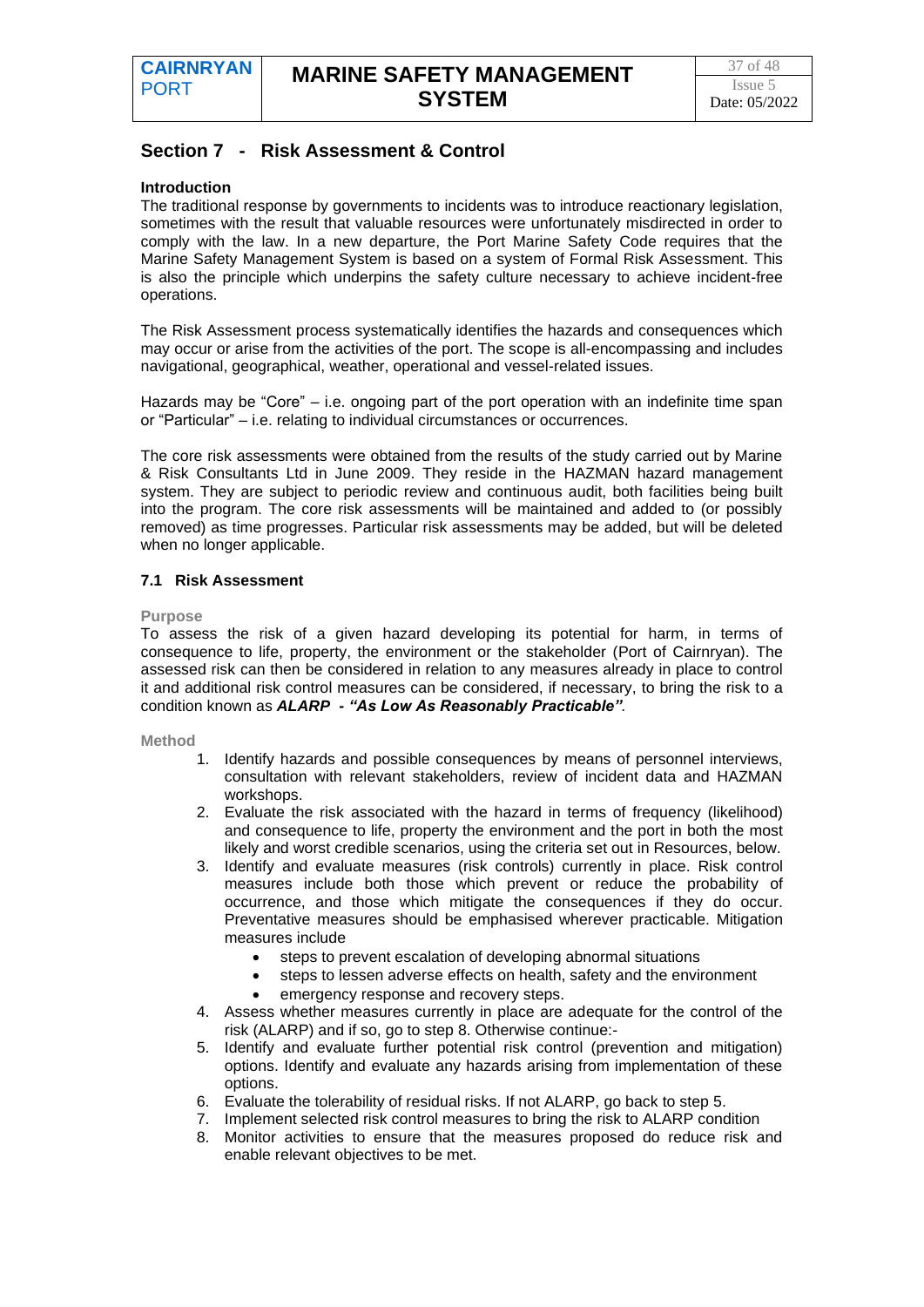*Note 1* – Risk Assessment is usually carried out on the basis of all current risk control measures being in place; this allows assessment of likely frequency and consequence using expert assessment / local experience. In exceptional circumstances, it may be necessary to work on the basis of no risk controls being in place. Such risk assessments cannot be incorporated into the body of core risk assessments, as the baseline is incompatible.

*Note 2* - Cost-Benefit analysis may be appropriate to identify the most suitable risk control option(s).

*Note 3* – Risk Assessment may be used in conjunction with the Permit to Work and Management of Change procedures.

Hazard frequency is assessed according to the following scale:-

| Frequency |                            |                                 |  |  |
|-----------|----------------------------|---------------------------------|--|--|
|           | Frequent.                  | One or more times in 5 years.   |  |  |
| 2.        | <b>Reasonably Probable</b> | One or more times in 20 years.  |  |  |
| -3.       | Remote Possible.           | One or more times in 50 years.  |  |  |
| 4.        | Unlikely.                  | One or more times in 100 years. |  |  |
| 5.        | Remote.                    | One or more times in 500 years. |  |  |

Hazard consequence is assessed according to the following scale:-

| Cat.           | People                                                             | Property                                                  | <b>Environment</b>                                                                                                                                                                                                                              | <b>Business</b>                                                                                                                                                                             |
|----------------|--------------------------------------------------------------------|-----------------------------------------------------------|-------------------------------------------------------------------------------------------------------------------------------------------------------------------------------------------------------------------------------------------------|---------------------------------------------------------------------------------------------------------------------------------------------------------------------------------------------|
| C <sub>1</sub> | <b>Negligible</b>                                                  | <b>Negligible</b>                                         | <b>Negligible</b>                                                                                                                                                                                                                               | <b>Negligible</b>                                                                                                                                                                           |
|                | None or very minor<br>injury (e.g.<br>bruising)                    |                                                           | No effect of note. Tier1 may<br>be declared but criteria not<br>necessarily met.                                                                                                                                                                |                                                                                                                                                                                             |
|                |                                                                    | Costs <£5K                                                | Costs <£5K                                                                                                                                                                                                                                      | Costs <£5K                                                                                                                                                                                  |
| C <sub>2</sub> | <b>Minor</b><br>(single minor injury)                              | <b>Minor</b><br>Minor damage                              | <b>Minor</b><br>Tier 1 - Tier 2 oil spill criteria<br>reached.<br>Small operational oil spill with<br>no or little effect on<br>environmental amenity                                                                                           | <b>Minor</b><br>Bad local publicity and/or<br>short-term loss of revenue                                                                                                                    |
|                |                                                                    | Costs £5K-£50K                                            | Costs £5K-£50K                                                                                                                                                                                                                                  | Costs £5K-£50K                                                                                                                                                                              |
| C <sub>3</sub> | <b>Moderate</b><br>Multiple minor or<br>single major injury        | <b>Moderate</b><br>Moderate damage                        | <b>Moderate</b><br>Tier 2 oil spill criteria reached<br>but capable of being limited<br>to immediate area within                                                                                                                                | <b>Moderate</b><br><b>Bad widespread publicity</b><br>Temporary suspension of<br>operations or prolonged                                                                                    |
|                |                                                                    | Costs £50K - £200K                                        | harbour or port zone.<br>Costs £50K - £200K                                                                                                                                                                                                     | restrictions at terminal.<br><b>Costs £50K - £200K</b>                                                                                                                                      |
| C <sub>4</sub> | <b>Serious</b><br>Multiple major<br>injuries or single<br>fatality | <b>Major</b><br>Major damage                              | <b>Major</b><br>Tier 3 oil spill criteria reached<br>with pollution outside harbour<br>or port zone expected<br>requiring national support.<br>Chemical spillage or small                                                                       | <b>Major</b><br>National publicity,<br>Temporary closure or<br>prolonged restrictions on<br>operations of port                                                                              |
|                |                                                                    | Costs £200K - £2M                                         | gas release<br>Costs £200K - £2M                                                                                                                                                                                                                | Costs £200K - £2M                                                                                                                                                                           |
| C <sub>5</sub> | <b>Catastrophic</b><br><b>Multiple fatalities</b>                  | <b>Catastrophic</b><br>Catastrophic damage<br>Costs > £2M | <b>Catastrophic</b><br>Tier 3 oil spill criteria<br>reached. International<br>support required. Widespread<br>shoreline contamination.<br>Serious chemical or gas<br>release.<br>Significant threat to<br>environmental amenity.<br>Costs > £2M | <b>Catastrophic</b><br>International media<br>publicity.<br>Port closes. Operations<br>and revenue seriously<br>disrupted for more than 2<br>days. Ensuing loss of<br>trade.<br>Costs > £2M |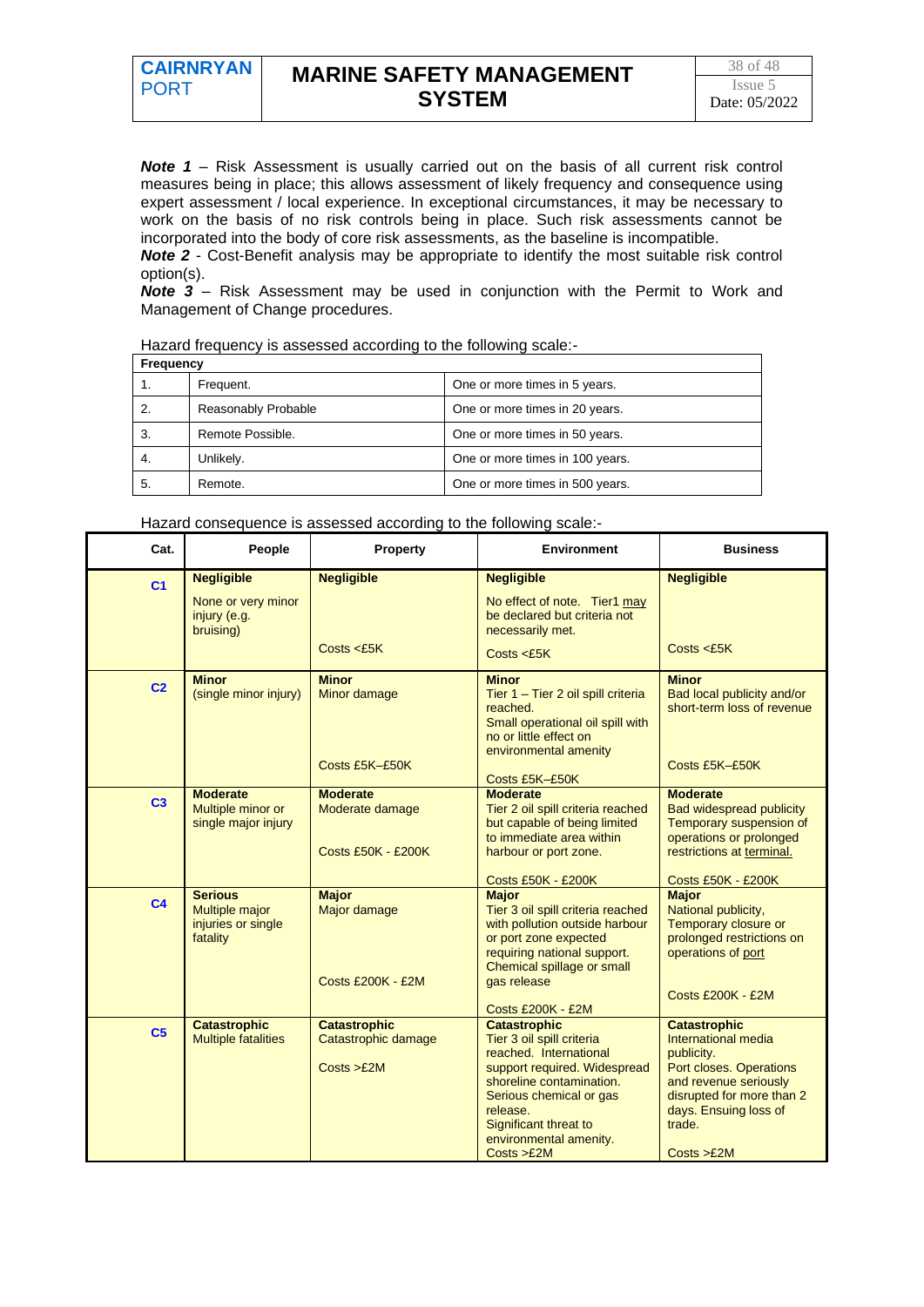# **MARINE SAFETY MANAGEMENT SYSTEM**

|        | Cat 4            | 5                |                 |                |            |         |
|--------|------------------|------------------|-----------------|----------------|------------|---------|
| uences | Cat 3            |                  | 5               | 6              |            |         |
|        | Cat 2            |                  |                 |                | 6          |         |
| onseq  | Cat 1            |                  |                 |                |            |         |
| ပ      | Cat 0            |                  |                 |                |            |         |
|        | <b>Frequency</b> | 100-500<br>vears | 50-100<br>vears | 20-50<br>vears | 5-20 years | <5years |

| <b>From Score</b> | <b>To Score</b> | Category                | <b>Action</b>                            |
|-------------------|-----------------|-------------------------|------------------------------------------|
|                   |                 | <b>Negligible Risk</b>  | Periodic review                          |
|                   | 4               | <b>Low Risk</b>         | <b>Periodic Review</b>                   |
|                   | 6               | <b>ALARP</b>            | Review risk control options and monitor. |
| 6                 | 8               | <b>Significant Risk</b> | Identify additional mitigation measures. |
|                   | 10              | <b>High Risk</b>        | Immediate mitigation required.           |

## *Key Performance Indicators*

- *Navigational Safety Management System (HAZMAN) review process*
- *Near miss and dangerous occurrence statistics (see Section 8)*
- *Incidents (frequency and consequence)*

## *Defined Targets*

- *Navigational Safety Management System (HAZMAN) reviews completed to schedule.*
- *All Hazards / Risks evaluated as being within or below "ALARP"*
- *Decreasing / negligible near misses, dangerous occurrences*
- *Zero Incidents*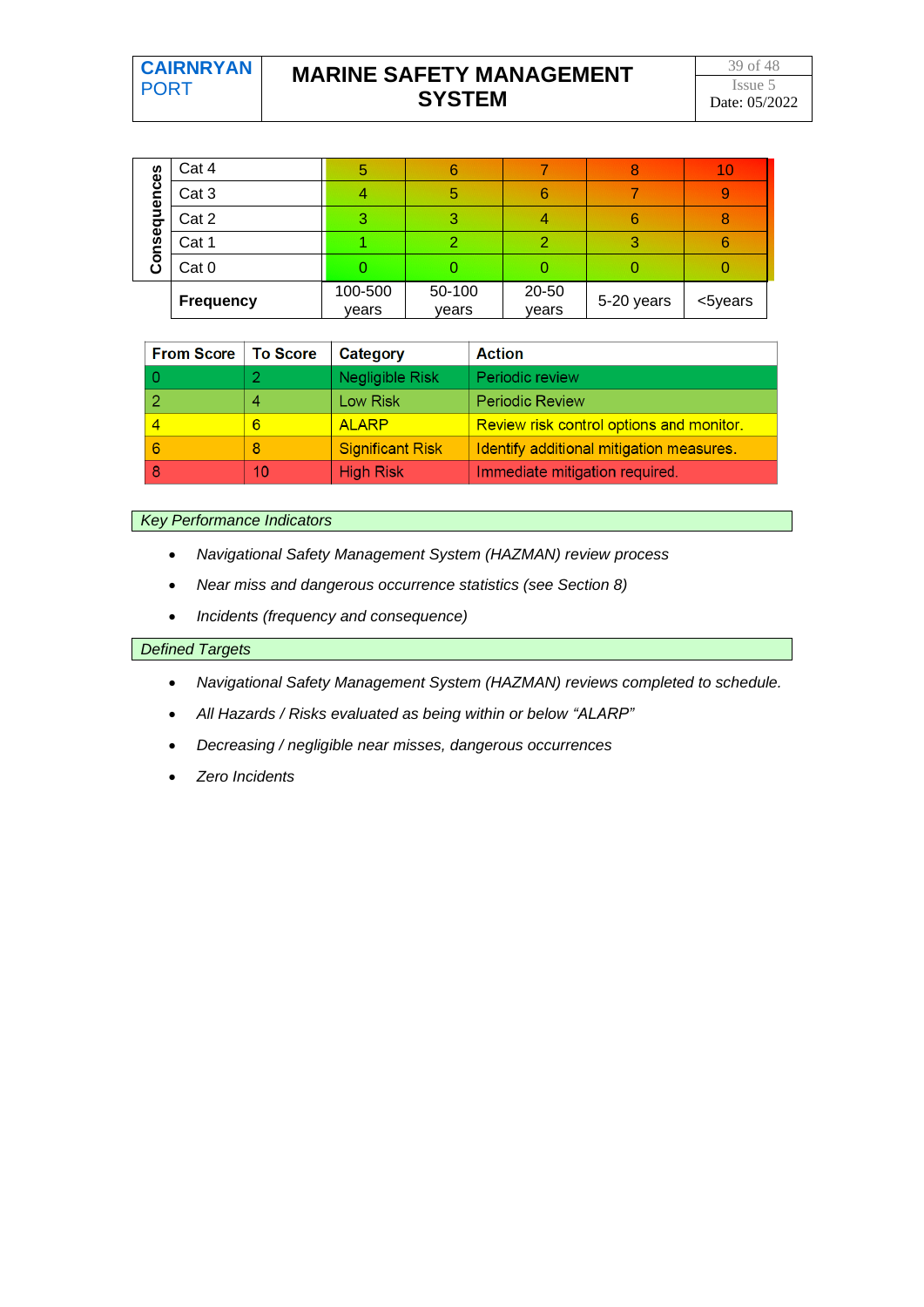## **7.2 Promulgation of Risk Assessments**

#### **Purpose**

To promulgate information of those hazards / risks (core and particular) identified as significant to safety and to identify the measures in place to reduce them.

To make relevant personnel aware of the risk control requirements for specific hazards (i.e. the pre-requisites for the operation or procedure to proceed).

#### **Method**

This is achieved by generating printouts from the HAZMAN risk management tool for reference purposes in the case of 'core' risk assessments and by the issue of a permit to work or method/procedure statement in the case of a particular risk assessment.

## *Key Performance Indicators*

- *Reference copies of Hazard printouts / permits / method or procedure statements filed with distribution list.*
- *Distribution of Hazard printouts / permits / method or procedure statements with risk control data. Access to HAZMAN for personnel involved in the relevant operations.*

## *Defined Targets*

- *Timely production of periodic listings*
- *All relevant personnel in possession of relevant listings and aware of content.*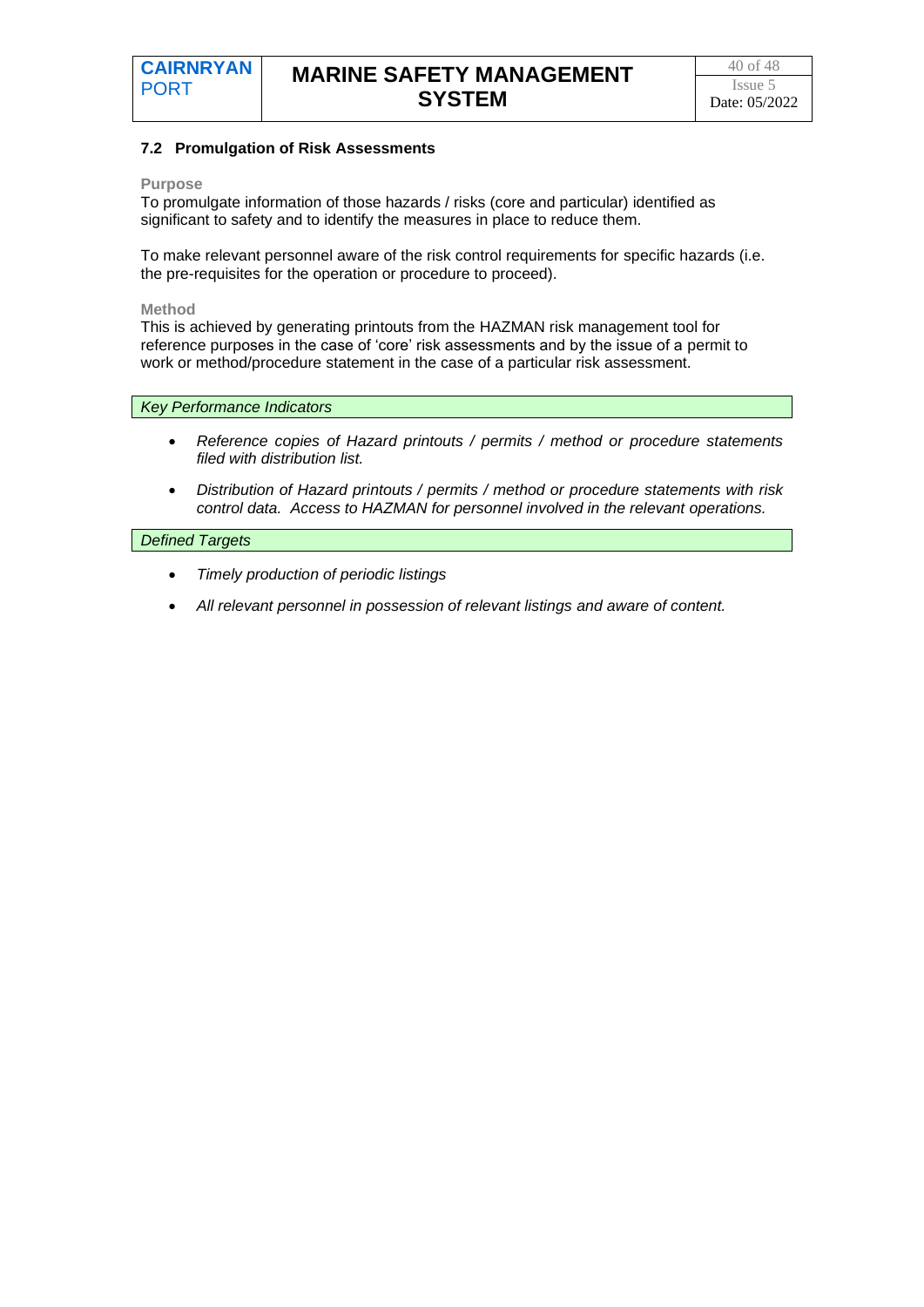## **Section 8 - Safety Culture**

## **8.1 Safety Assessment**

**Purpose**

To ensure that all work is carried out in a way which meets appropriate safety standards and performance criteria. This requires

- A clear understanding and identification of the safety objectives
- Designation of
	- 1. Responsibility for setting and achieving safety objectives and performance criteria at each relevant function and level of the port
	- 2. The means by which they are to be achieved
	- 3. Resource requirements
	- 4. Timescales for implementation

## **Method**

Identify activities for which the absence of written procedures could result in infringement of the policy, or breaches of legislative requirements or performance criteria.

Prepare documented procedures or standards for such activities, defining how they should be conducted - whether by the port's own employees, or by others acting on its behalf - to ensure operational integrity and the effective transfer of knowledge.

## Note – Safe Systems of Work should include:

- Hardware and procedures which facilitate, motivate and encourage personnel toward a suitable and non-violable (compliant) safety culture
- Mechanisms to provide feedback to personnel on safety performance
- Processes to recognise good personal and team safety performance
- Mechanisms for evaluation and follow up

## *Key Performance Indicators*

- *Adherence to documented systems (employees and contractors).*
- *Near miss and dangerous occurrence statistics Incident statistics*

#### *Defined Targets*

- *Adherence to documented systems at all times*
- *Observance of Industry Best Practice*
- *Zero incidents*
- *Decreasing / negligible near misses, dangerous occurrences.*

## **8.2 Permit to Work System**

#### **Purpose**

To ensure that hazardous work is carried out in a way which minimises any danger and meets appropriate safety standards and performance criteria (including any statutory requirements). This requires:

• A clear understanding and identification of the particular hazards and risk control measures required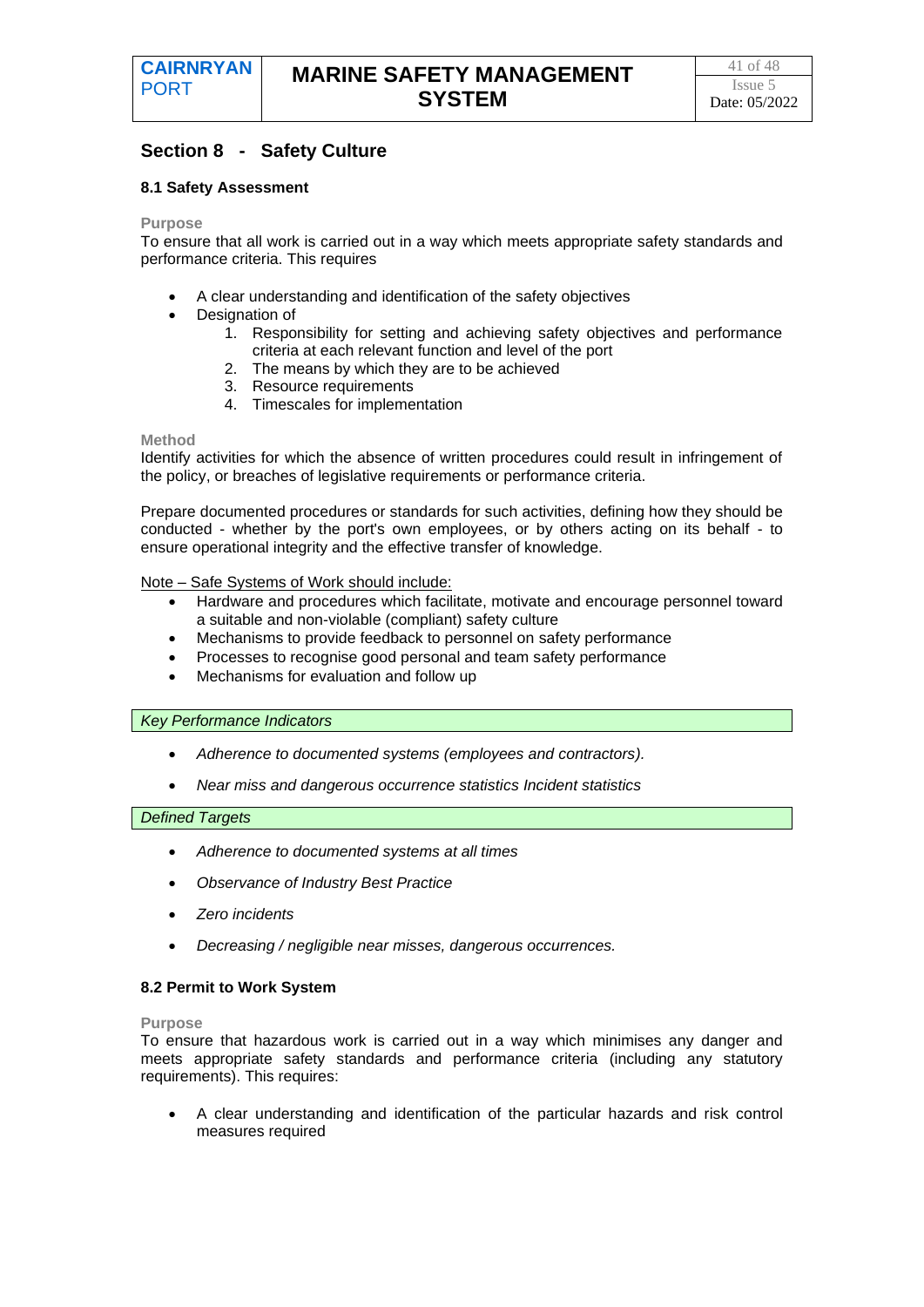- Designation of responsibility for verifying that all required risk control measures are in place and that no abnormal conditions exist which would invalidate the risk assessment.
- Designation of authority to authorise permits to work.

Works covered by the Permit to Work System are akin to 'standardised' risk assessments and a similar approach is required. In particular it should be verified that the particular conditions of the work are consistent with that for which the permit was intended: any deviation should require a full risk assessment to be carried out. Works covered by the Permit to Work system include:

- Work involving immobilisation of engines / steering
- Diving operations in the port.
- Hot Work outside the engine room

**Method**

- Responsible Person identifies hazards and verifies that all required risk control measures are in place and fully operational.
- All personnel / organisations likely to be affected by the work informed
- Communications verified operational
- Authorising Person countersigns permit to work
- Work is monitored to verify compliance with conditions of permit.
- On completion of work, the permit is cancelled
- All relevant personnel / organisations affected by the work informed

#### *Key Performance Indicators*

- *Adherence to documented systems (employees and contractors).*
- *Near miss and dangerous occurrence statistics*
- *Incident statistics*

## *Defined Targets*

- *Adherence to documented systems at all times*
- *Observance of Industry Best Practice*
- *Zero Incidents*
- *Decreasing / negligible near misses, dangerous occurrences*

## **8.3 Management of Change**

**Purpose**

To plan for and control changes, both temporary and permanent, in people, plant, processes and procedures to avoid adverse safety consequences.

**Method**

Procedures should be developed which address the safety issues involved and which are also commensurate with the nature of the changes and their potential consequences. These should include:

- Identification and documentation of the proposed change and its implementation
- Responsibility identified for reviewing and recording the potential safety hazards from the change or its implementation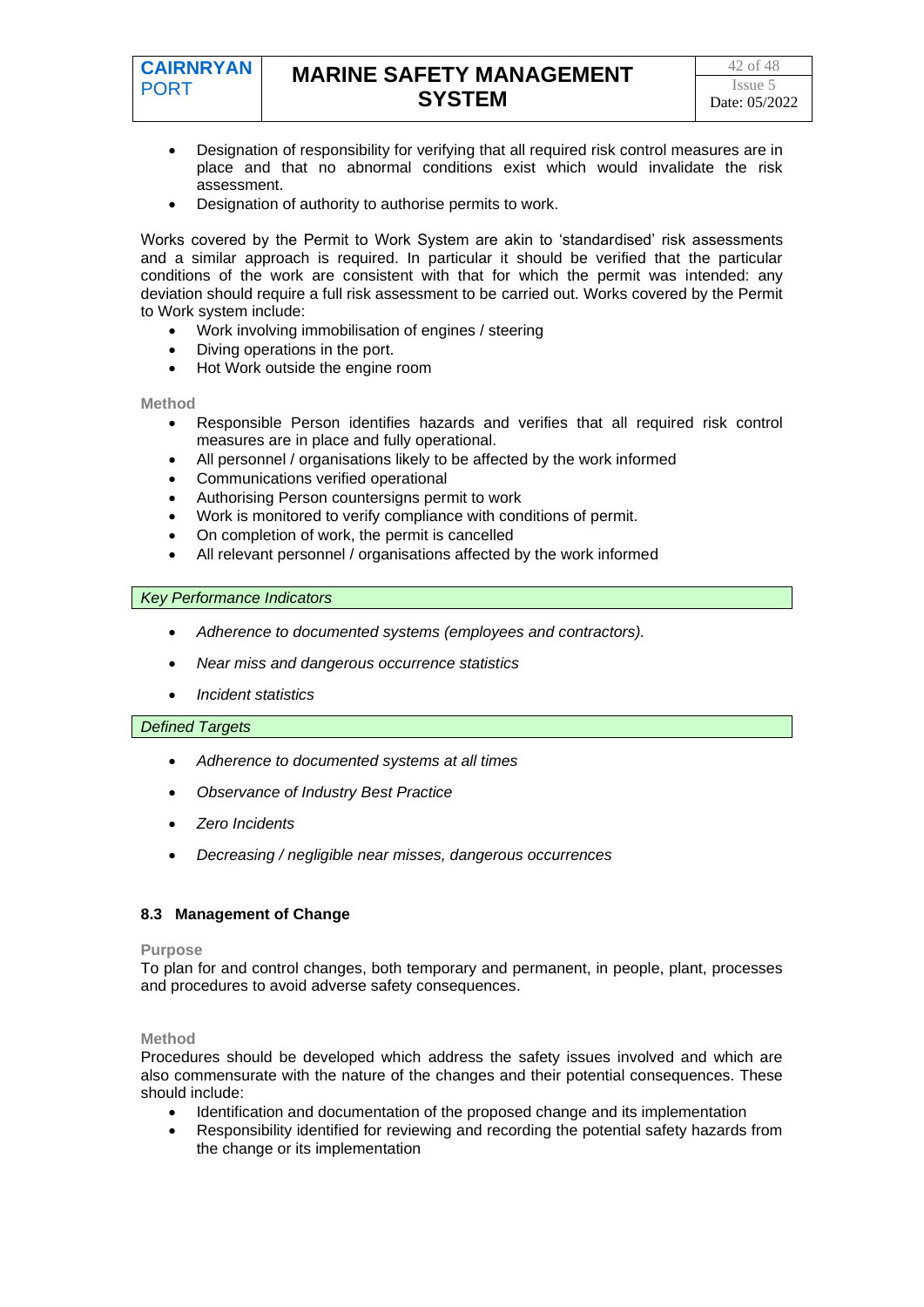- Documentation of the agreed change and implementation procedure including:
	- 1. Measures to identify safety hazards and to assess and reduce risks and effects
	- 2. Communication and training requirement
	- 3. Time limits, if any
	- 4. Verification and monitoring requirements
	- 5. Acceptance criteria and action to be taken if breached
	- 6. Authority for approval to implement the proposed change

Note – Although there are similarities between the Management of Change and Risk Assessment procedures, they are not the same. Notwithstanding, the techniques outlined in the Risk Assessment Section (Section 7.1) may be employed to evaluate the impact of changes. Where changes under this heading affect the core risk assessments, the risk assessment process should be completed as a part of this process.

*Key Performance Indicators*

- *Documentation (completeness)*
- *Otherwise as for Risk Assessment*

#### *Defined Targets*

- *Operations do no commence without adherence to framework above*
- *Otherwise as for Risk Assessment*

## **8.4 Near Miss Reporting**

In an organisation which operates within tight margins (for example, in terms of ferry turnarounds) and relies on adherence to agreed procedures and the competence of its workforce, it is vital that its safety information systems are of the highest quality. Most organisations operating in a safety-critical environment recognise that actual incident rates are too crude a measure of safety performance. They need to be attuned instead to near misses and unsafe behaviours that may signify more serious incidents.

"Near Misses" are occurrences which, under slightly different circumstances, could have given rise to far more damaging consequences. Such consequences may have been avoided either by 'luck', i.e. a random combination of circumstances, or by purposeful action, i.e. 'recovery'. Near Misses can range from a partial penetration of the defences to situations in which all the available safeguards were defeated, but no actual loss occurred. The former provides useful proactive information about the quality of safety defences, whilst the latter are indistinguishable from fully-fledged accidents in all but outcome.

#### **Purpose**

To provide valuable learning opportunities without the repercussions associated with major incidents.

Further specific advantages of near miss reporting which have been identified include:

**Performance monitoring** – Organisations such as Port of Cairnryan Limited, which have maintained a low accident rate, paradoxically cannot measure their 'safety performance' in a reliable way. However, near misses can be used for monitoring of critical events. Such data can then form the basis for allocating resources, prioritising interventions and evaluating their subsequent impact.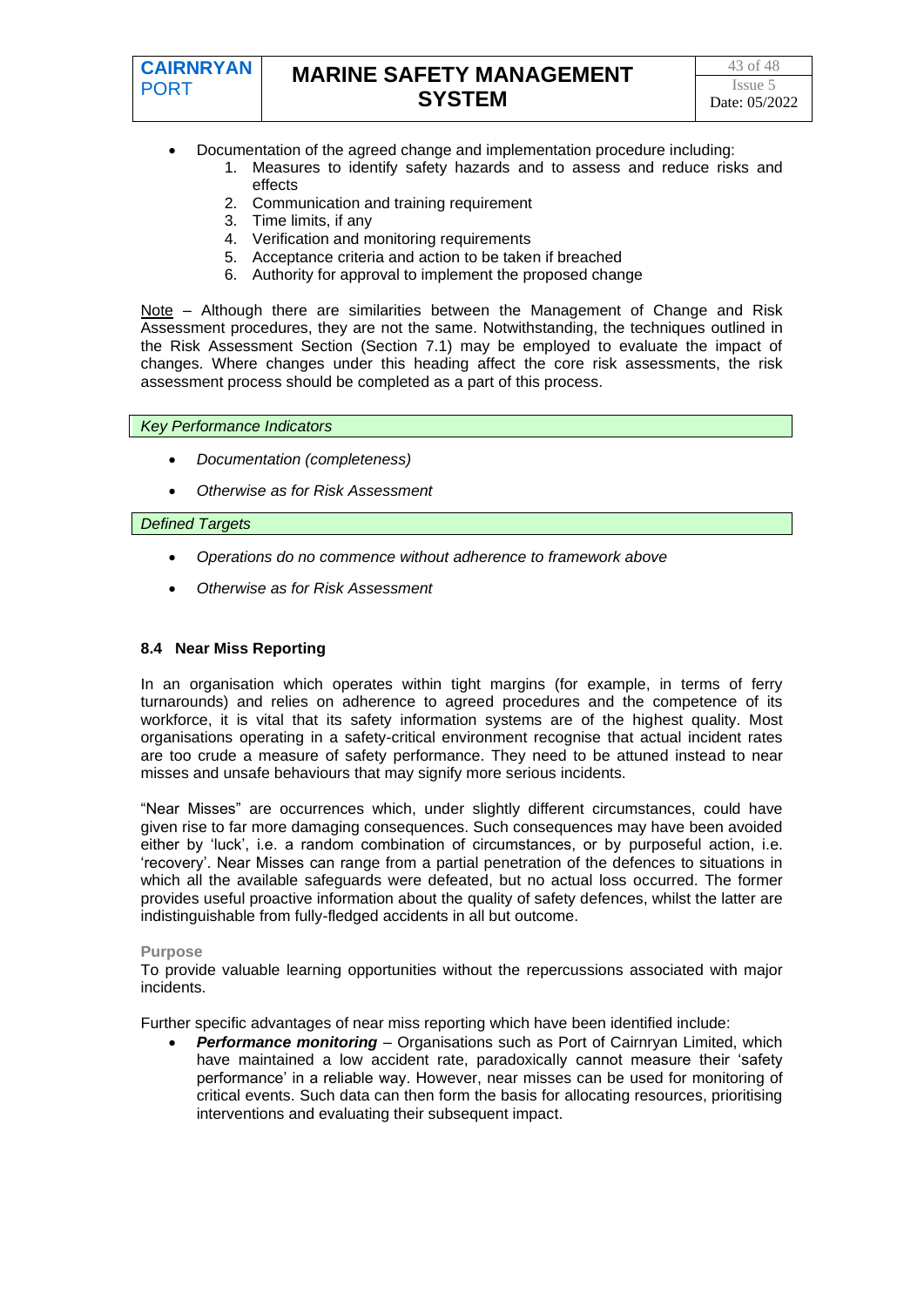- *Identifying underlying causes* Near misses and more serious incidents generally have a largely overlapping set of 'root causes'. The study of near misses should therefore lead to the identification of similar shortcomings to those which increase vulnerability to more serious incidents.
- **Improving organisational responsiveness** Understanding the sequence of events associated with a near miss can improve the potential for incident recovery.
- *Maintaining appropriate levels of risk awareness* The absence of any serious incidents can lead to complacency and a misplaced sense of security. Disseminating near miss data can counteract such perceptions.

## **Method**

To make such a reporting system work, both management and the workforce need to recognise its value and be committed to its success. Experiences in many organisations which have tried to implement such a system suggest that there are a large number of individual and organisational barriers which can deter reporting, the greatest of which is the expectation of blame or disciplinary action. Required successful elements are:-

- Reporting systems (reasons, methods and channels of communication) must be publicised to all personnel.
- Policy for dealing with reports and, in particular, limitations on the "no-blame" policy must be clearly understood. Immunity cannot be given for acts or omissions, which they are themselves culpable or contrary to the Law.
- Promulgation of near miss and dangerous occurrence data to all personnel. Use in safety seminars, discussion groups.
- Feedback. Promulgation of management response (comment and/or action). Where immediate response is not possible, expected time-scale of delivery to be advised

#### *Key Performances Indicators*

- *Report Statistics - quantity and content of report received*
- *Management response.*

## *Defined Targets*

- *Consistent levels of reporting from all areas*
- *Decreasing severity of report content with time*
- *Lack of repeat reports on same subject*
- *Management response – 100% feedback initiated within month*
- *Zero incidents.*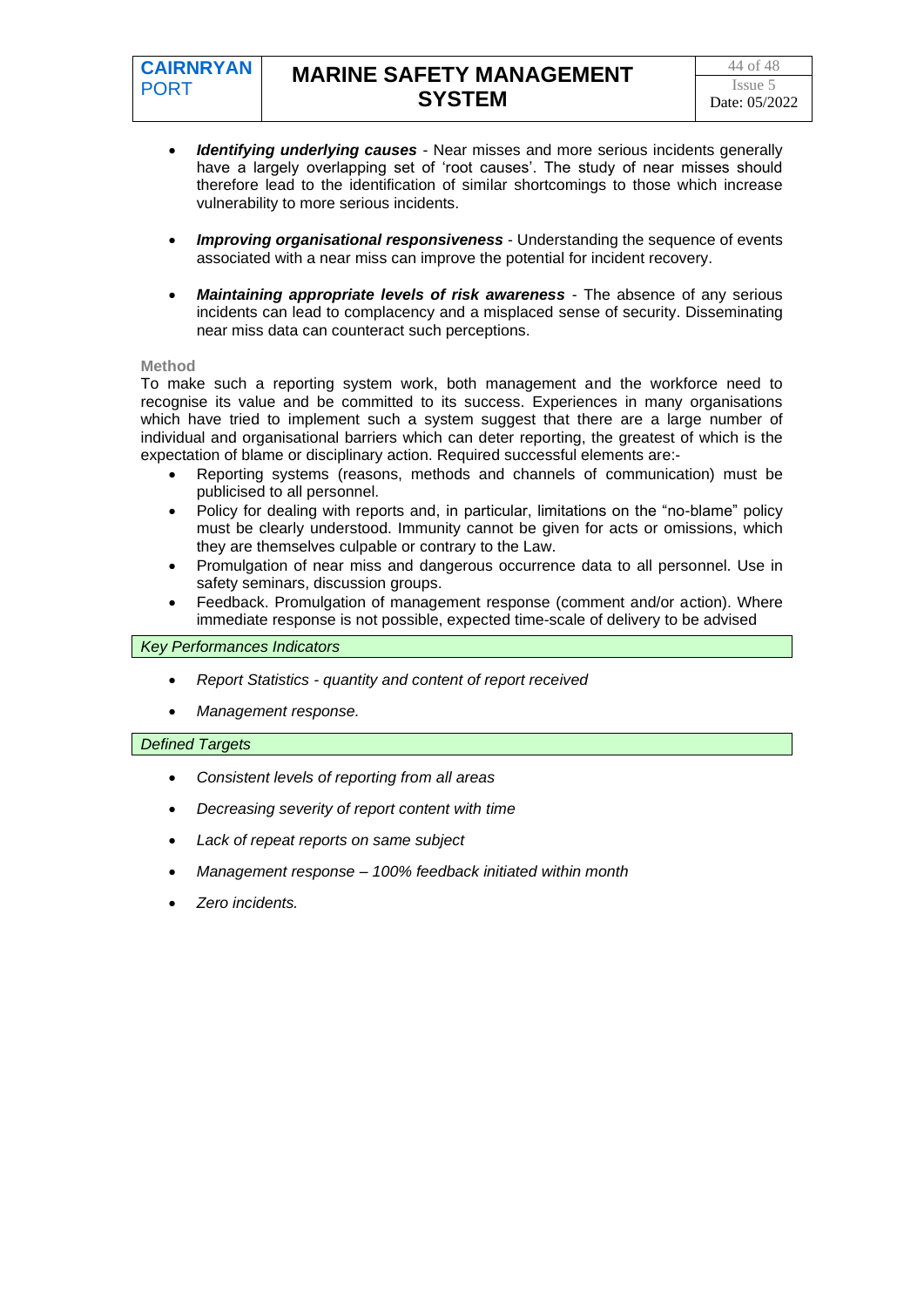# **Section 9 - Contingency & Emergency Planning**

## **Contingency & Emergency Planning**

It is usual to think of emergencies as unexpected: the challenge to those with professional capabilities for safety is not to be taken by surprise.

#### **Purpose**

To identify foreseeable emergencies by systematic review and analysis.

To establish procedures to deal with the co-ordination, command and control of major incidents and emergencies in the port. These should include:

- Personnel evacuation / rescue (Marine Emergency Procedures)
- Pollution (OPRC)
- Fire / Explosion (Emergency Procedures)
- Salvage / Recovery of vessels
- Terrorism / Threat to security (Security Procedures)

**Method**

- Plans for response to such potential emergencies should be developed in consultation with emergency services and specialist contractors. Plans should be generic in format to maximise application to a wide range of circumstances and should avoid attempting to cover the detail of every possible contingency.
- A formal procedure exists for notification of important relevant maritime documents. The Port Authority will receive all relevant marine safety legislation automatically in electronic and hard copy format e.g. MAIB Reports, UKHO and Northern Lighthouse Board and acted upon accordingly.
- The plans should be documented and periodically reviewed. Plans should be published in the form of controlled documents and distributed to:
	- 1. Command and control and other key personnel
	- 2. Emergency services
	- 3. Environmental agencies, local authorities, regulators and government agencies who might be affected
	- 4. Abridged versions with selected information should be available to all personnel, and principal port stakeholders, including vessels calling regularly at the port.
- Desktop and real time exercises of the Port Emergency plans should be carried out at designated intervals.

**Plans** 

- Marine Emergency Plan
- Port Emergency procedures
- **Oil Spill Contingency Plan**

## *Key Performance Indicators*

- *Desk top and real time exercises, and debrief meetings*
- *Review of Plans*

*Defined Targets*

- *Exercises and review of plans carried out to schedule*
- *Consensus of acceptable procedures / performance / standards at debrief*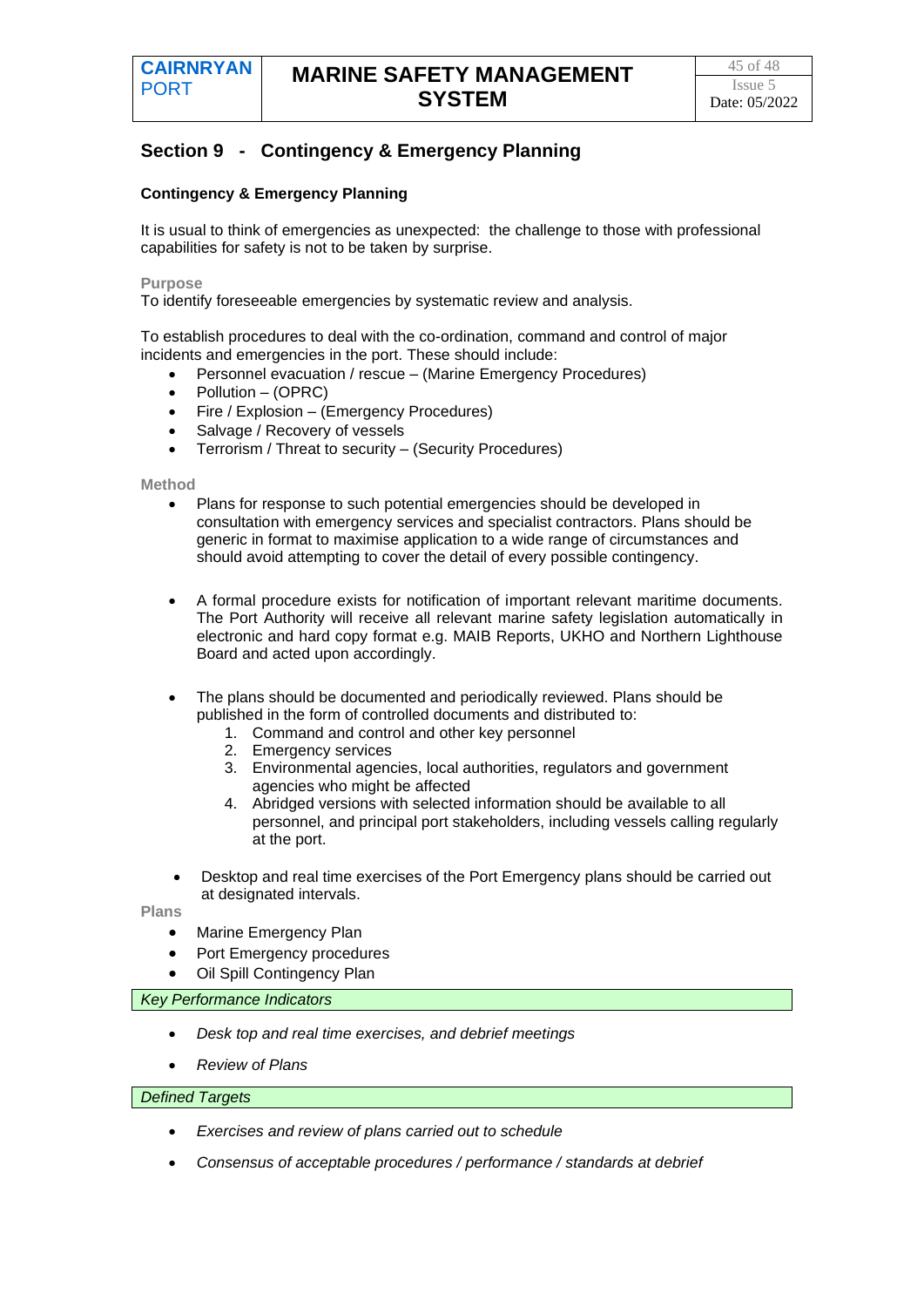**Left blank intentionally**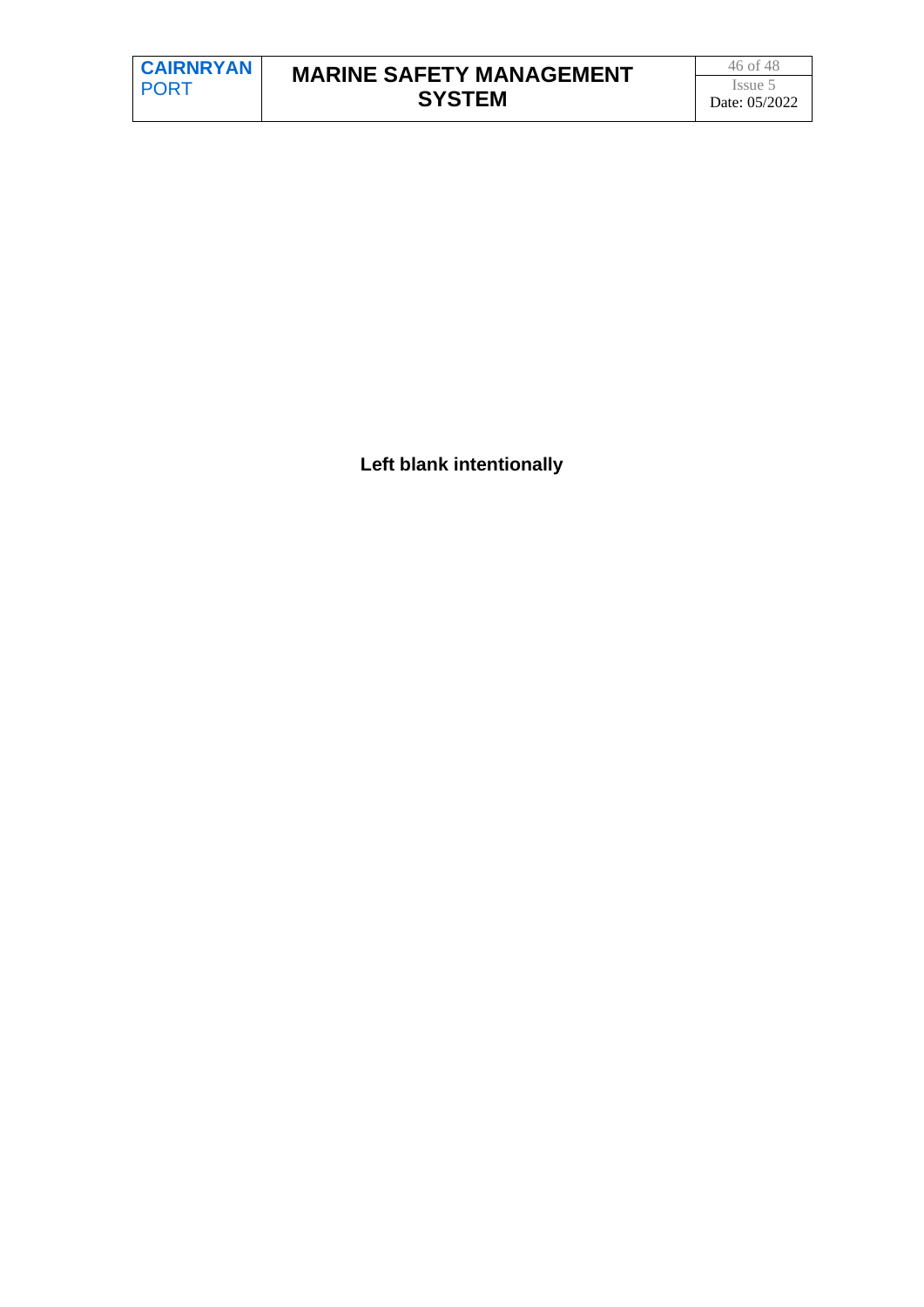## **Section 10 - Audit & Review**

## **10.1 Audit of the Safety Management System**

**Purpose**

To highlight deficiencies, non-conformances and non-compliances for rectification. To identify inadequate, redundant or otherwise inappropriate procedures

**Method**

- The Harbour Master, supported by an appointed officer, who is not directly involved in the day-to-day management of the MSMS should conduct internal audits at prescribed intervals, preferably every year.
- Audits will include:
	- 1. Equipment and/or Procedures
	- 2. Associated plans and documentation
	- 3. Records generated
	- 4. Follow-up (if applicable)
- Non-conformances should be recorded on an Audit/Review form. The report should identify the appropriate corrective action in consultation with the auditor, and / or the auditor's Head of Department as appropriate.
- Where a change of procedure is indicated, the Management of Change process should be incorporated. Appropriate steps should be taken to monitor the effectiveness of the corrective action.
- External audits should be conducted every 3 years in the same way but by an approved independent contractor holding recognised auditing qualifications and/or experience, preferably with a marine background.

## *Key Performance Indicators*

- *Non-conformities and non-compliance relating to the Safety Management System*
- *Results from reviews or audits*

#### *Defined Targets*

• *Progressive reduction in non-compliances and non-conformities*

## **10.2 Hazard and Risk Control Review**

#### **Purpose**

To review and verify the status, applicability and accuracy of the recorded hazard data, and the status, applicability and adequacy of recorded risk control measures in the HAZMAN SMS database.

**Method**

• The HAZMAN software contains a database of previously identified risks and the risk control measures currently in place. Identified hazards and risk control measures are periodically reviewed, such reviews being initiated by the HAZMAN software itself.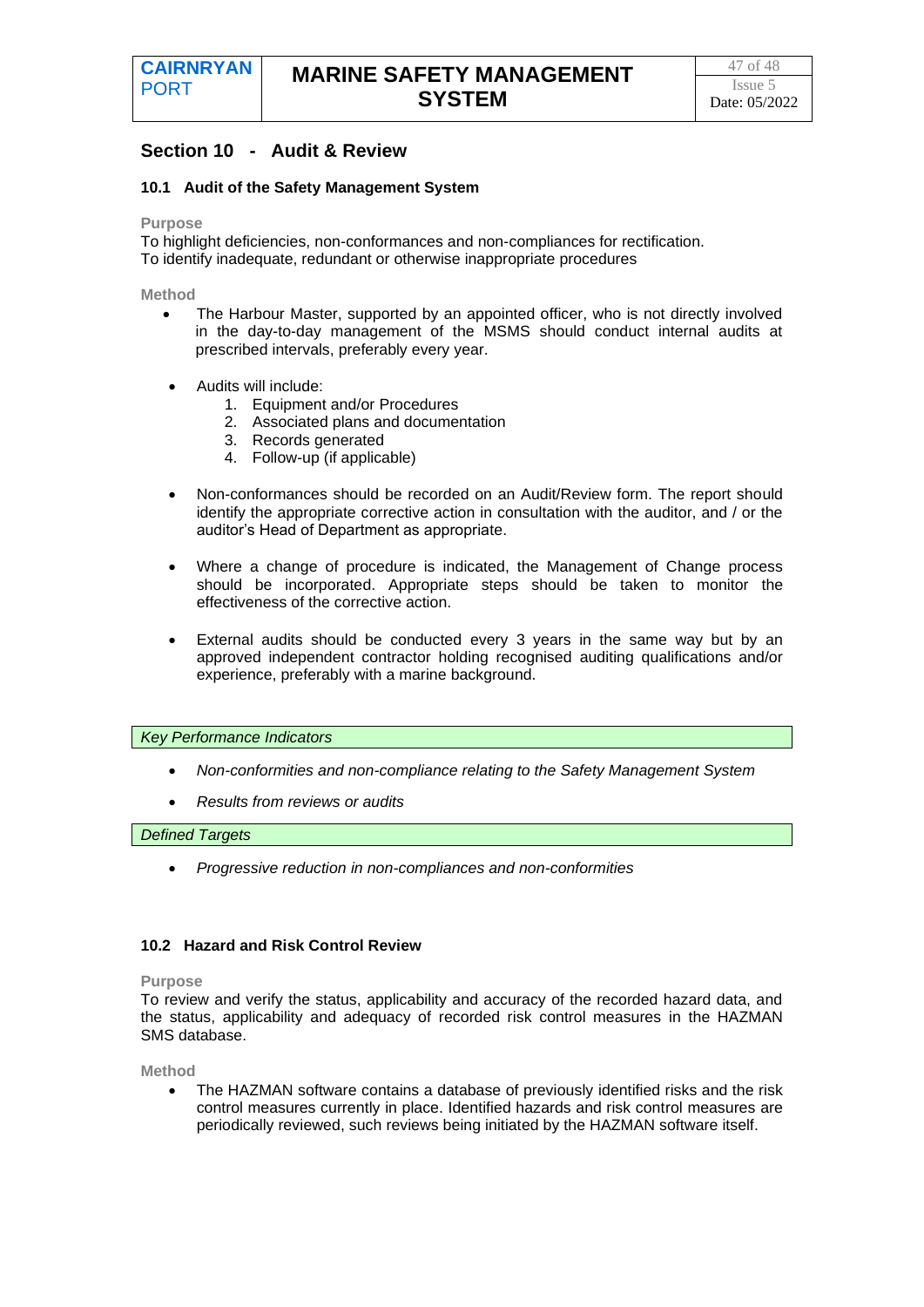- Each identified hazard and risk control is allocated an 'owner' who is responsible for the review of that hazard or risk control. Normally, the Harbour Master or Safety Manager will undertake each review in consultation with appropriate staff members.
- Additional reviews will be manually initiated as appropriate in the event of:
	- 1. A new risk assessment, reflecting expected changes (e.g. the proposed introduction of new trades and/or marine operation)
	- 2. Any significant navigational incident or Near Miss

*Key Performance Indicators*

**HAZMAN Hazard and Risk Control Review module** 

*Defined Targets*

▪ *All reviews completed to schedule*

## **10.3 Monthly Safety Reports**

## **Purpose**

To provide the Board with a regular report on the safety performance of the port and the effectiveness of the Marine Safety Management System.

## **Method**

A monthly safety report should include statistical analysis of the following:

- Incidents or Emergencies including :
	- 1. Collision / Contact
	- 2. Fire / explosion
	- 3. Vessel grounding
	- 4. Loss of vessel stability, hull integrity
	- 5. Pollution / environmental incidents
- Dangerous Occurrences and Near Misses including loss of manoeuvrability
- Accidents and Lost Time Injuries
- Defects affecting marine safety
- Safety Audit results
- Key Performance Indicator (KPI) Results

The monthly marine safety report should be compiled by the Harbour Master using individual monthly reports submitted to him by the other Heads of Departments.

## *Key Performance Indicators*

▪ *KPI and Audit Statistics*

#### *Defined Targets*

▪ *Improving indicators*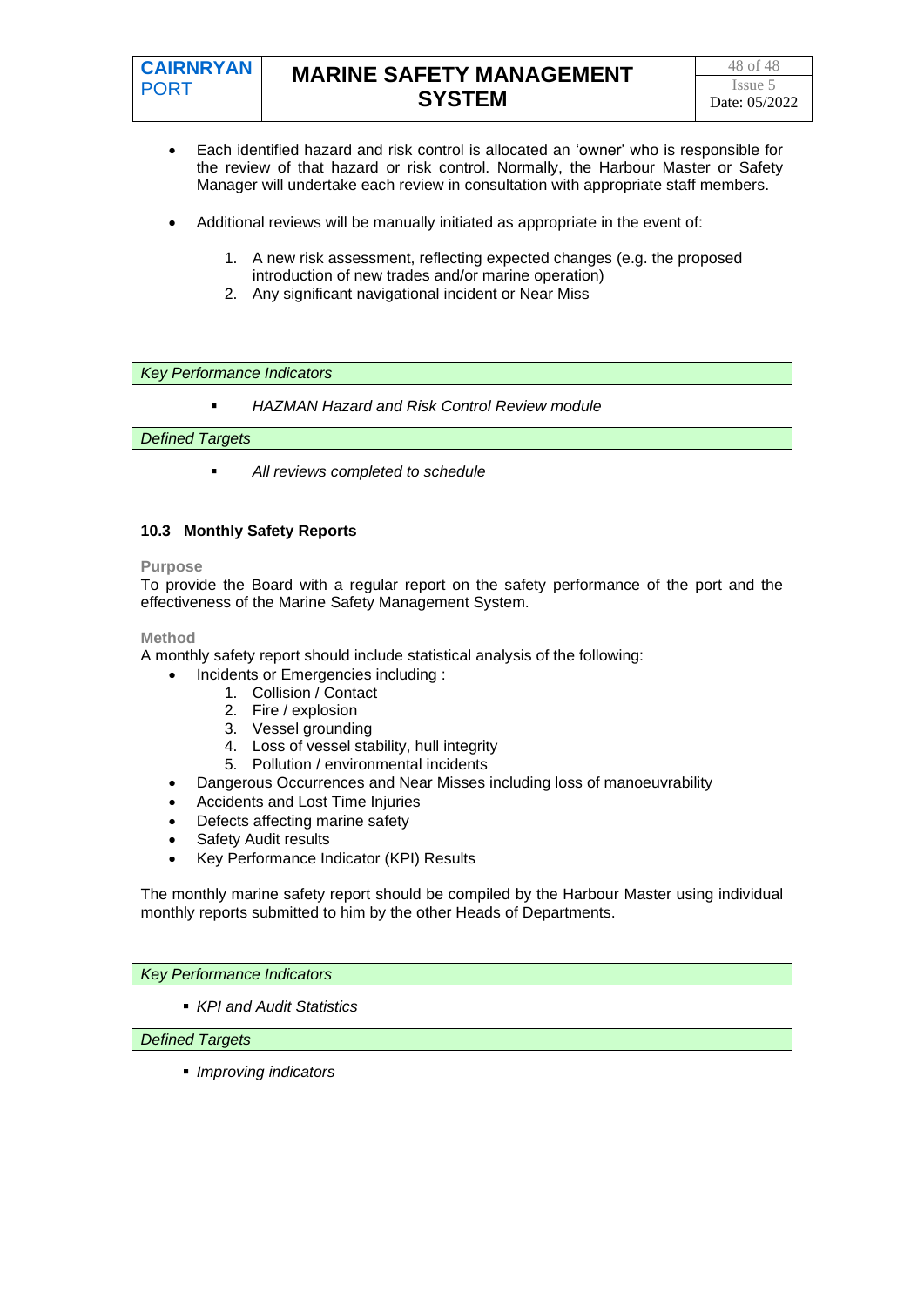## **10.4 Review of the Safety Management System**

#### **Purpose**

To confirm the continuing adequacy of the Marine Safety Management System and, where possible, seek to improve it.

#### **Method**

Safety management systems and operating procedures should be formally reviewed every five years. Current practice should be checked against the laid down procedures. A schedule should be published annually detailing the review sequence for the year and should timetable the following areas:

- Policy is periodically reviewed to ensure that it remains consistent and up-to-date with the requirements of;
	- 1. The safe operation of the Port
	- 2. The Port Marine Safety Code
	- 3. Relevant legislation
	- 4. Identifying hazards and keeping all risks as low as reasonably practicable.
- Procedures and documents are periodically reviewed to ensure that they are consistent, up-to-date, reflect current practice and are adequate to sustain the policy
- Documents are periodically reviewed to ensure that they are consistent, up-to-date, reflect current practice and are adequate to sustain the policy and procedures
- Confirming internal and external audit mechanisms function satisfactorily
- Confirming KPI's remain relevant and comprehensive
- Confirming KPI targets are being met consistently
- If incidents occur, that consequences are effectively mitigated
- The organisation learns and applies the lessons from Incidents, Near miss and Dangerous Occurrence reports
- Relevant input from Stakeholders / Port User Groups
- That the system is evolving and changing to meet new challenges.
- To confirm personnel are appropriately trained and motivated towards an effective safety culture

The result of the review should be in the form of an SMS Action Plan reflecting the findings of the review and describing the actions required within the next inter-review period. The Action Plan will establish any corrections and/or improvements identified by the review process.

## *Key Performances Indicators*

- *Findings of reviews and audits*
- *Analysis of accidents, incidents and hazardous situations*
- *Effectiveness of procedures and instructions*
- *Recommendations following inspections by outside agencies*
- *Effectiveness of the Safety Management System*
- *Consideration of recommendations for updating and reviewing*
- *Trade considerations, new regulations, general overview*

## *Defined Targets*

• *Approval by designated person, Board of Directors.*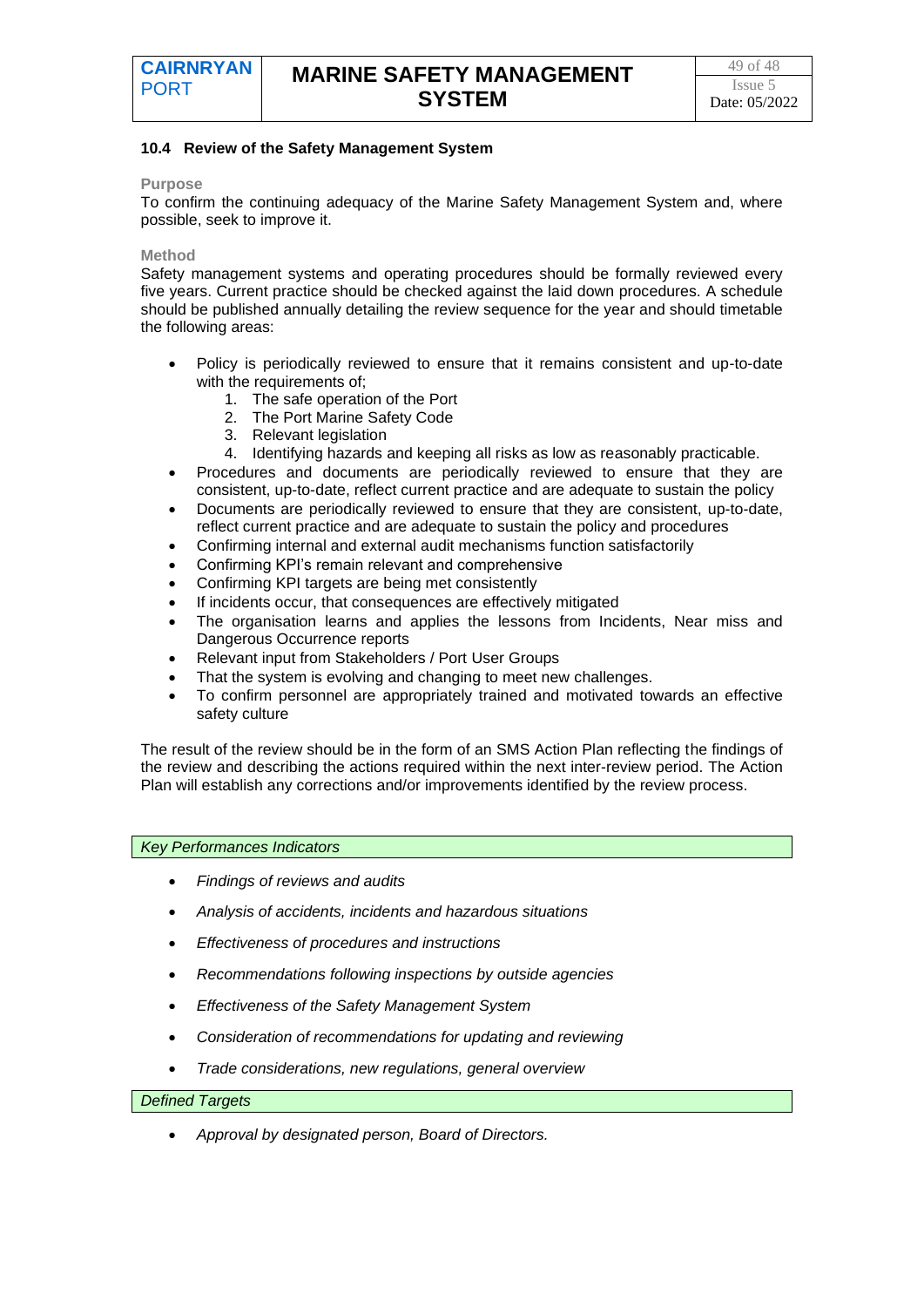## **10.5 Changes to the Safety Management System**

#### **Purpose**

To ensure that changes to the Marine Safety Management System are carried out in a consistent and approved manner.

#### **Method**

The process used to modify and develop the Marine Safety Management System is as follows: The identification and assessment of navigational hazards is central to the effective maintenance of the Marine SMS. It may be necessary in some cases, e.g. following a significant incident or in the case of a new risk assessment, to involve appropriate port user groups. In such circumstances, the Harbour Master will establish a Navigational Working Group consisting of mariners and other persons whose knowledge and experience is relevant to the nature of the hazard or new trade/operation.



Any recommendations arising from the deliberations of the Harbour Master and his staff, or a Navigational Working Group, will be passed to the Designated Person for approval. Following such approval, the Safety Manager will record the outcome in the HAZMAN system and any new or revised operational guidance will be put in place. Planned implementation will be recorded in the SMS Action Plan. Liaison will be maintained with Port User Groups to review relevant Marine SMS issues and Port of Cairnryan's plans for change.